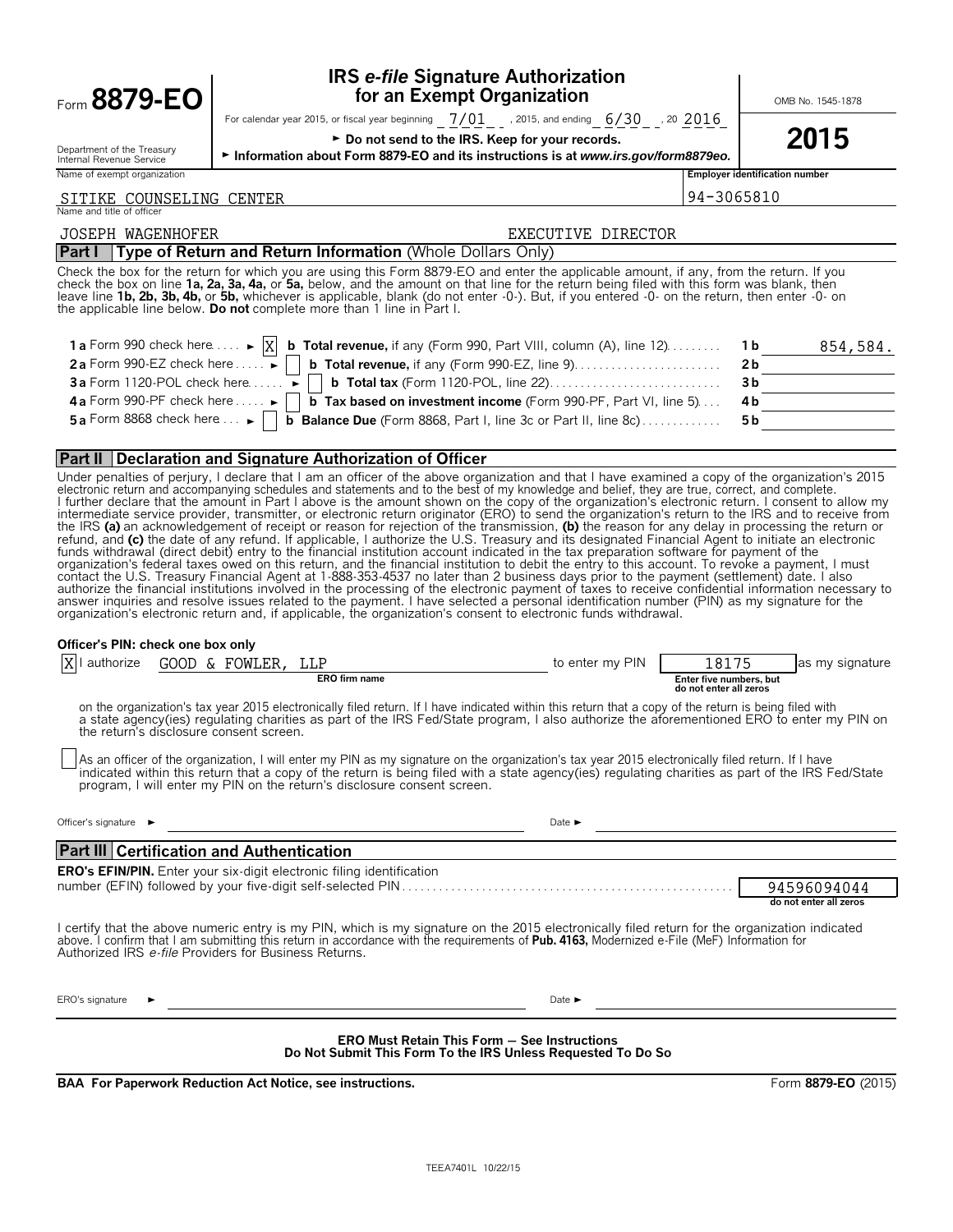Form **990**

# **Return of Organization Exempt From Income Tax**<br>
Under section 501(c), 527, or 4947(a)(1) of the Internal Revenue Code (except private foundations)

OMB No. 1545-0047

|                                        |                      | Department of the Treasury<br>Internal Revenue Service |                                                                                                                                                                                                                                   |                      | $\triangleright$ Do not enter social security numbers on this form as it may be made public.<br>Information about Form 990 and its instructions is at www.irs.gov/form990. |                      |                                                                                   |                                    |                       | <b>Open to Public</b><br>Inspection |                      |
|----------------------------------------|----------------------|--------------------------------------------------------|-----------------------------------------------------------------------------------------------------------------------------------------------------------------------------------------------------------------------------------|----------------------|----------------------------------------------------------------------------------------------------------------------------------------------------------------------------|----------------------|-----------------------------------------------------------------------------------|------------------------------------|-----------------------|-------------------------------------|----------------------|
|                                        |                      |                                                        | For the 2015 calendar year, or tax year beginning                                                                                                                                                                                 | 7/01                 |                                                                                                                                                                            | , 2015, and ending   | 6/30                                                                              |                                    |                       | , 2016                              |                      |
| В                                      | Check if applicable: | C                                                      |                                                                                                                                                                                                                                   |                      |                                                                                                                                                                            |                      |                                                                                   |                                    |                       | D Employer identification number    |                      |
|                                        |                      | Address change                                         | SITIKE COUNSELING CENTER                                                                                                                                                                                                          |                      |                                                                                                                                                                            |                      |                                                                                   |                                    | 94-3065810            |                                     |                      |
|                                        |                      | Name change                                            | 306 SPRUCE AVENUE                                                                                                                                                                                                                 |                      |                                                                                                                                                                            |                      |                                                                                   | E Telephone number                 |                       |                                     |                      |
|                                        |                      | Initial return                                         | SOUTH SAN FRANCISCO, CA 94080                                                                                                                                                                                                     |                      |                                                                                                                                                                            |                      |                                                                                   |                                    |                       | (650) 589-9305                      |                      |
|                                        |                      | Final return/terminated                                |                                                                                                                                                                                                                                   |                      |                                                                                                                                                                            |                      |                                                                                   |                                    |                       |                                     |                      |
|                                        |                      | Amended return                                         |                                                                                                                                                                                                                                   |                      |                                                                                                                                                                            |                      |                                                                                   | G Gross receipts S                 |                       |                                     | 854,584.             |
|                                        |                      | Application pending                                    | <b>F</b> Name and address of principal officer:                                                                                                                                                                                   |                      | JOE WAGENHOFER                                                                                                                                                             |                      | H(a) Is this a group return for subordinates?                                     |                                    |                       |                                     | X No<br>Yes          |
|                                        |                      |                                                        | SAME AS C ABOVE                                                                                                                                                                                                                   |                      |                                                                                                                                                                            |                      | H(b) Are all subordinates included?<br>If 'No,' attach a list. (see instructions) |                                    |                       |                                     | Yes<br><b>No</b>     |
|                                        |                      | Tax-exempt status                                      | $X$ 501(c)(3)<br>$501(c)$ (                                                                                                                                                                                                       | ∖◄                   | (insert no.)<br>$4947(a)(1)$ or                                                                                                                                            | 527                  |                                                                                   |                                    |                       |                                     |                      |
| J                                      | Website: ►           |                                                        | WWW.SITIKE.ORG                                                                                                                                                                                                                    |                      |                                                                                                                                                                            |                      | $H(c)$ Group exemption number $\blacktriangleright$                               |                                    |                       |                                     |                      |
| Κ                                      |                      | Form of organization:                                  | X Corporation<br>Trust                                                                                                                                                                                                            | Association          | Other                                                                                                                                                                      | L Year of formation: | 1988                                                                              |                                    |                       | M State of legal domicile:          | CA                   |
|                                        | Part I               | <b>Summary</b>                                         |                                                                                                                                                                                                                                   |                      |                                                                                                                                                                            |                      |                                                                                   |                                    |                       |                                     |                      |
|                                        | 1                    |                                                        | Briefly describe the organization's mission or most significant activities: SITIKE PROVIDES OUTPATIENT SUBSTANCE                                                                                                                  |                      |                                                                                                                                                                            |                      |                                                                                   |                                    |                       |                                     |                      |
|                                        |                      |                                                        | ABUSE AND MENTAL HEALTH TREATMENT TO ADULT RESIDENTS OF SAN MATEO COUNTY AND THE                                                                                                                                                  |                      |                                                                                                                                                                            |                      |                                                                                   |                                    |                       |                                     |                      |
|                                        |                      |                                                        | SURROUNDING BAY AREA COMMUNITIES.                                                                                                                                                                                                 |                      |                                                                                                                                                                            |                      |                                                                                   |                                    |                       |                                     |                      |
|                                        |                      |                                                        |                                                                                                                                                                                                                                   |                      |                                                                                                                                                                            |                      |                                                                                   |                                    |                       |                                     |                      |
| Governance                             | 2                    |                                                        | Check this box $\blacktriangleright$ if the organization discontinued its operations or disposed of more than 25% of its net assets.                                                                                              |                      |                                                                                                                                                                            |                      |                                                                                   |                                    |                       |                                     |                      |
|                                        | 3                    |                                                        | Number of voting members of the governing body (Part VI, line 1a)                                                                                                                                                                 |                      |                                                                                                                                                                            |                      |                                                                                   |                                    | 3                     |                                     | 8                    |
|                                        | 4                    |                                                        | Number of independent voting members of the governing body (Part VI, line 1b)                                                                                                                                                     |                      |                                                                                                                                                                            |                      |                                                                                   |                                    | 4                     |                                     | $\overline{8}$       |
| <b>Activities &amp;</b>                | 5                    |                                                        | Total number of individuals employed in calendar year 2015 (Part V, line 2a)                                                                                                                                                      |                      |                                                                                                                                                                            |                      |                                                                                   |                                    | 5                     |                                     | 20                   |
|                                        | 6                    |                                                        |                                                                                                                                                                                                                                   |                      |                                                                                                                                                                            |                      |                                                                                   |                                    | 6                     |                                     | 8                    |
|                                        |                      |                                                        |                                                                                                                                                                                                                                   |                      |                                                                                                                                                                            |                      |                                                                                   |                                    | 7a<br>$\overline{7}b$ |                                     | $0$ .                |
|                                        |                      |                                                        |                                                                                                                                                                                                                                   |                      |                                                                                                                                                                            |                      |                                                                                   |                                    |                       |                                     | 0.                   |
|                                        | 8                    |                                                        |                                                                                                                                                                                                                                   |                      |                                                                                                                                                                            |                      |                                                                                   | <b>Prior Year</b>                  |                       | <b>Current Year</b>                 |                      |
|                                        | 9                    |                                                        |                                                                                                                                                                                                                                   |                      |                                                                                                                                                                            |                      |                                                                                   | 548,330<br>$\overline{263, 199}$ . |                       |                                     | 524,410.<br>329,077. |
| Revenue                                | 10                   |                                                        | Investment income (Part VIII, column (A), lines 3, 4, and 7d)                                                                                                                                                                     |                      |                                                                                                                                                                            |                      |                                                                                   |                                    | 546.                  |                                     | 1,061.               |
|                                        | 11                   |                                                        | Other revenue (Part VIII, column (A), lines 5, 6d, 8c, 9c, 10c, and 11e)                                                                                                                                                          |                      |                                                                                                                                                                            |                      |                                                                                   | 16,743.                            |                       |                                     | 36.                  |
|                                        | 12                   |                                                        | Total revenue - add lines 8 through 11 (must equal Part VIII, column (A), line 12)                                                                                                                                                |                      |                                                                                                                                                                            |                      |                                                                                   | 828,818.                           |                       |                                     | 854,584.             |
|                                        | 13                   |                                                        | Grants and similar amounts paid (Part IX, column (A), lines 1-3)                                                                                                                                                                  |                      |                                                                                                                                                                            |                      |                                                                                   |                                    |                       |                                     |                      |
|                                        | 14                   |                                                        | Benefits paid to or for members (Part IX, column (A), line 4)                                                                                                                                                                     |                      |                                                                                                                                                                            |                      |                                                                                   |                                    |                       |                                     |                      |
|                                        | 15                   |                                                        | Salaries, other compensation, employee benefits (Part IX, column (A), lines 5-10)                                                                                                                                                 |                      |                                                                                                                                                                            |                      |                                                                                   | 527,794.                           |                       |                                     | 577,283.             |
| <b>Expenses</b>                        |                      |                                                        | <b>16a</b> Professional fundraising fees (Part IX, column (A), line 11e)                                                                                                                                                          |                      |                                                                                                                                                                            |                      |                                                                                   |                                    |                       |                                     |                      |
|                                        |                      |                                                        | <b>b</b> Total fundraising expenses (Part IX, column (D), line 25) $\blacktriangleright$                                                                                                                                          |                      |                                                                                                                                                                            |                      |                                                                                   |                                    |                       |                                     |                      |
|                                        |                      |                                                        |                                                                                                                                                                                                                                   |                      |                                                                                                                                                                            | 2,026.               |                                                                                   |                                    |                       |                                     |                      |
|                                        |                      |                                                        | 17 Other expenses (Part IX, column (A), lines 11a-11d, 11f-24e)                                                                                                                                                                   |                      |                                                                                                                                                                            |                      |                                                                                   | 262,796.                           |                       |                                     | 268,451.             |
|                                        | 18                   |                                                        | Total expenses. Add lines 13-17 (must equal Part IX, column (A), line 25)                                                                                                                                                         |                      |                                                                                                                                                                            |                      |                                                                                   | 790,590.                           |                       |                                     | 845,734.             |
|                                        | 19                   |                                                        | Revenue less expenses. Subtract line 18 from line 12                                                                                                                                                                              |                      |                                                                                                                                                                            |                      |                                                                                   | 38,228.                            |                       |                                     | 8,850.               |
| <b>Net Assets of<br/>Fund Balances</b> |                      |                                                        |                                                                                                                                                                                                                                   |                      |                                                                                                                                                                            |                      |                                                                                   | <b>Beginning of Current Year</b>   |                       | <b>End of Year</b>                  |                      |
|                                        | 20                   |                                                        |                                                                                                                                                                                                                                   |                      |                                                                                                                                                                            |                      |                                                                                   | 374,838                            |                       |                                     | 390,088.             |
|                                        | 21                   |                                                        |                                                                                                                                                                                                                                   |                      |                                                                                                                                                                            |                      |                                                                                   | 58,890.                            |                       |                                     | 65,290.              |
|                                        | 22                   |                                                        | Net assets or fund balances. Subtract line 21 from line 20                                                                                                                                                                        |                      |                                                                                                                                                                            |                      |                                                                                   | 315,948                            |                       |                                     | 324,798.             |
|                                        | Part II              | <b>Signature Block</b>                                 |                                                                                                                                                                                                                                   |                      |                                                                                                                                                                            |                      |                                                                                   |                                    |                       |                                     |                      |
|                                        |                      |                                                        | Under penalties of perjury, I declare that I have examined this return, including accompanying schedules and statements, and to the best of my knowledge and belief, it is true, correct, and<br>complete. Declaration of prepare |                      |                                                                                                                                                                            |                      |                                                                                   |                                    |                       |                                     |                      |
|                                        |                      |                                                        |                                                                                                                                                                                                                                   |                      |                                                                                                                                                                            |                      |                                                                                   |                                    |                       |                                     |                      |
|                                        |                      | Signature of officer                                   |                                                                                                                                                                                                                                   |                      |                                                                                                                                                                            |                      | Date                                                                              |                                    |                       |                                     |                      |
| Sign<br>Here                           |                      |                                                        |                                                                                                                                                                                                                                   |                      |                                                                                                                                                                            |                      |                                                                                   |                                    |                       |                                     |                      |
|                                        |                      |                                                        | <b>JOSEPH WAGENHOFER</b><br>Type or print name and title.                                                                                                                                                                         |                      |                                                                                                                                                                            |                      |                                                                                   | EXECUTIVE DIRECTOR                 |                       |                                     |                      |
|                                        |                      | Print/Type preparer's name                             |                                                                                                                                                                                                                                   | Preparer's signature |                                                                                                                                                                            | Date                 |                                                                                   |                                    | if                    | PTIN                                |                      |
|                                        |                      |                                                        |                                                                                                                                                                                                                                   |                      |                                                                                                                                                                            |                      |                                                                                   | Check                              |                       |                                     |                      |
| Paid                                   |                      | BRUCE J. WRIGHT                                        |                                                                                                                                                                                                                                   |                      |                                                                                                                                                                            |                      |                                                                                   | self-employed                      |                       | P00083251                           |                      |
|                                        | Preparer<br>Use Only | Firm's name                                            | GOOD & FOWLER,                                                                                                                                                                                                                    | LLP                  |                                                                                                                                                                            |                      |                                                                                   |                                    |                       |                                     |                      |
|                                        |                      | Firm's address                                         | 262 GRAND AVENUE                                                                                                                                                                                                                  |                      |                                                                                                                                                                            |                      |                                                                                   | Firm's EIN ▶                       |                       | 94-1262196                          |                      |
|                                        |                      |                                                        | SOUTH SAN FRANCISCO,                                                                                                                                                                                                              |                      | CA 94080                                                                                                                                                                   |                      |                                                                                   | Phone no.                          | (650)                 | 872-7600                            |                      |
|                                        |                      |                                                        | May the IRS discuss this return with the preparer shown above? (see instructions)                                                                                                                                                 |                      |                                                                                                                                                                            |                      |                                                                                   |                                    |                       | Χ<br>Yes                            | No                   |
|                                        |                      |                                                        | BAA For Paperwork Reduction Act Notice, see the separate instructions.                                                                                                                                                            |                      |                                                                                                                                                                            |                      | TEEA0113L 10/12/15                                                                |                                    |                       |                                     | Form 990 (2015)      |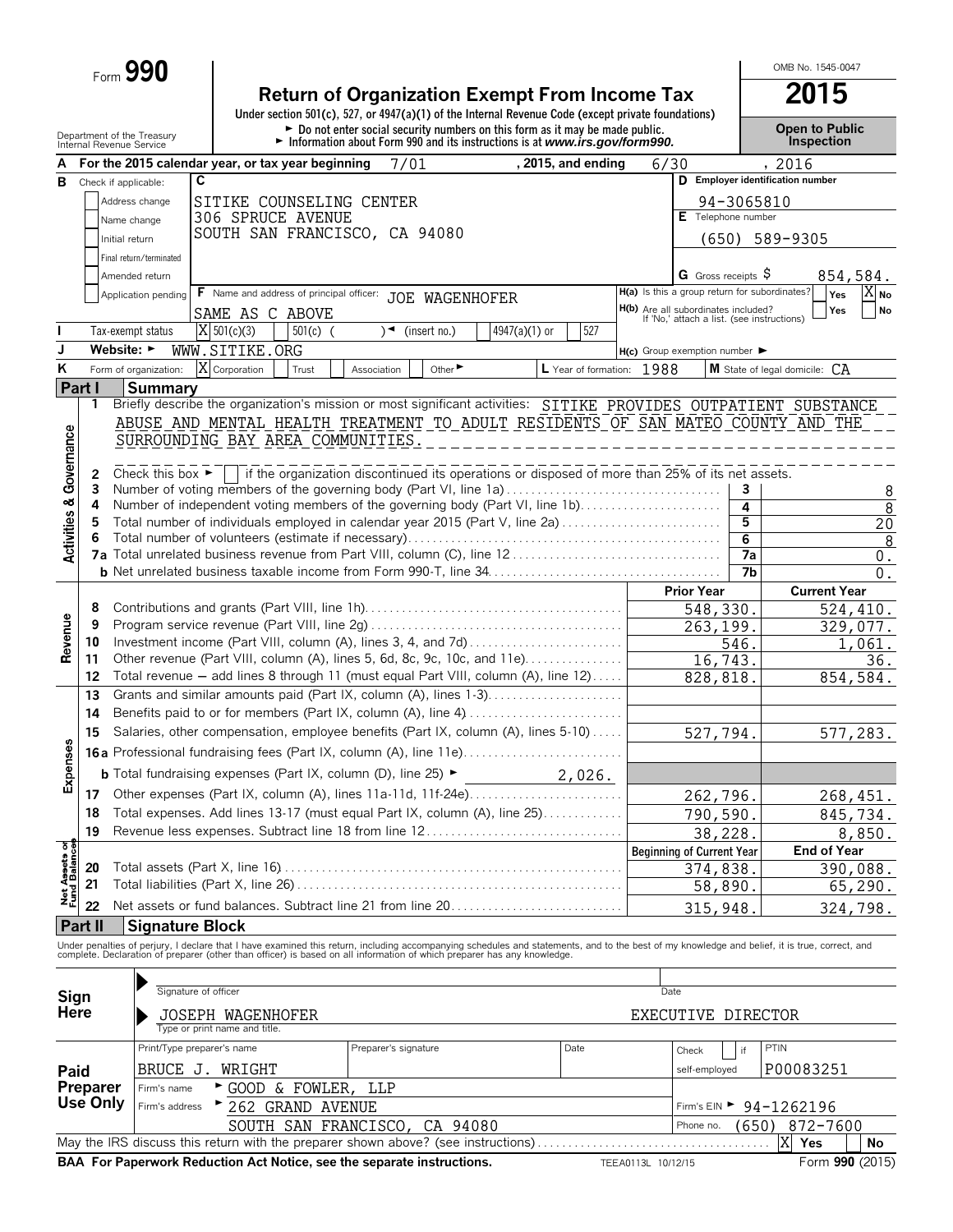|                 | Form 990 (2015) SITIKE COUNSELING CENTER                                                                                                                                                                                                                                                                                                                                                                                                                                                                                                                                                                                                                                                       | 94-3065810       | Page 2                      |
|-----------------|------------------------------------------------------------------------------------------------------------------------------------------------------------------------------------------------------------------------------------------------------------------------------------------------------------------------------------------------------------------------------------------------------------------------------------------------------------------------------------------------------------------------------------------------------------------------------------------------------------------------------------------------------------------------------------------------|------------------|-----------------------------|
| <b>Part III</b> | <b>Statement of Program Service Accomplishments</b>                                                                                                                                                                                                                                                                                                                                                                                                                                                                                                                                                                                                                                            |                  |                             |
|                 | Check if Schedule O contains a response or note to any line in this Part III                                                                                                                                                                                                                                                                                                                                                                                                                                                                                                                                                                                                                   |                  |                             |
|                 | 1 Briefly describe the organization's mission:<br>SITIKE'S MISSION IS TO PROVIDE COMMUNITY-BASED COUNSELING AND EDUCATION IN A SAFE AND<br>HEALING ENVIRONMENT THAT EMBRACES THE CULTURAL AND EMOTIONAL NEEDS OF EVERY CLIENT<br>AND TO HELP PEOPLE FIND HOPE, RESILIENCY AND LIFE AFFIRMING CHANGE                                                                                                                                                                                                                                                                                                                                                                                            |                  |                             |
| 3               | 2 Did the organization undertake any significant program services during the year which were not listed on the prior<br>If 'Yes,' describe these new services on Schedule O.<br>Did the organization cease conducting, or make significant changes in how it conducts, any program services?<br>If 'Yes,' describe these changes on Schedule O.<br>Describe the organization's program service accomplishments for each of its three largest program services, as measured by expenses.<br>Section 501(c)(3) and 501(c)(4) organizations are required to report the amount of grants and allocations to others, the total expenses,<br>and revenue, if any, for each program service reported. | Yes              | ΙX<br>No<br>Yes<br>ΙX<br>No |
|                 |                                                                                                                                                                                                                                                                                                                                                                                                                                                                                                                                                                                                                                                                                                |                  |                             |
| $4a$ (Code:     | 770, 327. including grants of \$<br>) (Expenses $\frac{1}{2}$<br>OUTPATIENT COUNSELING FOR ALCOHOL AND OTHER DRUG ABUSERS - PROVIDED EDUCATION,<br>COUNSELING, LECTURES ON ADDICTION AND RELATED HEALTH ISSUES, ASSESSMENT FOR<br>OCCUPATIONAL, HOUSING, LITERACY AND HEALTH CARE NEEDS TO 398 CLIENTS.                                                                                                                                                                                                                                                                                                                                                                                        | \$<br>) (Revenue |                             |
| $4b$ (Code:     | $65, 133$ . including grants of $\frac{1}{5}$<br>) (Expenses $\sqrt{5}$<br>INTENSIVE TREATMENT PROGRAM FOR WOMEN WITH DRUG ABUSE PROBLEMS-PROVIDED COUNSELING,<br>CASE MANAGEMENT, 12-STEP MONITORING, HEALTH EDUCATION, CHILD DEVELOPMENT RELAPSE<br>PREVENTION, VOCATIONAL REHABILITATION, ANGER MANAGEMENT, AND GENERAL EDUCATION<br>DIPLOMA PREPAREDNESS CLASSES TO 30 WOMEN.                                                                                                                                                                                                                                                                                                              | Ş.<br>) (Revenue |                             |
| 4c (Code:       | including grants of $\frac{1}{2}$<br>) (Expenses \$                                                                                                                                                                                                                                                                                                                                                                                                                                                                                                                                                                                                                                            | ) (Revenue \$    |                             |
|                 | 4d Other program services. (Describe in Schedule O.)<br>\$<br>including grants of<br>) (Revenue \$<br>(Expenses<br>Ş.<br>4e Total program service expenses<br>835,460.                                                                                                                                                                                                                                                                                                                                                                                                                                                                                                                         |                  |                             |
| <b>BAA</b>      | TEEA0102L 10/12/15                                                                                                                                                                                                                                                                                                                                                                                                                                                                                                                                                                                                                                                                             |                  | Form 990 (2015)             |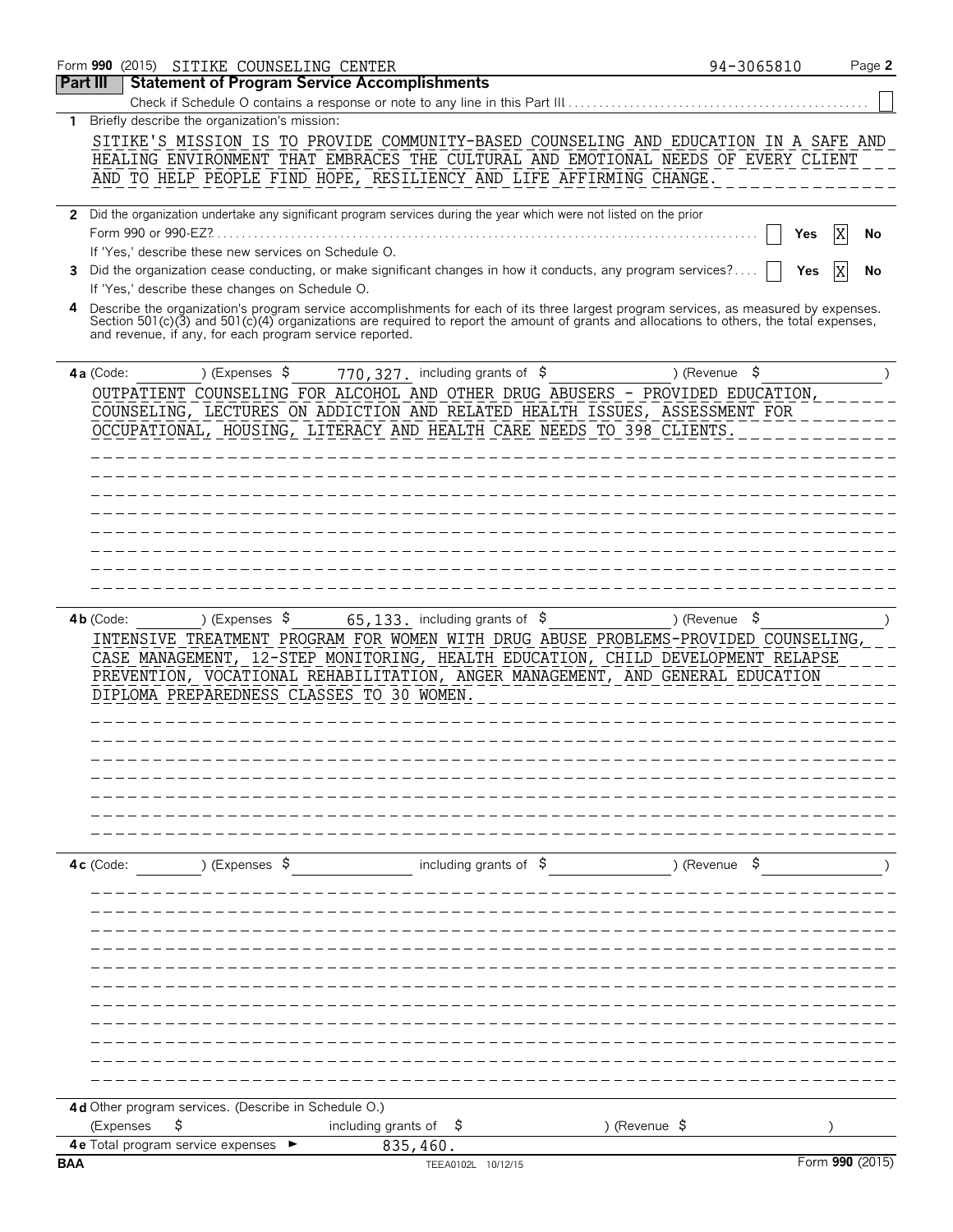Form **990** (2015) Page **3** SITIKE COUNSELING CENTER 94-3065810

|    | Part IV | <b>Checklist of Required Schedules</b>                                                                                                                                                                                                              |                 |     |    |
|----|---------|-----------------------------------------------------------------------------------------------------------------------------------------------------------------------------------------------------------------------------------------------------|-----------------|-----|----|
|    |         |                                                                                                                                                                                                                                                     |                 | Yes | No |
|    |         | 1 Is the organization described in section $501(c)(3)$ or $4947(a)(1)$ (other than a private foundation)? If 'Yes,' complete                                                                                                                        | $\mathbf{1}$    | Χ   |    |
|    |         |                                                                                                                                                                                                                                                     | $\overline{2}$  | X   |    |
| 3. |         | Did the organization engage in direct or indirect political campaign activities on behalf of or in opposition to candidates                                                                                                                         | 3               |     | Χ  |
| 4  |         | Section 501(c)(3) organizations. Did the organization engage in lobbying activities, or have a section 501(h) election                                                                                                                              | 4               |     | Χ  |
| 5. |         | Is the organization a section 501(c)(4), 501(c)(5), or 501(c)(6) organization that receives membership dues,<br>assessments, or similar amounts as defined in Revenue Procedure 98-19? If 'Yes,' complete Schedule C, Part III                      | 5               |     | Χ  |
| 6  |         | Did the organization maintain any donor advised funds or any similar funds or accounts for which donors have the right<br>to provide advice on the distribution or investment of amounts in such funds or accounts? If 'Yes,' complete Schedule D,  | 6               |     | X  |
|    |         | 7 Did the organization receive or hold a conservation easement, including easements to preserve open space, the                                                                                                                                     | $\overline{7}$  |     | Χ  |
| 8  |         | Did the organization maintain collections of works of art, historical treasures, or other similar assets? If 'Yes,'                                                                                                                                 | 8               |     | Χ  |
| 9  |         | Did the organization report an amount in Part X, line 21, for escrow or custodial account liability; serve as a custodian<br>for amounts not listed in Part X; or provide credit counseling, debt management, credit repair, or debt negotiation    | 9               |     | X  |
|    |         | 10 Did the organization, directly or through a related organization, hold assets in temporarily restricted endowments,<br>permanent endowments, or quasi-endowments? If 'Yes,' complete Schedule D, Part V                                          | 10 <sup>1</sup> |     | Χ  |
| 11 |         | If the organization's answer to any of the following questions is 'Yes', then complete Schedule D, Parts VI, VII, VIII, IX,<br>or X as applicable.                                                                                                  |                 |     |    |
|    |         | a Did the organization report an amount for land, buildings and equipment in Part X, line 10? If 'Yes,' complete Schedule                                                                                                                           | 11 a            | X   |    |
|    |         | <b>b</b> Did the organization report an amount for investments – other securities in Part X, line 12 that is 5% or more of its total                                                                                                                | 11 <sub>b</sub> |     | Χ  |
|    |         | c Did the organization report an amount for investments - program related in Part X, line 13 that is 5% or more of its total                                                                                                                        | 11c             |     | Χ  |
|    |         | d Did the organization report an amount for other assets in Part X, line 15 that is 5% or more of its total assets reported                                                                                                                         | 11d             |     | Χ  |
|    |         | e Did the organization report an amount for other liabilities in Part X, line 25? If 'Yes,' complete Schedule D, Part X                                                                                                                             | 11e             |     | X  |
|    |         | f Did the organization's separate or consolidated financial statements for the tax year include a footnote that addresses<br>the organization's liability for uncertain tax positions under FIN 48 (ASC 740)? If 'Yes,' complete Schedule D, Part X | 11f             |     | Χ  |
|    |         | 12a Did the organization obtain separate, independent audited financial statements for the tax year? If 'Yes,' complete                                                                                                                             | 12a             | X   |    |
|    |         | <b>b</b> Was the organization included in consolidated, independent audited financial statements for the tax year? If 'Yes,' and<br>if the organization answered 'No' to line 12a, then completing Schedule D, Parts XI and XII is optional         | 12 <sub>b</sub> |     | Χ  |
|    |         |                                                                                                                                                                                                                                                     | 13              |     | X  |
|    |         | 14a Did the organization maintain an office, employees, or agents outside of the United States?                                                                                                                                                     | 14a             |     | Χ  |
|    |         | <b>b</b> Did the organization have aggregate revenues or expenses of more than \$10,000 from grantmaking, fundraising,<br>business, investment, and program service activities outside the United States, or aggregate foreign investments valued   | 14b             |     | X  |
|    |         | 15 Did the organization report on Part IX, column (A), line 3, more than \$5,000 of grants or other assistance to or for any                                                                                                                        | 15              |     | Χ  |
|    |         | 16 Did the organization report on Part IX, column (A), line 3, more than \$5,000 of aggregate grants or other assistance to<br>or for foreign individuals? If 'Yes,' complete Schedule F, Parts III and IV                                          | 16              |     | Χ  |
|    |         | 17 Did the organization report a total of more than \$15,000 of expenses for professional fundraising services on Part IX,                                                                                                                          | 17              |     | Χ  |
|    |         | 18 Did the organization report more than \$15,000 total of fundraising event gross income and contributions on Part VIII,                                                                                                                           | 18              |     | Χ  |
|    |         | 19 Did the organization report more than \$15,000 of gross income from gaming activities on Part VIII, line 9a? If 'Yes,'                                                                                                                           | 19              |     | Χ  |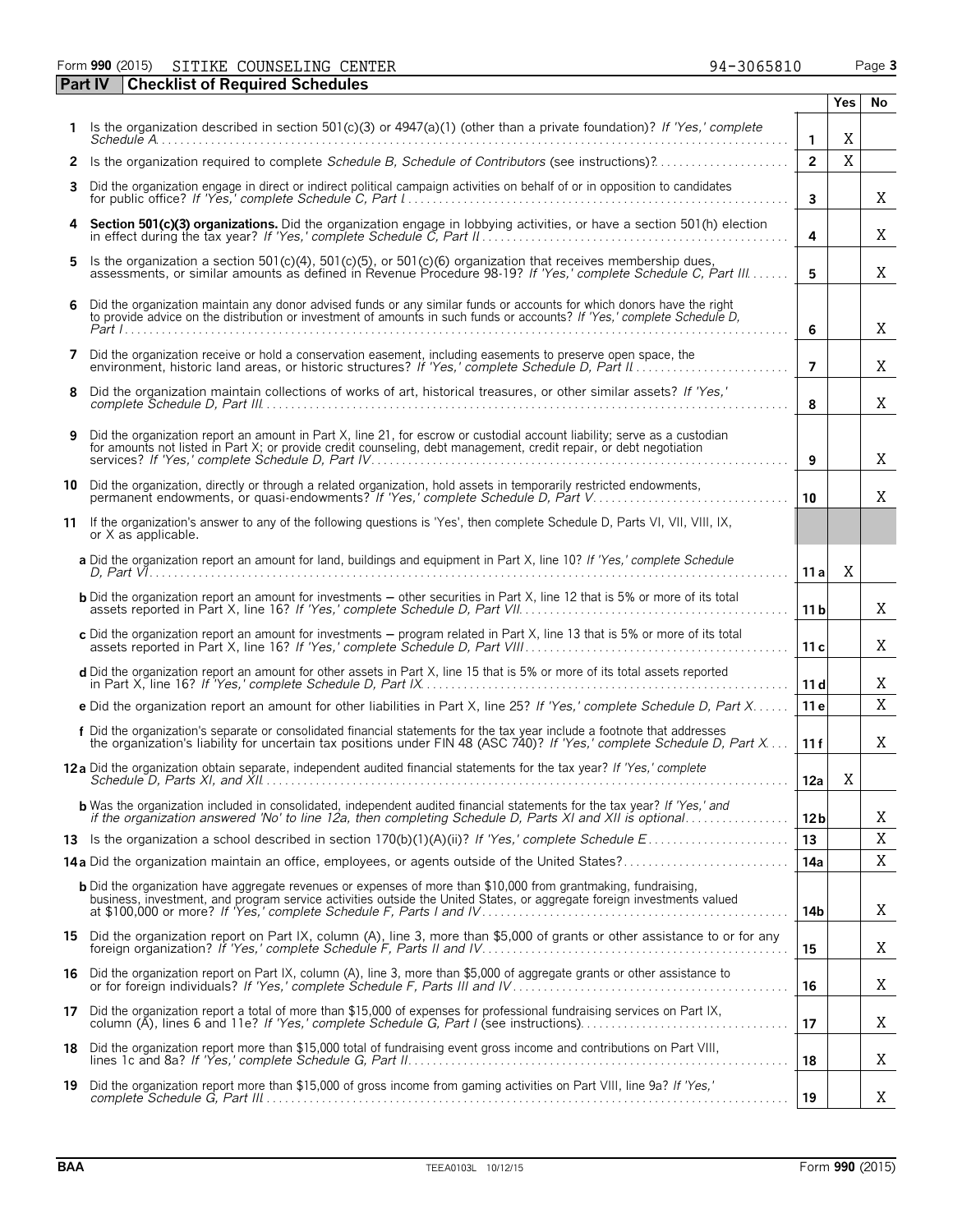Form **990** (2015) Page **4** SITIKE COUNSELING CENTER 94-3065810

|            | <b>Checklist of Required Schedules</b> (continued)<br><b>Part IV</b>                                                                                                                                                                                                                                                                                                                                                                                                              |                 |     |                         |
|------------|-----------------------------------------------------------------------------------------------------------------------------------------------------------------------------------------------------------------------------------------------------------------------------------------------------------------------------------------------------------------------------------------------------------------------------------------------------------------------------------|-----------------|-----|-------------------------|
|            |                                                                                                                                                                                                                                                                                                                                                                                                                                                                                   |                 | Yes | No                      |
|            |                                                                                                                                                                                                                                                                                                                                                                                                                                                                                   | 20a             |     | X                       |
|            | <b>b</b> If 'Yes' to line 20a, did the organization attach a copy of its audited financial statements to this return?                                                                                                                                                                                                                                                                                                                                                             | 20 <sub>b</sub> |     |                         |
|            | 21 Did the organization report more than \$5,000 of grants or other assistance to any domestic organization or                                                                                                                                                                                                                                                                                                                                                                    | 21              |     | Χ                       |
|            | 22 Did the organization report more than \$5,000 of grants or other assistance to or for domestic individuals on Part IX,                                                                                                                                                                                                                                                                                                                                                         | 22              |     | Χ                       |
|            | 23 Did the organization answer 'Yes' to Part VII, Section A, line 3, 4, or 5 about compensation of the organization's current<br>and former officers, directors, trustees, key employees, and highest compensated employees? If 'Yes,' complete<br>Schedule July 2006 - Schedule July 2006 - Schedule July 2007 - Schedule July 2007 - Schedule July 2007 - Schedule July 2007 - Schedule July 2007 - Schedule July 2007 - Schedule July 2007 - Schedule July 2007 - Schedule Jul | 23              |     | Χ                       |
|            | 24 a Did the organization have a tax-exempt bond issue with an outstanding principal amount of more than \$100,000 as of the last day of the year, that was issued after December 31, 2002? If 'Yes,' answer lines 24b through                                                                                                                                                                                                                                                    | 24a             |     | X                       |
|            | <b>b</b> Did the organization invest any proceeds of tax-exempt bonds beyond a temporary period exception?                                                                                                                                                                                                                                                                                                                                                                        | 24 <sub>b</sub> |     |                         |
|            | c Did the organization maintain an escrow account other than a refunding escrow at any time during the year to defease                                                                                                                                                                                                                                                                                                                                                            | 24c             |     |                         |
|            | d Did the organization act as an 'on behalf of' issuer for bonds outstanding at any time during the year?                                                                                                                                                                                                                                                                                                                                                                         | 24d             |     |                         |
|            | 25 a Section 501(c)(3), 501(c)(4), and 501(c)(29) organizations. Did the organization engage in an excess benefit                                                                                                                                                                                                                                                                                                                                                                 | 25a             |     | X                       |
|            | <b>b</b> Is the organization aware that it engaged in an excess benefit transaction with a disqualified person in a prior year, and<br>that the transaction has not been reported on any of the organization's prior Forms 990 or 990-EZ? If 'Yes,' complete                                                                                                                                                                                                                      | 25 <sub>b</sub> |     | X                       |
| 26         | Did the organization report any amount on Part X, line 5, 6, or 22 for receivables from or payables to any current or                                                                                                                                                                                                                                                                                                                                                             | 26              |     | Χ                       |
| 27         | Did the organization provide a grant or other assistance to an officer, director, trustee, key employee, substantial<br>contributor or employee thereof, a grant selection committee member, or to a 35% controlled entity or family member                                                                                                                                                                                                                                       | 27              |     | Χ                       |
|            | 28 Was the organization a party to a business transaction with one of the following parties (see Schedule L, Part IV<br>instructions for applicable filing thresholds, conditions, and exceptions):                                                                                                                                                                                                                                                                               |                 |     |                         |
|            | a A current or former officer, director, trustee, or key employee? If 'Yes,' complete Schedule L, Part IV                                                                                                                                                                                                                                                                                                                                                                         | 28a             |     | Χ                       |
|            | <b>b</b> A family member of a current or former officer, director, trustee, or key employee? If 'Yes,' complete                                                                                                                                                                                                                                                                                                                                                                   | 28 <sub>b</sub> |     | Χ                       |
|            | c An entity of which a current or former officer, director, trustee, or key employee (or a family member thereof) was an                                                                                                                                                                                                                                                                                                                                                          | 28c             |     | Χ                       |
| 29         | Did the organization receive more than \$25,000 in non-cash contributions? If 'Yes,' complete Schedule M                                                                                                                                                                                                                                                                                                                                                                          | $\overline{29}$ |     | $\overline{X}$          |
| 30         | Did the organization receive contributions of art, historical treasures, or other similar assets, or qualified conservation                                                                                                                                                                                                                                                                                                                                                       | 30              |     | Χ                       |
|            | Did the organization liquidate, terminate, or dissolve and cease operations? If 'Yes,' complete Schedule N, Part I.                                                                                                                                                                                                                                                                                                                                                               | 31              |     | $\overline{\mathrm{X}}$ |
| 32         | Did the organization sell, exchange, dispose of, or transfer more than 25% of its net assets? If 'Yes,' complete                                                                                                                                                                                                                                                                                                                                                                  | 32              |     | Χ                       |
|            | 33 Did the organization own 100% of an entity disregarded as separate from the organization under Regulations sections                                                                                                                                                                                                                                                                                                                                                            | 33              |     | Χ                       |
|            | 34 Was the organization related to any tax-exempt or taxable entity? If 'Yes,' complete Schedule R, Part II, III, or IV,                                                                                                                                                                                                                                                                                                                                                          | 34              |     | Χ                       |
|            |                                                                                                                                                                                                                                                                                                                                                                                                                                                                                   | 35a             |     | $\overline{X}$          |
|            | b If 'Yes' to line 35a, did the organization receive any payment from or engage in any transaction with a controlled                                                                                                                                                                                                                                                                                                                                                              | 35b             |     |                         |
|            | 36 Section 501(c)(3) organizations. Did the organization make any transfers to an exempt non-charitable related                                                                                                                                                                                                                                                                                                                                                                   | 36              |     | Χ                       |
|            | 37 Did the organization conduct more than 5% of its activities through an entity that is not a related organization and that is<br>treated as a partnership for federal income tax purposes? If 'Yes,' complete Schedule R, Part VI                                                                                                                                                                                                                                               | 37              |     | Χ                       |
| 38         | Did the organization complete Schedule O and provide explanations in Schedule O for Part VI, lines 11b and 19?                                                                                                                                                                                                                                                                                                                                                                    | 38              | X   |                         |
| <b>BAA</b> |                                                                                                                                                                                                                                                                                                                                                                                                                                                                                   |                 |     | Form 990 (2015)         |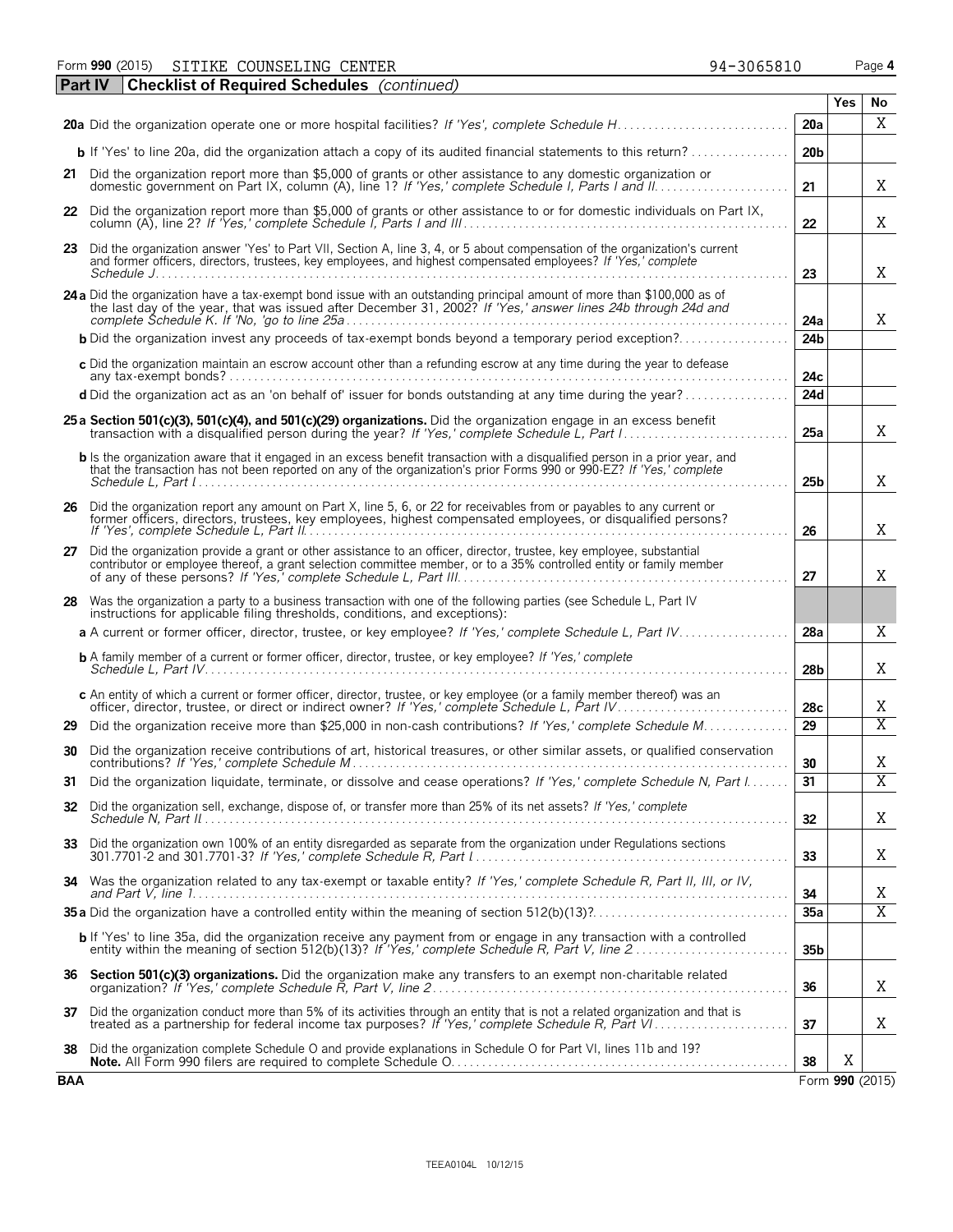|            | Form 990 (2015)<br>SITIKE COUNSELING CENTER<br>94-3065810                                                                                                                                                                      |                 |     | Page 5          |
|------------|--------------------------------------------------------------------------------------------------------------------------------------------------------------------------------------------------------------------------------|-----------------|-----|-----------------|
| Part V     | <b>Statements Regarding Other IRS Filings and Tax Compliance</b>                                                                                                                                                               |                 |     |                 |
|            | Check if Schedule O contains a response or note to any line in this Part V                                                                                                                                                     |                 |     |                 |
|            |                                                                                                                                                                                                                                |                 | Yes | No              |
|            | <b>1a</b> Enter the number reported in Box 3 of Form 1096. Enter -0- if not applicable<br>1a                                                                                                                                   |                 |     |                 |
|            | <b>b</b> Enter the number of Forms W-2G included in line 1a. Enter -0- if not applicable<br>1 <sub>b</sub><br>0                                                                                                                |                 |     |                 |
|            | c Did the organization comply with backup withholding rules for reportable payments to vendors and reportable gaming                                                                                                           | 1 с             | Χ   |                 |
|            | 2a Enter the number of employees reported on Form W-3, Transmittal of Wage and Tax State-<br>ments, filed for the calendar year ending with or within the year covered by this return<br>20<br>2a                              |                 |     |                 |
|            | <b>b</b> If at least one is reported on line 2a, did the organization file all required federal employment tax returns?                                                                                                        | 2b              | Χ   |                 |
|            | Note. If the sum of lines 1a and 2a is greater than 250, you may be required to e-file (see instructions)                                                                                                                      |                 |     | Χ               |
|            | 3a Did the organization have unrelated business gross income of \$1,000 or more during the year?                                                                                                                               | 3a              |     |                 |
|            |                                                                                                                                                                                                                                | 3 <sub>b</sub>  |     |                 |
|            | 4 a At any time during the calendar year, did the organization have an interest in, or a signature or other authority over, a financial account in a foreign country (such as a bank account, securities account, or other fin | 4a              |     | Χ               |
|            | <b>b</b> If 'Yes,' enter the name of the foreign country: ►                                                                                                                                                                    |                 |     |                 |
|            | See instructions for filing requirements for FinCEN Form 114, Report of Foreign Bank and Financial Accounts. (FBAR)                                                                                                            |                 |     | Χ               |
|            | <b>5a</b> Was the organization a party to a prohibited tax shelter transaction at any time during the tax year?                                                                                                                | 5a              |     | Χ               |
|            | <b>b</b> Did any taxable party notify the organization that it was or is a party to a prohibited tax shelter transaction?                                                                                                      | 5 <sub>b</sub>  |     |                 |
|            |                                                                                                                                                                                                                                | 5c              |     |                 |
|            | 6 a Does the organization have annual gross receipts that are normally greater than \$100,000, and did the organization solicit any contributions that were not tax deductible as charitable contributions?                    | 6a              |     | Χ               |
|            | b If 'Yes,' did the organization include with every solicitation an express statement that such contributions or gifts were                                                                                                    | 6b              |     |                 |
|            | 7 Organizations that may receive deductible contributions under section 170(c).                                                                                                                                                |                 |     |                 |
|            | a Did the organization receive a payment in excess of \$75 made partly as a contribution and partly for goods and                                                                                                              | <b>7a</b>       |     | Χ               |
|            |                                                                                                                                                                                                                                | 7 <sub>b</sub>  |     |                 |
|            | c Did the organization sell, exchange, or otherwise dispose of tangible personal property for which it was required to file                                                                                                    | 7 с             |     | X               |
|            |                                                                                                                                                                                                                                |                 |     |                 |
|            | e Did the organization receive any funds, directly or indirectly, to pay premiums on a personal benefit contract?                                                                                                              | 7е              |     | Χ               |
|            | f Did the organization, during the year, pay premiums, directly or indirectly, on a personal benefit contract?                                                                                                                 | 7f              |     | Χ               |
|            | q If the organization received a contribution of qualified intellectual property, did the organization file Form 8899                                                                                                          | 7g              |     |                 |
|            | h If the organization received a contribution of cars, boats, airplanes, or other vehicles, did the organization file a                                                                                                        | 7h              |     |                 |
|            | 8 Sponsoring organizations maintaining donor advised funds. Did a donor advised fund maintained by the sponsoring                                                                                                              |                 |     |                 |
|            |                                                                                                                                                                                                                                | 8               |     |                 |
| 9          | Sponsoring organizations maintaining donor advised funds.                                                                                                                                                                      |                 |     |                 |
|            | a Did the sponsoring organization make any taxable distributions under section 4966?                                                                                                                                           | 9а              |     |                 |
|            | <b>b</b> Did the sponsoring organization make a distribution to a donor, donor advisor, or related person?                                                                                                                     | 9 b             |     |                 |
|            | 10 Section 501(c)(7) organizations. Enter:                                                                                                                                                                                     |                 |     |                 |
|            | 10a<br>a Initiation fees and capital contributions included on Part VIII, line 12                                                                                                                                              |                 |     |                 |
|            | 10 <sub>b</sub><br><b>b</b> Gross receipts, included on Form 990, Part VIII, line 12, for public use of club facilities                                                                                                        |                 |     |                 |
|            | 11 Section 501(c)(12) organizations. Enter:                                                                                                                                                                                    |                 |     |                 |
|            | 11a                                                                                                                                                                                                                            |                 |     |                 |
|            | <b>b</b> Gross income from other sources (Do not net amounts due or paid to other sources<br>11 <sub>b</sub>                                                                                                                   |                 |     |                 |
|            | 12a Section 4947(a)(1) non-exempt charitable trusts. Is the organization filing Form 990 in lieu of Form 1041?                                                                                                                 | 12a             |     |                 |
|            | <b>b</b> If 'Yes,' enter the amount of tax-exempt interest received or accrued during the year<br>12 <sub>b</sub>                                                                                                              |                 |     |                 |
|            | 13 Section 501(c)(29) qualified nonprofit health insurance issuers.                                                                                                                                                            |                 |     |                 |
|            |                                                                                                                                                                                                                                | 13a             |     |                 |
|            | <b>Note.</b> See the instructions for additional information the organization must report on Schedule O.                                                                                                                       |                 |     |                 |
|            | 13 <sub>b</sub>                                                                                                                                                                                                                |                 |     |                 |
|            | 13c                                                                                                                                                                                                                            |                 |     |                 |
|            |                                                                                                                                                                                                                                | 14 a            |     | X               |
|            | <b>b</b> If 'Yes,' has it filed a Form 720 to report these payments? If 'No,' provide an explanation in Schedule O                                                                                                             | 14 <sub>b</sub> |     |                 |
| <b>BAA</b> | TEEA0105L 10/12/15                                                                                                                                                                                                             |                 |     | Form 990 (2015) |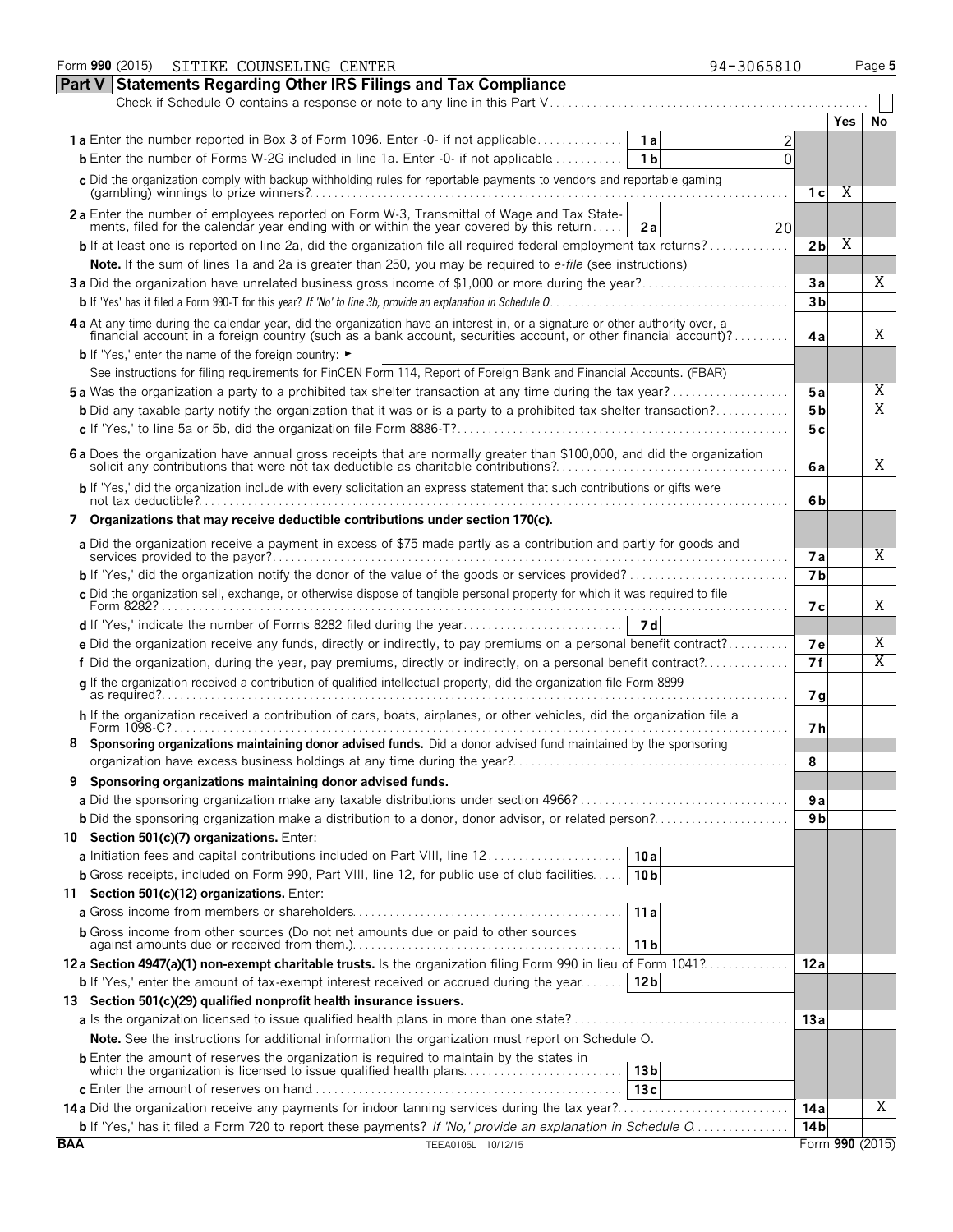|     | <b>Section A. Governing Body and Management</b>                                                                                                                                                                                                                                                           |                 |                         |                 |
|-----|-----------------------------------------------------------------------------------------------------------------------------------------------------------------------------------------------------------------------------------------------------------------------------------------------------------|-----------------|-------------------------|-----------------|
|     |                                                                                                                                                                                                                                                                                                           |                 | Yes                     | No.             |
|     | <b>1a</b> Enter the number of voting members of the governing body at the end of the tax year<br>1 a<br>If there are material differences in voting rights among members                                                                                                                                  | 8               |                         |                 |
|     | of the governing body, or if the governing body delegated broad<br>authority to an executive committee or similar committee, explain in Schedule O.                                                                                                                                                       |                 |                         |                 |
|     | <b>b</b> Enter the number of voting members included in line 1a, above, who are independent    1b                                                                                                                                                                                                         | 8               |                         |                 |
|     | 2 Did any officer, director, trustee, or key employee have a family relationship or a business relationship with any other                                                                                                                                                                                | $\overline{2}$  |                         | X               |
|     | 3 Did the organization delegate control over management duties customarily performed by or under the direct supervision<br>of officers, directors, or trustees, or key employees to a management company or other person?                                                                                 | 3               |                         | Χ               |
|     | Did the organization make any significant changes to its governing documents                                                                                                                                                                                                                              |                 |                         |                 |
|     |                                                                                                                                                                                                                                                                                                           | 4               |                         | Χ               |
| 5   | Did the organization become aware during the year of a significant diversion of the organization's assets?                                                                                                                                                                                                | 5               |                         | $\overline{X}$  |
| 6   |                                                                                                                                                                                                                                                                                                           | 6               |                         | $\overline{X}$  |
|     | 7a Did the organization have members, stockholders, or other persons who had the power to elect or appoint one or more                                                                                                                                                                                    | 7а              |                         | X               |
|     | <b>b</b> Are any governance decisions of the organization reserved to (or subject to approval by) members,                                                                                                                                                                                                | 7 b             |                         | X               |
| 8   | Did the organization contemporaneously document the meetings held or written actions undertaken during the year by<br>the following:                                                                                                                                                                      |                 |                         |                 |
|     |                                                                                                                                                                                                                                                                                                           | 8 a             | Χ                       |                 |
|     |                                                                                                                                                                                                                                                                                                           | 8b              |                         | X               |
|     | 9 Is there any officer, director, trustee, or key employee listed in Part VII, Section A, who cannot be reached at the                                                                                                                                                                                    | 9               |                         | Χ               |
|     | <b>Section B. Policies</b> (This Section B requests information about policies not required by the Internal Revenue Code.)                                                                                                                                                                                |                 |                         |                 |
|     |                                                                                                                                                                                                                                                                                                           |                 | <b>Yes</b>              | No              |
|     |                                                                                                                                                                                                                                                                                                           | 10a             |                         | X               |
|     | b If 'Yes,' did the organization have written policies and procedures governing the activities of such chapters, affiliates, and branches to ensure their                                                                                                                                                 | 10 <sub>b</sub> |                         |                 |
|     |                                                                                                                                                                                                                                                                                                           | 11a             | $\overline{\mathbf{X}}$ |                 |
|     | <b>b</b> Describe in Schedule O the process, if any, used by the organization to review this Form 990. SEE SCHEDULE O                                                                                                                                                                                     |                 |                         |                 |
|     |                                                                                                                                                                                                                                                                                                           | 12a             | Χ                       |                 |
|     | <b>b</b> Were officers, directors, or trustees, and key employees required to disclose annually interests that could give rise                                                                                                                                                                            | 12 <sub>b</sub> | Χ                       |                 |
|     | c Did the organization regularly and consistently monitor and enforce compliance with the policy? If 'Yes,' describe in<br>Schedule O how this was done $\ldots$ SEE, SCHEDULE, Q, $\ldots$ , $\ldots$ , $\ldots$ , $\ldots$ , $\ldots$ , $\ldots$ , $\ldots$ , $\ldots$ , $\ldots$ , $\ldots$ , $\ldots$ | 12c             | Χ                       |                 |
|     |                                                                                                                                                                                                                                                                                                           | 13              | $\overline{\mathbf{X}}$ |                 |
| 14  |                                                                                                                                                                                                                                                                                                           | 14              | $\overline{\mathrm{X}}$ |                 |
| 15. | Did the process for determining compensation of the following persons include a review and approval by independent<br>persons, comparability data, and contemporaneous substantiation of the deliberation and decision?                                                                                   |                 |                         |                 |
|     |                                                                                                                                                                                                                                                                                                           | 15 a            | Χ                       |                 |
|     |                                                                                                                                                                                                                                                                                                           | 15 <sub>b</sub> |                         | X               |
|     | If 'Yes' to line 15a or 15b, describe the process in Schedule O (see instructions).                                                                                                                                                                                                                       |                 |                         |                 |
|     | 16 a Did the organization invest in, contribute assets to, or participate in a joint venture or similar arrangement with a                                                                                                                                                                                | 16 a            |                         | Χ               |
|     | b If 'Yes,' did the organization follow a written policy or procedure requiring the organization to evaluate its<br>participation in joint venture arrangements under applicable federal tax law, and take steps to safeguard the                                                                         | 16 b            |                         |                 |
|     | <b>Section C. Disclosure</b>                                                                                                                                                                                                                                                                              |                 |                         |                 |
|     | 17 List the states with which a copy of this Form 990 is required to be filed $\blacktriangleright$<br>CA                                                                                                                                                                                                 |                 |                         |                 |
|     | 18 Section 6104 requires an organization to make its Forms 1023 (or 1024 if applicable), 990, and 990-T (Section 501(c)(3)s only) available<br>for public inspection. Indicate how you made these available. Check all that apply.                                                                        |                 |                         |                 |
|     | X<br>Own website<br>Another's website<br>Other (explain in Schedule O)<br>Upon request                                                                                                                                                                                                                    |                 |                         |                 |
|     | 19 Describe in Schedule O whether (and if so, how) the organization made its governing documents, conflict of interest policy, and financial statements available to<br>the public during the tax year.<br>SEE SCHEDULE O                                                                                 |                 |                         |                 |
| 20  | State the name, address, and telephone number of the person who possesses the organization's books and records:                                                                                                                                                                                           |                 |                         |                 |
|     | SOUTH SF CA 94080 (650) 589-9305<br>JOE WAGENHOFER 306 SPRUCE AVENUE                                                                                                                                                                                                                                      |                 |                         |                 |
| BAA | TEEA0106L 10/12/15                                                                                                                                                                                                                                                                                        |                 |                         | Form 990 (2015) |

**Part VI Governance, Management, and Disclosure** *For each 'Yes' response to lines 2 through 7b below, and for a 'No' response to line 8a, 8b, or 10b below, describe the circumstances, processes, or changes in*

Check if Schedule O contains a response or note to any line in this Part VI. . . . . . . . . . . . . . . . . . . . . . . . . . . . . . . . . . . . . . . . . . . . . . . . . .

*Schedule O. See instructions.*

X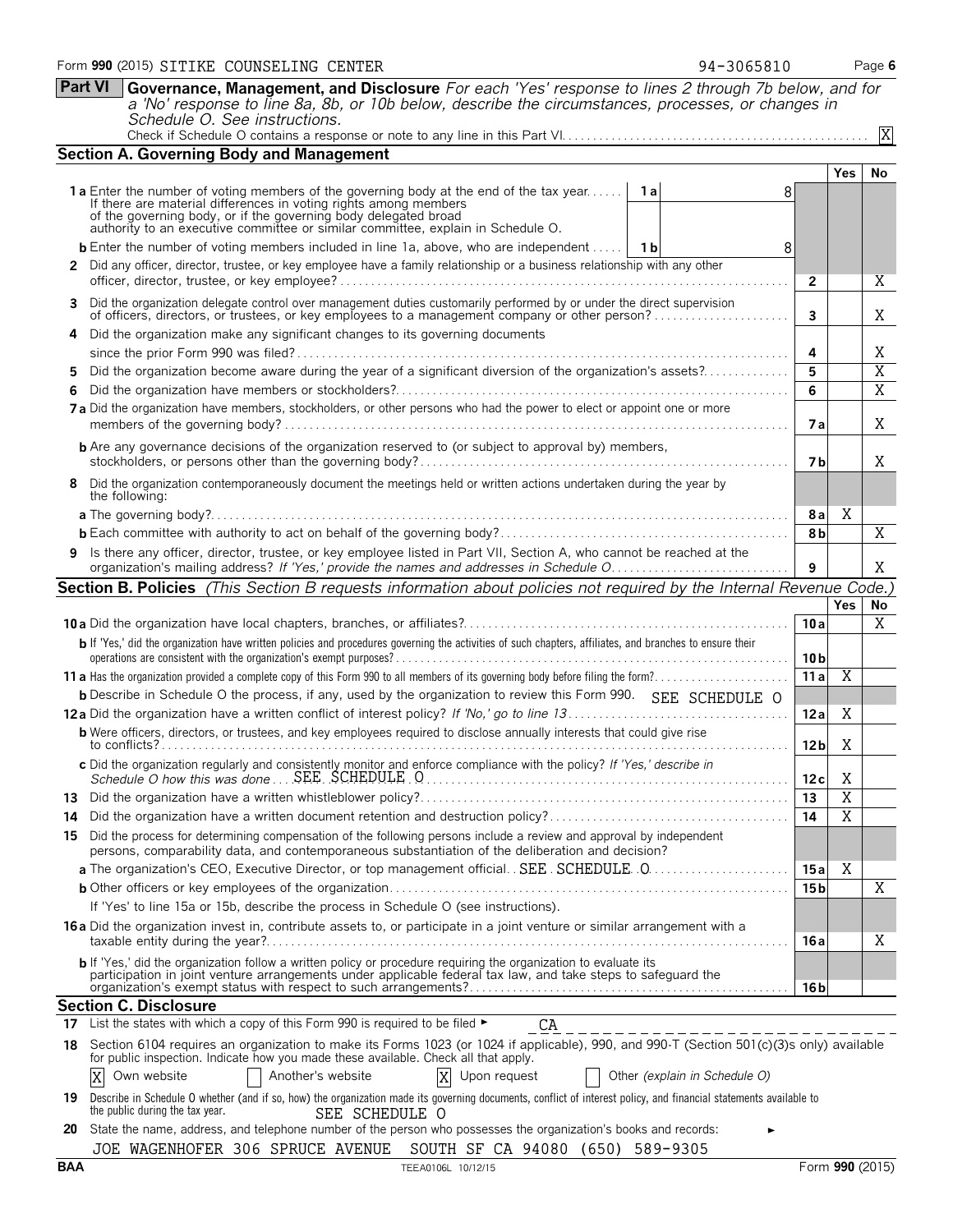| Form 990 (2015) SITIKE COUNSELING CENTER                                                                                                                                                                                    | 94-3065810 | Page 7 |
|-----------------------------------------------------------------------------------------------------------------------------------------------------------------------------------------------------------------------------|------------|--------|
| Part VII   Compensation of Officers, Directors, Trustees, Key Employees, Highest Compensated Employees, and<br><b>Independent Contractors</b>                                                                               |            |        |
|                                                                                                                                                                                                                             |            |        |
| Section A. Officers, Directors, Trustees, Key Employees, and Highest Compensated Employees                                                                                                                                  |            |        |
| 1 a Complete this table for all persons required to be listed. Report compensation for the calendar year ending with or within the<br>organization's tax year.                                                              |            |        |
| • List all of the organization's current officers, directors, trustees (whether individuals or organizations), regardless of amount of<br>compensation. Enter -0- in columns (D), (E), and (F) if no compensation was paid. |            |        |
| • List all of the organization's current key employees, if any. See instructions for definition of 'key employee.'                                                                                                          |            |        |

? List the organization's five **current** highest compensated employees (other than an officer, director, trustee, or key employee) who received reportable compensation (Box 5 of Form W-2 and/or Box 7 of Form 1099-MISC) of more than \$100,000 from the organization and any related organizations.

? List all of the organization's **former** officers, key employees, and highest compensated employees who received more than \$100,000 of reportable compensation from the organization and any related organizations.

? List all of the organization's **former directors or trustees** that received, in the capacity as a former director or trustee of the

organization, more than \$10,000 of reportable compensation from the organization and any related organizations.

List persons in the following order: individual trustees or directors; institutional trustees; officers; key employees; highest compensated employees; and former such persons.

Check this box if neither the organization nor any related organization compensated any current officer, director, or trustee.

|                       |                                                                                            |                                    |                       | (C)     |                   |                                                                                        |                                                            |                                          |                                                          |
|-----------------------|--------------------------------------------------------------------------------------------|------------------------------------|-----------------------|---------|-------------------|----------------------------------------------------------------------------------------|------------------------------------------------------------|------------------------------------------|----------------------------------------------------------|
| (A)<br>Name and Title | (B)<br>Average<br>hours<br>per                                                             |                                    |                       |         | director/trustee) | Position (do not check more<br>than one box, unless person<br>is both an officer and a | (D)<br>Reportable<br>compensation from<br>the organization | (E)<br>Reportable<br>compensation from   | (F)<br>Estimated<br>amount of other<br>compensation      |
|                       | week<br>(list any<br>hours for<br>related<br>organiza<br>tions<br>below<br>dotted<br>line) | Individual trustee<br>direct<br>ត្ | Institutional trustee | Officer | Key employee      | Former<br>Highest compensated<br> employee                                             | (W-2/1099-MISC)                                            | related organizations<br>(W-2/1099-MISC) | from the<br>organization<br>and related<br>organizations |
| (1) RON BURGESS       | $\mathbf{1}$                                                                               |                                    |                       |         |                   |                                                                                        |                                                            |                                          |                                                          |
| PRESIDENT             | $\Omega$                                                                                   | X                                  |                       | X       |                   |                                                                                        | $\pmb{0}$                                                  | $\mathbf 0$                              | 0.                                                       |
| (2) DIANE WILSON      | $\mathbf{1}$                                                                               |                                    |                       |         |                   |                                                                                        |                                                            |                                          |                                                          |
| VICE PRESIDENT        | $\Omega$                                                                                   | $\rm X$                            |                       | X       |                   |                                                                                        | 0                                                          | $\mathbf 0$                              | 0.                                                       |
| (3) ELIZABETH FRICKE  | $\mathbf{1}$                                                                               |                                    |                       |         |                   |                                                                                        |                                                            |                                          |                                                          |
| TREASURER             | $\Omega$                                                                                   | $\rm X$                            |                       | $\rm X$ |                   |                                                                                        | $\mathbf 0$                                                | 0                                        | $0$ .                                                    |
| (4) MARY O'REILLY     | $\overline{1}$                                                                             |                                    |                       |         |                   |                                                                                        |                                                            |                                          |                                                          |
| SECRETARY             | $\Omega$                                                                                   | X                                  |                       | X       |                   |                                                                                        | 0                                                          | $\pmb{0}$                                | 0.                                                       |
| (5) BARBARA IRLI      | $1\,$                                                                                      |                                    |                       |         |                   |                                                                                        |                                                            |                                          |                                                          |
| <b>DIRECTOR</b>       | $\Omega$                                                                                   | X                                  |                       |         |                   |                                                                                        | 0                                                          | 0                                        | $\boldsymbol{0}$ .                                       |
| (6) LEXANN MASSONI    | $\mathbf{1}$                                                                               |                                    |                       |         |                   |                                                                                        |                                                            |                                          |                                                          |
| <b>DIRECTOR</b>       | $\Omega$                                                                                   | $\rm X$                            |                       |         |                   |                                                                                        | 0                                                          | $\mathbf 0$                              | $0_{.}$                                                  |
| (7) RICK OCHSENHIRT   | $\mathbf{1}$                                                                               |                                    |                       |         |                   |                                                                                        |                                                            |                                          |                                                          |
| <b>DIRECTOR</b>       | $\Omega$                                                                                   | $\mathbf X$                        |                       |         |                   |                                                                                        | $\Omega$                                                   | $\mathbf 0$                              | $\boldsymbol{0}$ .                                       |
| (8) JENNIFER SCHULZE  | $\mathbf{1}$                                                                               |                                    |                       |         |                   |                                                                                        |                                                            |                                          |                                                          |
| <b>DIRECTOR</b>       | $\Omega$                                                                                   | X                                  |                       |         |                   |                                                                                        | $\mathbf 0$                                                | 0                                        | 0.                                                       |
| (9) JASON STEUERWALT  | $\mathbf{1}$                                                                               |                                    |                       |         |                   |                                                                                        |                                                            |                                          |                                                          |
| <b>DIRECTOR</b>       | $\Omega$                                                                                   | X                                  |                       |         |                   |                                                                                        | $\mathbf 0$                                                | 0                                        | 0.                                                       |
| (10) JOE WAGENHOFER   | 40                                                                                         |                                    |                       |         |                   |                                                                                        |                                                            |                                          |                                                          |
| EXECUTIVE DIR.        | $\mathbf 0$                                                                                |                                    |                       | $\rm X$ |                   |                                                                                        | 83,933.                                                    | $\Omega$ .                               | 13, 471.                                                 |
| (11)                  |                                                                                            |                                    |                       |         |                   |                                                                                        |                                                            |                                          |                                                          |
| (12)                  |                                                                                            |                                    |                       |         |                   |                                                                                        |                                                            |                                          |                                                          |
| (13)                  |                                                                                            |                                    |                       |         |                   |                                                                                        |                                                            |                                          |                                                          |
| (14)                  |                                                                                            |                                    |                       |         |                   |                                                                                        |                                                            |                                          |                                                          |
|                       |                                                                                            |                                    |                       |         |                   |                                                                                        |                                                            |                                          |                                                          |
| <b>BAA</b>            | TEEA0107L 10/12/15                                                                         |                                    |                       |         |                   |                                                                                        |                                                            |                                          | Form 990 (2015)                                          |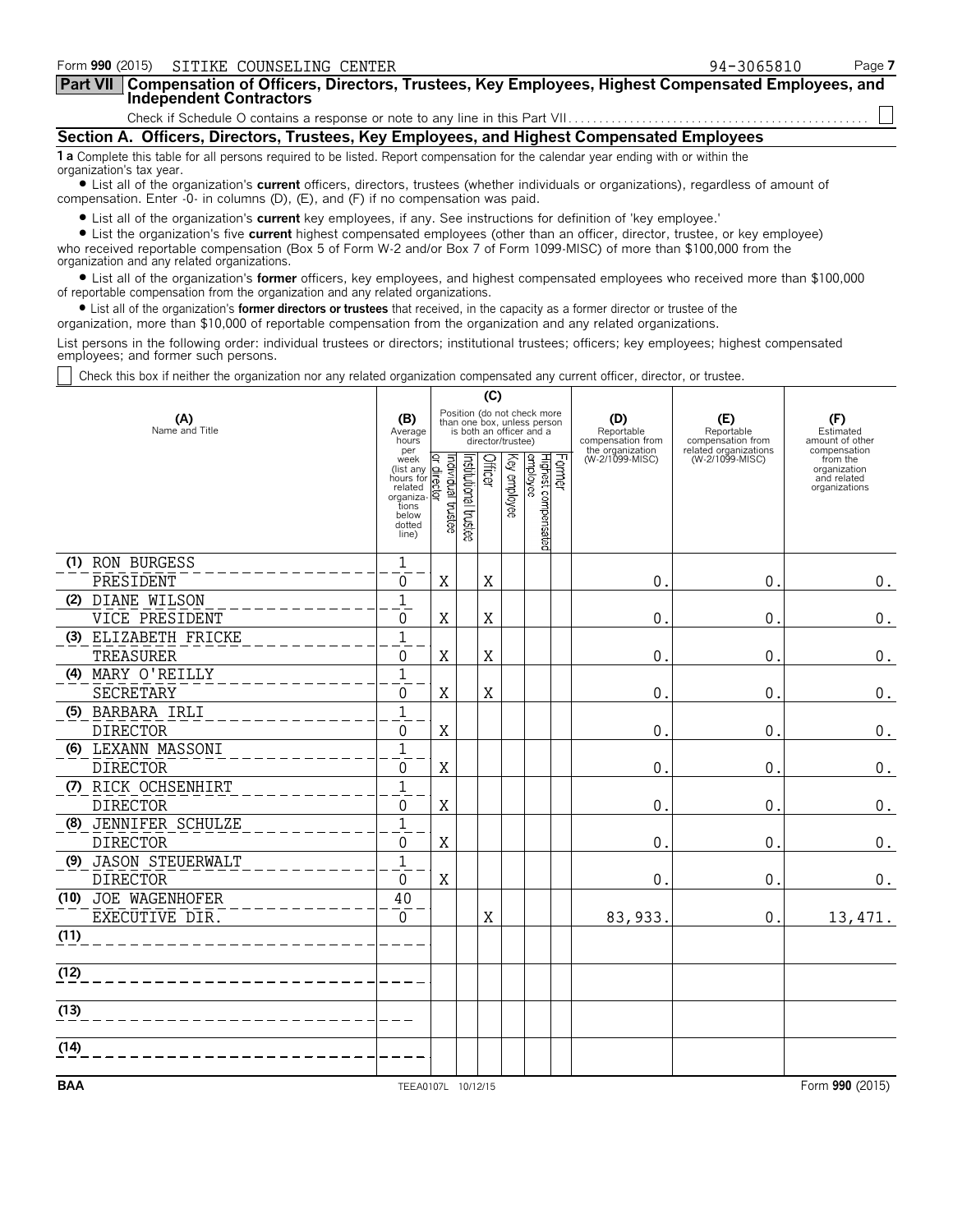#### Form **990** (2015) Page **8** SITIKE COUNSELING CENTER 94-3065810

|      | Part VII Section A. Officers, Directors, Trustees, Key Employees, and Highest Compensated Employees (continued)                                                                                                                                        |                                      |                                  |                      |         |              |                                                                                                             |        |                                        |                                          |                     |                                                         |       |
|------|--------------------------------------------------------------------------------------------------------------------------------------------------------------------------------------------------------------------------------------------------------|--------------------------------------|----------------------------------|----------------------|---------|--------------|-------------------------------------------------------------------------------------------------------------|--------|----------------------------------------|------------------------------------------|---------------------|---------------------------------------------------------|-------|
|      |                                                                                                                                                                                                                                                        | (B)                                  |                                  |                      | (C)     |              |                                                                                                             |        |                                        |                                          |                     |                                                         |       |
|      | (A)<br>Name and title                                                                                                                                                                                                                                  | Average<br>hours<br>per<br>week      |                                  |                      |         |              | Position<br>(do not check more than one<br>box, unless person is both an<br>officer and a director/trustee) |        | (D)<br>Reportable<br>compensation from | (E)<br>Reportable<br>compensation from   |                     | (F)<br>Estimated<br>amount of other                     |       |
|      |                                                                                                                                                                                                                                                        | (list any<br>hours<br>for<br>related | or director<br>ndividual trustee | nstitutional trustee | Officer | Key employee | Highest compensated<br>employee                                                                             | Former | the organization<br>(W-2/1099-MISC)    | related organizations<br>(W-2/1099-MISC) |                     | compensation<br>from the<br>organization<br>and related |       |
|      |                                                                                                                                                                                                                                                        | organiza<br>- tions<br>below         |                                  |                      |         |              |                                                                                                             |        |                                        |                                          |                     | organizations                                           |       |
|      |                                                                                                                                                                                                                                                        | dotted<br>line)                      |                                  |                      |         |              |                                                                                                             |        |                                        |                                          |                     |                                                         |       |
| (15) |                                                                                                                                                                                                                                                        |                                      |                                  |                      |         |              |                                                                                                             |        |                                        |                                          |                     |                                                         |       |
| (16) |                                                                                                                                                                                                                                                        |                                      |                                  |                      |         |              |                                                                                                             |        |                                        |                                          |                     |                                                         |       |
| (17) |                                                                                                                                                                                                                                                        |                                      |                                  |                      |         |              |                                                                                                             |        |                                        |                                          |                     |                                                         |       |
| (18) |                                                                                                                                                                                                                                                        |                                      |                                  |                      |         |              |                                                                                                             |        |                                        |                                          |                     |                                                         |       |
| (19) |                                                                                                                                                                                                                                                        |                                      |                                  |                      |         |              |                                                                                                             |        |                                        |                                          |                     |                                                         |       |
| (20) |                                                                                                                                                                                                                                                        |                                      |                                  |                      |         |              |                                                                                                             |        |                                        |                                          |                     |                                                         |       |
| (21) |                                                                                                                                                                                                                                                        |                                      |                                  |                      |         |              |                                                                                                             |        |                                        |                                          |                     |                                                         |       |
| (22) |                                                                                                                                                                                                                                                        |                                      |                                  |                      |         |              |                                                                                                             |        |                                        |                                          |                     |                                                         |       |
| (23) |                                                                                                                                                                                                                                                        |                                      |                                  |                      |         |              |                                                                                                             |        |                                        |                                          |                     |                                                         |       |
| (24) |                                                                                                                                                                                                                                                        |                                      |                                  |                      |         |              |                                                                                                             |        |                                        |                                          |                     |                                                         |       |
| (25) |                                                                                                                                                                                                                                                        |                                      |                                  |                      |         |              |                                                                                                             |        |                                        |                                          |                     |                                                         |       |
|      | 1 b Sub-total.                                                                                                                                                                                                                                         |                                      |                                  |                      |         |              |                                                                                                             |        | 83, 933.                               | 0.                                       |                     | 13, 471.                                                |       |
|      |                                                                                                                                                                                                                                                        |                                      |                                  |                      |         |              |                                                                                                             | ►<br>▶ | 0.                                     | $0$ .                                    |                     |                                                         | $0$ . |
|      | 2 Total number of individuals (including but not limited to those listed above) who received more than \$100,000 of reportable compensation                                                                                                            |                                      |                                  |                      |         |              |                                                                                                             |        | 83,933.                                | $\overline{0}$                           |                     | 13, 471.                                                |       |
|      | from the organization $\blacktriangleright$<br>0                                                                                                                                                                                                       |                                      |                                  |                      |         |              |                                                                                                             |        |                                        |                                          |                     |                                                         |       |
|      |                                                                                                                                                                                                                                                        |                                      |                                  |                      |         |              |                                                                                                             |        |                                        |                                          |                     | Yes                                                     | No    |
| 3    | Did the organization list any <b>former</b> officer, director, or trustee, key employee, or highest compensated employee                                                                                                                               |                                      |                                  |                      |         |              |                                                                                                             |        |                                        |                                          | 3                   |                                                         | Χ     |
| 4    | For any individual listed on line 1a, is the sum of reportable compensation and other compensation from<br>the organization and related organizations greater than \$150,000? If 'Yes' complete Schedule J for                                         |                                      |                                  |                      |         |              |                                                                                                             |        |                                        |                                          | 4                   |                                                         | Χ     |
| 5    | Did any person listed on line 1a receive or accrue compensation from any unrelated organization or individual                                                                                                                                          |                                      |                                  |                      |         |              |                                                                                                             |        |                                        |                                          | 5                   |                                                         | Χ     |
|      | <b>Section B. Independent Contractors</b>                                                                                                                                                                                                              |                                      |                                  |                      |         |              |                                                                                                             |        |                                        |                                          |                     |                                                         |       |
|      | Complete this table for your five highest compensated independent contractors that received more than \$100,000 of<br>compensation from the organization. Report compensation for the calendar year ending with or within the organization's tax year. |                                      |                                  |                      |         |              |                                                                                                             |        |                                        |                                          |                     |                                                         |       |
|      | (A)<br>Name and business address                                                                                                                                                                                                                       |                                      |                                  |                      |         |              |                                                                                                             |        | (B)<br>Description of services         |                                          | (C)<br>Compensation |                                                         |       |
|      |                                                                                                                                                                                                                                                        |                                      |                                  |                      |         |              |                                                                                                             |        |                                        |                                          |                     |                                                         |       |
|      |                                                                                                                                                                                                                                                        |                                      |                                  |                      |         |              |                                                                                                             |        |                                        |                                          |                     |                                                         |       |
|      |                                                                                                                                                                                                                                                        |                                      |                                  |                      |         |              |                                                                                                             |        |                                        |                                          |                     |                                                         |       |
|      |                                                                                                                                                                                                                                                        |                                      |                                  |                      |         |              |                                                                                                             |        |                                        |                                          |                     |                                                         |       |
|      | 2 Total number of independent contractors (including but not limited to those listed above) who received more than<br>\$100,000 of compensation from the organization $\blacktriangleright$ 0                                                          |                                      |                                  |                      |         |              |                                                                                                             |        |                                        |                                          |                     |                                                         |       |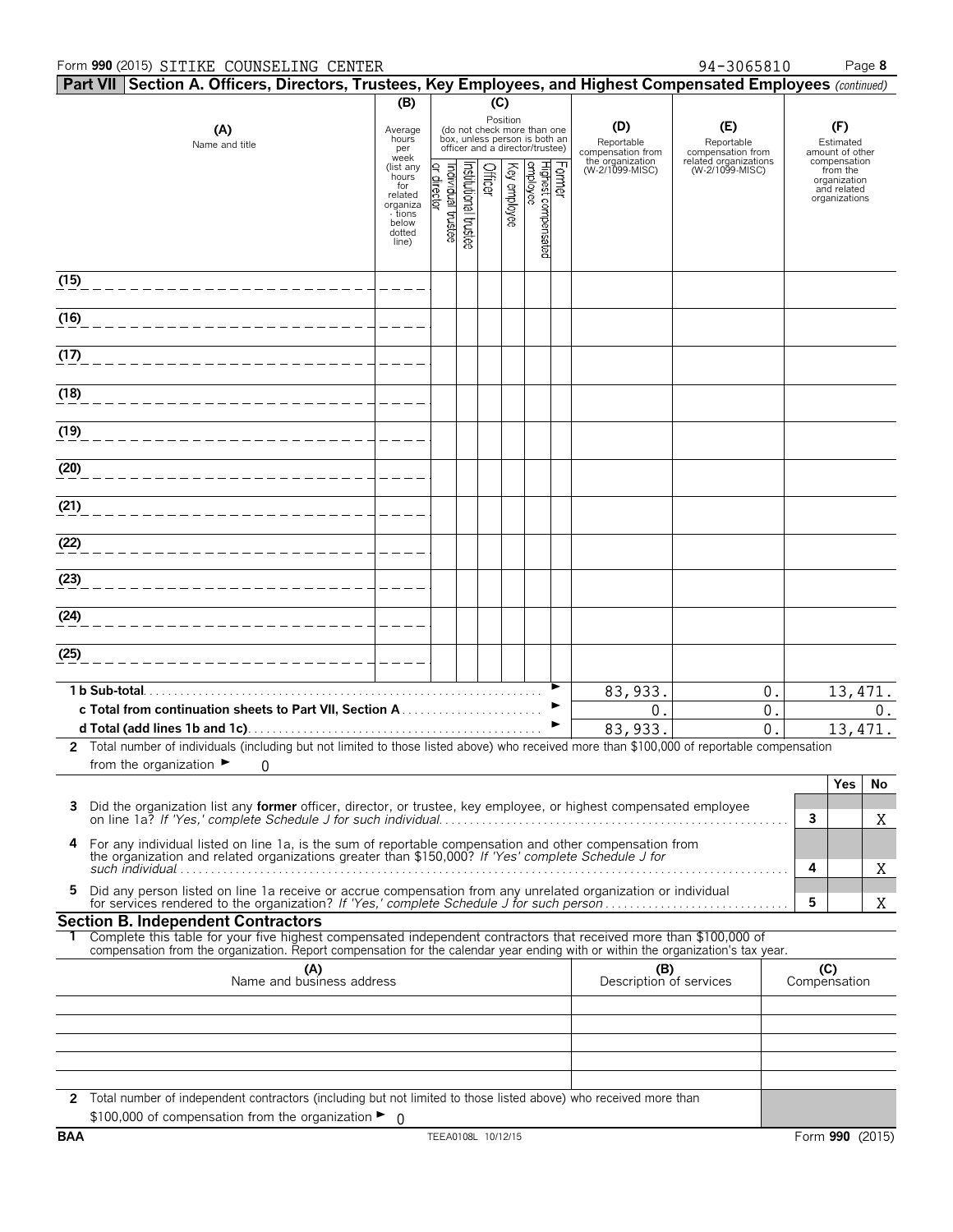## **Part VIII Statement of Revenue**

Check if Schedule O contains a response or note to any line in this Part VIII. . . . . . . . . . . . . . . . . . . . . . . . . . . . . . . . . . . . . . . . . . . . . . . . .

|                                                           |                                                                                                                                                                               | (A)<br>Total revenue | (B)<br>Related or  | (C)<br>Unrelated    | (D)<br>Revenue                      |
|-----------------------------------------------------------|-------------------------------------------------------------------------------------------------------------------------------------------------------------------------------|----------------------|--------------------|---------------------|-------------------------------------|
|                                                           |                                                                                                                                                                               |                      | exempt<br>function | business<br>revenue | excluded from tax<br>under sections |
|                                                           |                                                                                                                                                                               |                      | revenue            |                     | 512-514                             |
|                                                           | <b>1a</b> Federated campaigns<br>1a                                                                                                                                           |                      |                    |                     |                                     |
|                                                           | 1 <sub>b</sub><br><b>b</b> Membership dues                                                                                                                                    |                      |                    |                     |                                     |
|                                                           | c Fundraising events<br>1 <sub>c</sub><br>1 <sub>d</sub>                                                                                                                      |                      |                    |                     |                                     |
|                                                           | d Related organizations<br>e Government grants (contributions)<br>1 <sub>e</sub>                                                                                              |                      |                    |                     |                                     |
|                                                           | 506,876.                                                                                                                                                                      |                      |                    |                     |                                     |
| Contributions, Gifts, Grants<br>and Other Similar Amounts | f All other contributions, gifts, grants, and<br>similar amounts not included above<br>1 f<br>17,534.<br><b>q</b> Noncash contributions included in lines $1a-1f$ : $\hat{S}$ |                      |                    |                     |                                     |
|                                                           | h Total. Add lines 1a-1f                                                                                                                                                      | 524,410.             |                    |                     |                                     |
|                                                           | <b>Business Code</b>                                                                                                                                                          |                      |                    |                     |                                     |
| Program Service Revenue                                   | 2a COUNSELING SERVICES ___                                                                                                                                                    | 329,077.             | 329,077.           |                     |                                     |
|                                                           | b                                                                                                                                                                             |                      |                    |                     |                                     |
|                                                           | C<br>________________                                                                                                                                                         |                      |                    |                     |                                     |
|                                                           | d                                                                                                                                                                             |                      |                    |                     |                                     |
|                                                           | е                                                                                                                                                                             |                      |                    |                     |                                     |
|                                                           |                                                                                                                                                                               |                      |                    |                     |                                     |
|                                                           |                                                                                                                                                                               | 329,077.             |                    |                     |                                     |
|                                                           | Investment income (including dividends, interest and<br>3                                                                                                                     | 1,061.               |                    |                     | 1,061.                              |
|                                                           | Income from investment of tax-exempt bond proceeds.<br>4                                                                                                                      |                      |                    |                     |                                     |
|                                                           | 5                                                                                                                                                                             |                      |                    |                     |                                     |
|                                                           | (i) Real<br>(ii) Personal                                                                                                                                                     |                      |                    |                     |                                     |
|                                                           | <b>6a</b> Gross rents                                                                                                                                                         |                      |                    |                     |                                     |
|                                                           | <b>b</b> Less: rental expenses                                                                                                                                                |                      |                    |                     |                                     |
|                                                           | <b>c</b> Rental income or (loss) $\ldots$                                                                                                                                     |                      |                    |                     |                                     |
|                                                           | d Net rental income or (loss)<br>(i) Securities<br>(ii) Other                                                                                                                 |                      |                    |                     |                                     |
|                                                           | 7 a Gross amount from sales of<br>assets other than inventory                                                                                                                 |                      |                    |                     |                                     |
|                                                           | <b>b</b> Less: cost or other basis                                                                                                                                            |                      |                    |                     |                                     |
|                                                           | and sales expenses                                                                                                                                                            |                      |                    |                     |                                     |
|                                                           | c Gain or $(\text{loss})$                                                                                                                                                     |                      |                    |                     |                                     |
|                                                           |                                                                                                                                                                               |                      |                    |                     |                                     |
| enue                                                      | 8a Gross income from fundraising events<br>(not including. $\frac{1}{2}$                                                                                                      |                      |                    |                     |                                     |
|                                                           | (not including \$<br>of contributions reported on line 1c).                                                                                                                   |                      |                    |                     |                                     |
| <b>Other Rev</b>                                          | See Part IV, line 18. <b>a</b>                                                                                                                                                |                      |                    |                     |                                     |
|                                                           | <b>b</b> Less: direct expenses <b>b</b>                                                                                                                                       |                      |                    |                     |                                     |
|                                                           | <b>c</b> Net income or (loss) from fundraising events $\dots\dots\dots$                                                                                                       |                      |                    |                     |                                     |
|                                                           |                                                                                                                                                                               |                      |                    |                     |                                     |
|                                                           | <b>b</b> Less: direct expenses <b>b</b>                                                                                                                                       |                      |                    |                     |                                     |
|                                                           | c Net income or (loss) from gaming activities                                                                                                                                 |                      |                    |                     |                                     |
|                                                           | 10a Gross sales of inventory, less returns                                                                                                                                    |                      |                    |                     |                                     |
|                                                           |                                                                                                                                                                               |                      |                    |                     |                                     |
|                                                           | <b>b</b> Less: cost of goods sold <b>b</b>                                                                                                                                    |                      |                    |                     |                                     |
|                                                           | c Net income or (loss) from sales of inventory ▶                                                                                                                              |                      |                    |                     |                                     |
|                                                           | Miscellaneous Revenue<br><b>Business Code</b>                                                                                                                                 |                      |                    |                     |                                     |
|                                                           | 11a OTHER REVENUE                                                                                                                                                             | 36.                  | 36.                |                     |                                     |
|                                                           | b                                                                                                                                                                             |                      |                    |                     |                                     |
|                                                           | d All other revenue                                                                                                                                                           |                      |                    |                     |                                     |
|                                                           | e Total. Add lines 11a-11d<br>$\blacktriangleright$                                                                                                                           | 36.                  |                    |                     |                                     |
|                                                           |                                                                                                                                                                               | 854,584.             | 329, 113.          | 0.                  | 1,061.                              |
| <b>BAA</b>                                                |                                                                                                                                                                               | TEEA0109L 10/12/15   |                    |                     | Form 990 (2015)                     |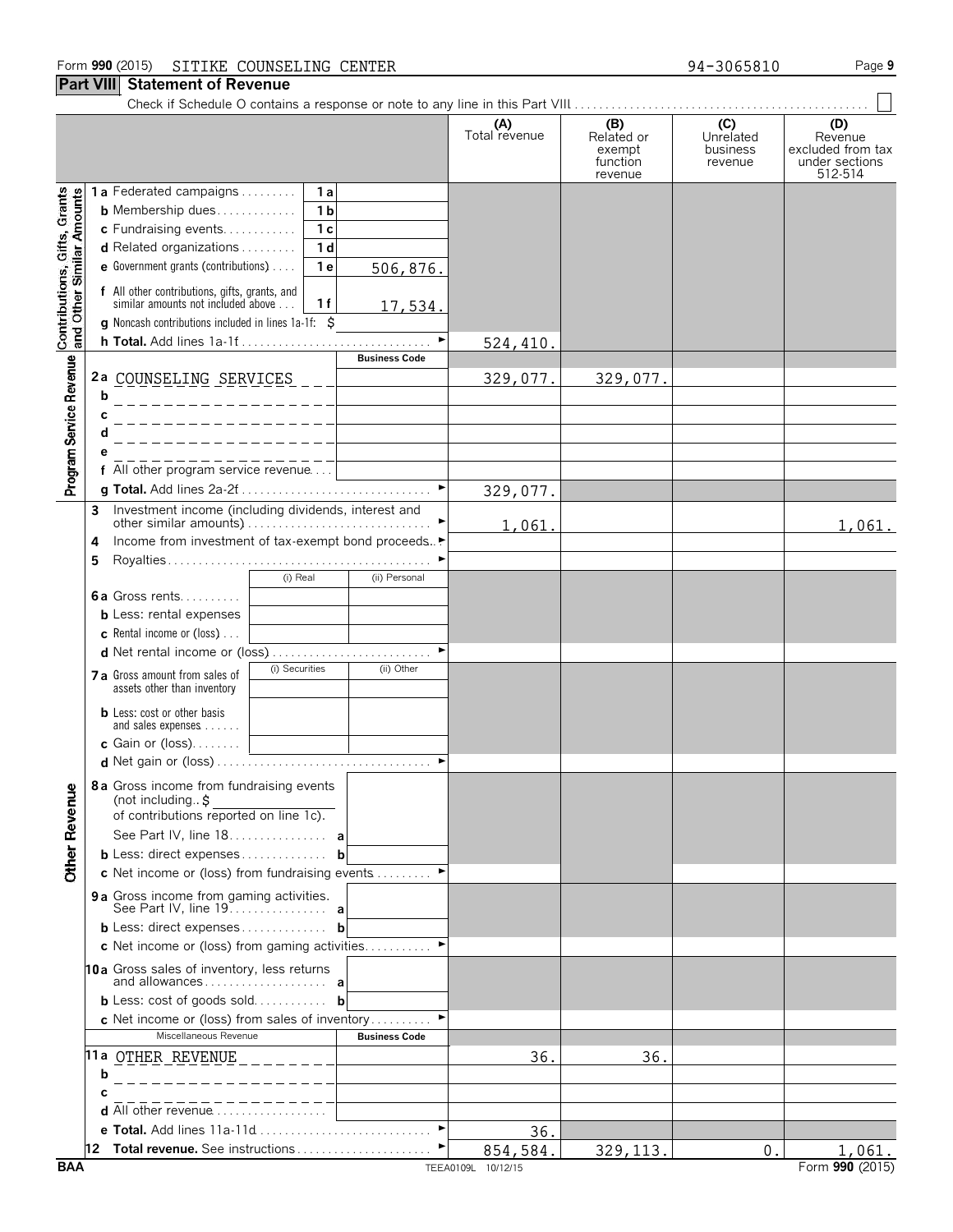#### *Section 501(c)(3) and 501(c)(4) organizations must complete all columns. All other organizations must complete column (A).* Check if Schedule O contains a response or note to any line in this Part IX.. **Do not include amounts reported on lines**<br> **C) C)**<br> **C)** C) C) C(D)<br> **C)** C(D) Frogram service Management and Fundraising<br> **C)** C(D)<br>
Fundraising<br>
Expenses<br>
expenses<br>
expenses **1** Grants and other assistance to domestic organizations and domestic governments. See Part IV, line 21. . . . . . . . . . . . . . . . . . . . . . . . Grants and other assistance to domestic **2** individuals. See Part IV, line 22 . . . . . . . . **3** Grants and other assistance to foreign organizations, foreign governments, and for-eign individuals. See Part IV, lines 15 and 16 **4** Benefits paid to or for members. . . . . . . . . . . . . Compensation of current officers, directors, **5** trustees, and key employees . . . . . . . . . . . . . Compensation not included above, to **6** disqualified persons (as defined under section 4958(f)(1)) and persons described in section 4958(c)(3)(B). . . . . . . . . . . . . . . . . . . . **7** Other salaries and wages................. Pension plan accruals and contributions **8** (include section 401(k) and 403(b) employer contributions) . . . . . . . . . . . **9** Other employee benefits . . . . . . . . . **10** Payroll taxes . . . . . . . . . . . . . . . . . . . . . . . . . . . . . . **11** Fees for services (non-employees): **a** Management . . . . . . . . . . . . . . . . . . . . . . . . . . . . . . **b** Legal. . . . . . . . . . . . . . . . . . . . . . . . . . . . . . . . . . . . . . **c** Accounting. . . . . . . . . . . . . . . . . . . . . . . . . . . . . . . . **d** Lobbying. . . . . . . . . . . . . . . . . . . . . . . . . . . . . . . . . . **e** Professional fundraising services. See Part IV, line 17. . . **f** Investment management fees. . . . . . . . . . . . . . . **g** Other. (If line 11g amount exceeds 10% of line 25, column (A) amount, list line 11g expenses on Schedule O.). . . . . 12 Advertising and promotion................. **13** Office expenses. . . . . . . . . . . . . . . . . . . . . . . . . . . . **14** Information technology................. **15** Royalties. . . . . . . . . . . . . . . . . . . . . . . . . . . . . . . . . . **16** Occupancy . . . . . . . . . . . . . . . . **17** Travel. . . . . . . . . . . . . . . . . . . . . . . . . . . . . . . . . . . . . **18** Payments of travel or entertainment expenses for any federal, state, or local public officials. . . . . . . . . . . . . . . . . . . . . . . . . . . . . **19** Conferences, conventions, and meetings.... **20** Interest. . . . . . . . . . . . . . . . . . . . . . . . . . . . . . . . . . . . **21** Payments to affiliates. . . . . . . . . . . . . . . . . . . . . . **22** Depreciation, depletion, and amortization. . . . **23** Insurance . . . . . . . . . . . . . . . . . . . . . . . . . . . . . . . . . **24** Other expenses. Itemize expenses not covered above (List miscellaneous expenses in line 24e. If line 24e amount exceeds 10% of line 25, column (A) amount, list line 24e expenses on Schedule O.).................. **a** DRUG TESTING **b** MONITORING FEES **c** LICENSES AND FEES**d e** All other expenses.................... **25 Total functional expenses.** Add lines 1 through 24e. . . . **26 Joint costs.** Complete this line only if the organization reported in column (B) joint costs from a combined educational campaign and fundraising solicitation. Check here  $\blacktriangleright$   $\Box$  if following SOP 98-2 (ASC 958-720). . . . . . . . . . . . . . . . . 97,404. 90,705. 5,114. 1,585.  $0.$  0. 0. 0. 0. 409,132. 409,103. 29.  $30,929.$   $30,823.$   $3.$   $103.$ 39,818. 39,232. 442. 144. 25,112. 24,810. 218. 218. 84.  $34,860.$  34,500. 291. 291.  $558.$   $553.$  5. 89,952. 89,139. 813. 59,866. 59,808. 58. 926. 117. 797. 12. 382. 382. 6,977. 6,920. 57. 22,152. 22,152. 20,878. 20,878. 6,788. 6,720. 68. 845,734. 835,460. 8,248. 2,026.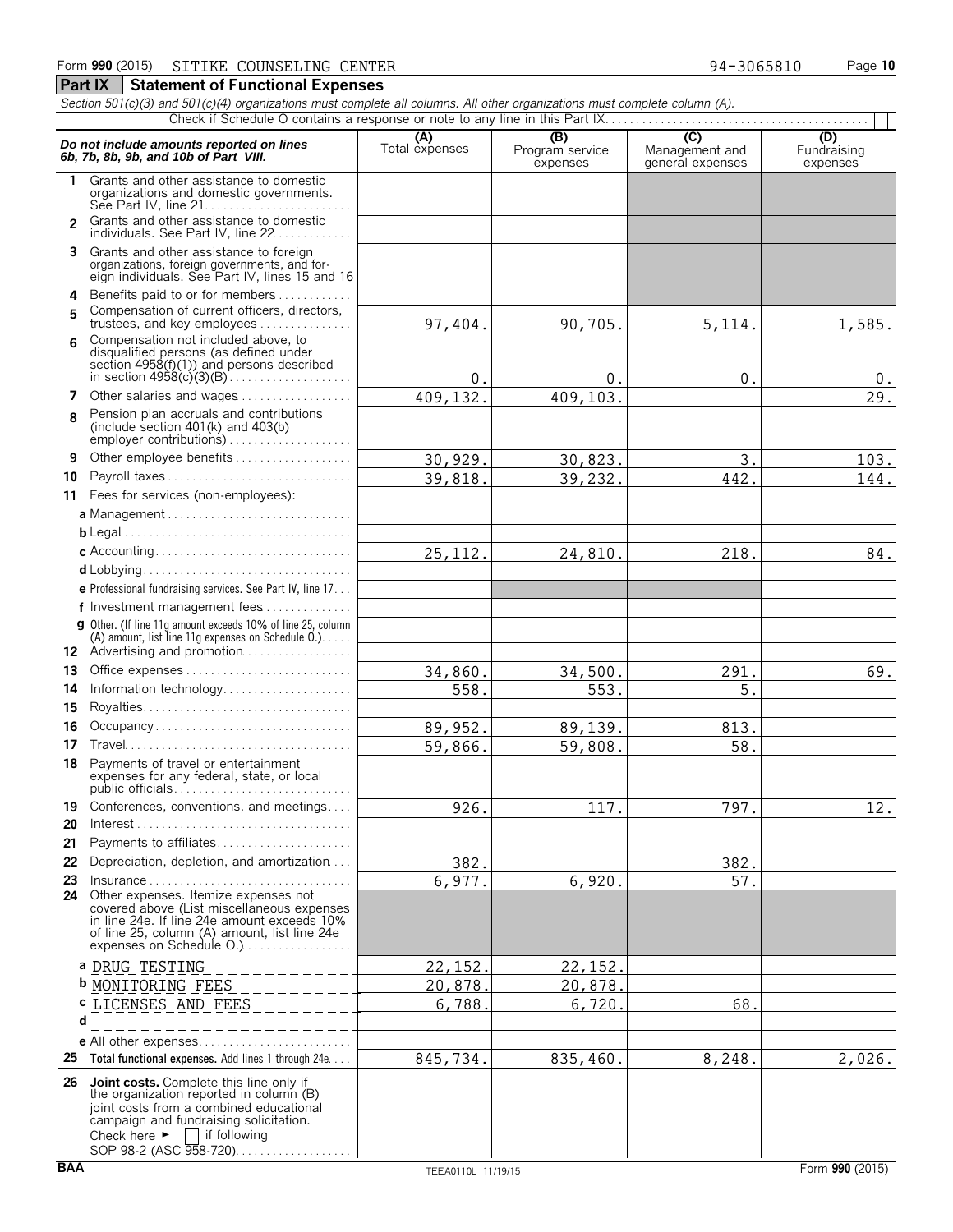# Form **990** (2015) Page **11** SITIKE COUNSELING CENTER 94-3065810 **Part X Balance Sheet**

| 94-3065810 |  |  |  |
|------------|--|--|--|
|            |  |  |  |
|            |  |  |  |

|                             |    |                                                                                                                                                                                                                                                                                                                      |                        | (A)<br>Beginning of year |                 | (B)<br>End of year |
|-----------------------------|----|----------------------------------------------------------------------------------------------------------------------------------------------------------------------------------------------------------------------------------------------------------------------------------------------------------------------|------------------------|--------------------------|-----------------|--------------------|
|                             | 1  |                                                                                                                                                                                                                                                                                                                      |                        | 69,923.                  | 1               | 37,597.            |
|                             | 2  |                                                                                                                                                                                                                                                                                                                      |                        | 258,016.                 | $\overline{2}$  | 329,077.           |
|                             | 3  |                                                                                                                                                                                                                                                                                                                      |                        |                          | 3               |                    |
|                             | Δ  |                                                                                                                                                                                                                                                                                                                      |                        | 31,071.                  | 4               | 7,216.             |
|                             | 5  | Loans and other receivables from current and former officers, directors,<br>trustees, key employees, and highest compensated employees. Complete                                                                                                                                                                     |                        | 5                        |                 |                    |
|                             |    | Loans and other receivables from other disqualified persons (as defined under<br>section 4958(f)(1)), persons described in section 4958(c)(3)(B), and contributing<br>employers and sponsoring organizations of section 501(c)(9) voluntary employees'<br>beneficiary organizations (see instructions). Complete Par |                        |                          | 6               |                    |
|                             | 7  |                                                                                                                                                                                                                                                                                                                      |                        |                          | 7               |                    |
| Assets                      | 8  |                                                                                                                                                                                                                                                                                                                      |                        |                          | 8               |                    |
|                             | 9  |                                                                                                                                                                                                                                                                                                                      |                        | 14, 173.                 | 9               | 14,925.            |
|                             |    |                                                                                                                                                                                                                                                                                                                      | 221,773.               |                          |                 |                    |
|                             |    |                                                                                                                                                                                                                                                                                                                      | $\overline{220,500}$ . | 1,655.                   | 10c             | 1,273.             |
|                             | 11 |                                                                                                                                                                                                                                                                                                                      |                        |                          | 11              |                    |
|                             | 12 |                                                                                                                                                                                                                                                                                                                      |                        |                          | 12              |                    |
|                             | 13 | Investments – program-related. See Part IV, line 11                                                                                                                                                                                                                                                                  |                        |                          | 13              |                    |
|                             | 14 |                                                                                                                                                                                                                                                                                                                      |                        |                          | 14              |                    |
|                             | 15 |                                                                                                                                                                                                                                                                                                                      |                        | 15                       |                 |                    |
|                             | 16 |                                                                                                                                                                                                                                                                                                                      | 374,838.               | 16                       | 390,088.        |                    |
|                             | 17 |                                                                                                                                                                                                                                                                                                                      |                        | 25,740.                  | 17              | 65, 290.           |
|                             | 18 |                                                                                                                                                                                                                                                                                                                      |                        |                          | 18              |                    |
|                             | 19 |                                                                                                                                                                                                                                                                                                                      |                        | 33, 150.                 | $\overline{19}$ |                    |
|                             | 20 |                                                                                                                                                                                                                                                                                                                      |                        |                          | 20              |                    |
|                             | 21 | Escrow or custodial account liability. Complete Part IV of Schedule D.                                                                                                                                                                                                                                               |                        |                          | 21              |                    |
| Liabilities                 | 22 | Loans and other payables to current and former officers, directors, trustees,<br>key employees, highest compensated employees, and disqualified persons.                                                                                                                                                             |                        |                          | 22              |                    |
|                             | 23 | Secured mortgages and notes payable to unrelated third parties                                                                                                                                                                                                                                                       |                        |                          | 23              |                    |
|                             | 24 | Unsecured notes and loans payable to unrelated third parties                                                                                                                                                                                                                                                         |                        |                          | 24              |                    |
|                             | 25 | Other liabilities (including federal income tax, payables to related third parties, and other liabilities not included on lines 17-24). Complete Part X of Schedule D.                                                                                                                                               |                        |                          | 25              |                    |
|                             | 26 |                                                                                                                                                                                                                                                                                                                      |                        | 58,890.                  | 26              | 65,290.            |
|                             |    | Organizations that follow SFAS 117 (ASC 958), check here $\blacktriangleright$ $\boxed{X}$ and complete<br>lines 27 through 29, and lines 33 and 34.                                                                                                                                                                 |                        |                          |                 |                    |
|                             | 27 |                                                                                                                                                                                                                                                                                                                      |                        | 315,948.                 | 27              | <u>324,798.</u>    |
|                             | 28 |                                                                                                                                                                                                                                                                                                                      |                        |                          | 28              |                    |
|                             | 29 |                                                                                                                                                                                                                                                                                                                      |                        |                          | 29              |                    |
| Net Assets or Fund Balances |    | Organizations that do not follow SFAS 117 (ASC 958), check here ►<br>and complete lines 30 through 34.                                                                                                                                                                                                               |                        |                          |                 |                    |
|                             | 30 | Capital stock or trust principal, or current funds                                                                                                                                                                                                                                                                   |                        |                          | 30              |                    |
|                             | 31 | Paid-in or capital surplus, or land, building, or equipment fund                                                                                                                                                                                                                                                     |                        |                          | 31              |                    |
|                             | 32 | Retained earnings, endowment, accumulated income, or other funds                                                                                                                                                                                                                                                     |                        |                          | 32              |                    |
|                             | 33 |                                                                                                                                                                                                                                                                                                                      |                        | 315,948.                 | 33              | 324,798.           |
|                             | 34 | Total liabilities and net assets/fund balances                                                                                                                                                                                                                                                                       |                        | 374,838.                 | 34              | 390,088.           |
| <b>BAA</b>                  |    |                                                                                                                                                                                                                                                                                                                      |                        |                          |                 | Form 990 (2015)    |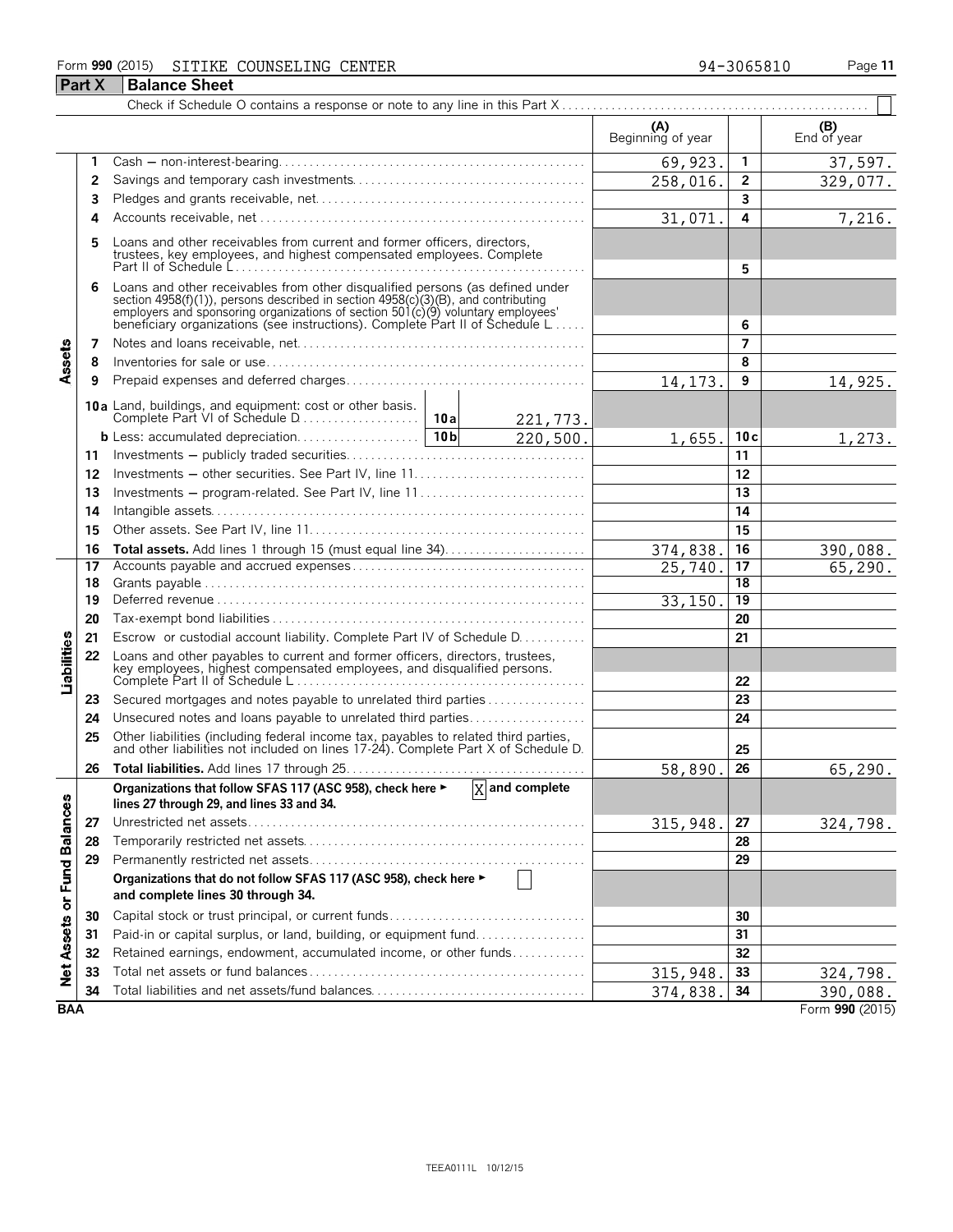|            |                | Form 990 (2015) |                                                       | SITIKE COUNSELING CENTER                                           |      |                                                                                                    |                                                                                                                               | 94-3065810        |                 |            | Page 12 |
|------------|----------------|-----------------|-------------------------------------------------------|--------------------------------------------------------------------|------|----------------------------------------------------------------------------------------------------|-------------------------------------------------------------------------------------------------------------------------------|-------------------|-----------------|------------|---------|
|            | <b>Part XI</b> |                 |                                                       | Reconciliation of Net Assets                                       |      |                                                                                                    |                                                                                                                               |                   |                 |            |         |
|            |                |                 |                                                       |                                                                    |      |                                                                                                    |                                                                                                                               |                   |                 |            |         |
| 1.         |                |                 |                                                       |                                                                    |      |                                                                                                    |                                                                                                                               |                   |                 | 854,584.   |         |
| 2          |                |                 |                                                       |                                                                    |      |                                                                                                    |                                                                                                                               | $\overline{2}$    |                 | 845,734.   |         |
| 3          |                |                 |                                                       |                                                                    |      |                                                                                                    |                                                                                                                               | $\mathbf{3}$      |                 | 8,850.     |         |
| 4          |                |                 |                                                       |                                                                    |      |                                                                                                    | Net assets or fund balances at beginning of year (must equal Part X, line 33, column (A)).                                    | 4                 |                 | 315,948.   |         |
| 5          |                |                 |                                                       |                                                                    |      |                                                                                                    |                                                                                                                               | 5                 |                 |            |         |
| 6          |                |                 |                                                       |                                                                    |      |                                                                                                    |                                                                                                                               | 6                 |                 |            |         |
| 7          |                |                 |                                                       |                                                                    |      |                                                                                                    |                                                                                                                               | $\overline{\tau}$ |                 |            |         |
| 8          |                |                 |                                                       |                                                                    |      |                                                                                                    |                                                                                                                               | 8                 |                 |            |         |
| 9          |                |                 |                                                       |                                                                    |      |                                                                                                    |                                                                                                                               | 9                 |                 |            | 0.      |
| 10         |                |                 |                                                       |                                                                    |      | Net assets or fund balances at end of year. Combine lines 3 through 9 (must equal Part X, line 33, |                                                                                                                               | 10                |                 | 324,798.   |         |
|            |                |                 |                                                       | <b>Part XII Financial Statements and Reporting</b>                 |      |                                                                                                    |                                                                                                                               |                   |                 |            |         |
|            |                |                 |                                                       |                                                                    |      |                                                                                                    |                                                                                                                               |                   |                 |            |         |
|            |                |                 |                                                       |                                                                    |      |                                                                                                    |                                                                                                                               |                   |                 | <b>Yes</b> | No      |
| 1.         |                |                 |                                                       | Accounting method used to prepare the Form 990:                    | Cash | X Accrual                                                                                          | Other                                                                                                                         |                   |                 |            |         |
|            |                | in Schedule O.  |                                                       |                                                                    |      |                                                                                                    | If the organization changed its method of accounting from a prior year or checked 'Other,' explain                            |                   |                 |            |         |
|            |                |                 |                                                       |                                                                    |      |                                                                                                    | 2a Were the organization's financial statements compiled or reviewed by an independent accountant?                            |                   | 2а              |            | X       |
|            |                |                 | Separate basis                                        | separate basis, consolidated basis, or both:<br>Consolidated basis |      | Both consolidated and separate basis                                                               | If 'Yes,' check a box below to indicate whether the financial statements for the year were compiled or reviewed on a          |                   |                 |            |         |
|            |                |                 |                                                       |                                                                    |      |                                                                                                    | <b>b</b> Were the organization's financial statements audited by an independent accountant?                                   |                   | 2 <sub>b</sub>  | Χ          |         |
|            | X              |                 | basis, consolidated basis, or both:<br>Separate basis | Consolidated basis                                                 |      | Both consolidated and separate basis                                                               | If 'Yes,' check a box below to indicate whether the financial statements for the year were audited on a separate              |                   |                 |            |         |
|            |                |                 |                                                       |                                                                    |      |                                                                                                    | c If 'Yes' to line 2a or 2b, does the organization have a committee that assumes responsibility for oversight of the audit,   |                   |                 |            |         |
|            |                |                 |                                                       |                                                                    |      |                                                                                                    | review, or compilation of its financial statements and selection of an independent accountant?                                |                   | 2c              | Χ          |         |
|            |                | in Schedule O.  |                                                       |                                                                    |      |                                                                                                    | If the organization changed either its oversight process or selection process during the tax year, explain                    |                   |                 |            |         |
|            |                |                 |                                                       |                                                                    |      |                                                                                                    | 3a As a result of a federal award, was the organization required to undergo an audit or audits as set forth in the Single     |                   | Зa              |            | X       |
|            |                |                 |                                                       |                                                                    |      |                                                                                                    | b If 'Yes,' did the organization undergo the required audit or audits? If the organization did not undergo the required audit |                   |                 |            |         |
|            |                |                 |                                                       |                                                                    |      |                                                                                                    | or audits, explain why in Schedule O and describe any steps taken to undergo such audits                                      |                   | 3 <sub>b</sub>  |            |         |
| <b>BAA</b> |                |                 |                                                       |                                                                    |      |                                                                                                    |                                                                                                                               |                   | Form 990 (2015) |            |         |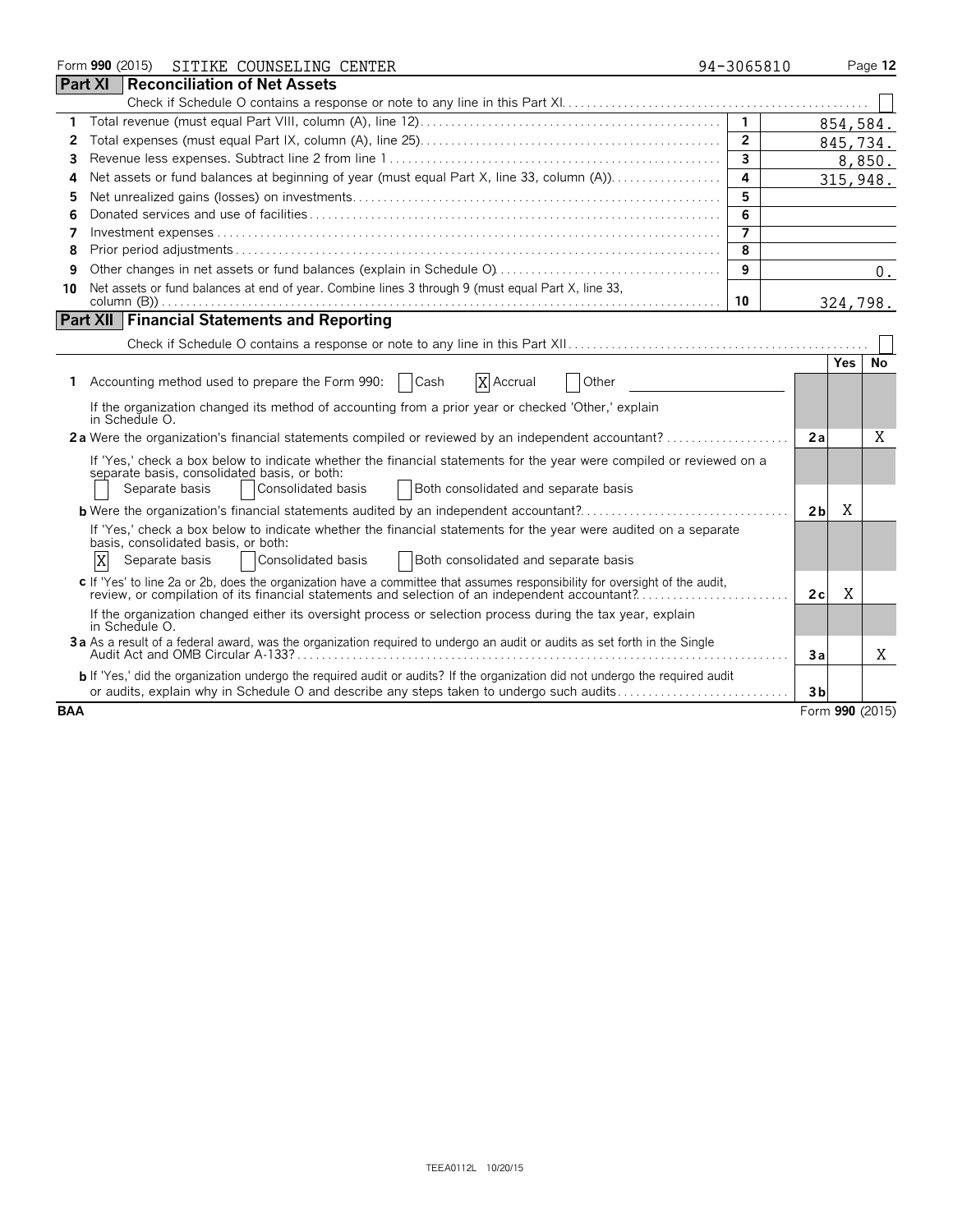| <b>SCHEDULE A</b>    | Comp |
|----------------------|------|
| (Form 990 or 990-EZ) |      |

# **Public Charity Status and Public Support**<br>
lete if the organization is a section 501(c)(3) organization or a section<br> **2015**

**(Form 990 or 990-EZ) Complete if the organization is a section 501(c)(3) organization or a section 2015 4947(a)(1) nonexempt charitable trust.**

Attach to Form 990 or Form 990-EZ.

Department of the Treasury <sup>G</sup>**Information about Schedule A (Form 990 or 990-EZ) and its instructions is Inspection** Internal Revenue Service **at** *www.irs.gov/form990.*

|  | OMB No. 1545-0047 |
|--|-------------------|
|  |                   |

**Open to Public**

| Department of the Treasury<br>Internal Revenue Service                                                    |                                          |                                                            | <b>INTO THE SCIEDING A LEADER OF SPOTE 2</b> and its instructions is<br>at www.irs.gov/form990.                                                                                                                                                                                                                                                                                                                      |     |                                                                      |                                                      | Inspection                                         |
|-----------------------------------------------------------------------------------------------------------|------------------------------------------|------------------------------------------------------------|----------------------------------------------------------------------------------------------------------------------------------------------------------------------------------------------------------------------------------------------------------------------------------------------------------------------------------------------------------------------------------------------------------------------|-----|----------------------------------------------------------------------|------------------------------------------------------|----------------------------------------------------|
| Name of the organization                                                                                  |                                          |                                                            |                                                                                                                                                                                                                                                                                                                                                                                                                      |     |                                                                      | <b>Employer identification number</b>                |                                                    |
| SITIKE COUNSELING CENTER                                                                                  |                                          |                                                            |                                                                                                                                                                                                                                                                                                                                                                                                                      |     |                                                                      | 94-3065810                                           |                                                    |
| Part I                                                                                                    |                                          |                                                            | <b>Reason for Public Charity Status</b> (All organizations must complete this part.) See instructions.                                                                                                                                                                                                                                                                                                               |     |                                                                      |                                                      |                                                    |
| The organization is not a private foundation because it is: (For lines 1 through 11, check only one box.) |                                          |                                                            |                                                                                                                                                                                                                                                                                                                                                                                                                      |     |                                                                      |                                                      |                                                    |
| 1                                                                                                         |                                          |                                                            | A church, convention of churches, or association of churches described in <b>section 170(b)(1)(A)(i).</b>                                                                                                                                                                                                                                                                                                            |     |                                                                      |                                                      |                                                    |
| 2                                                                                                         |                                          |                                                            | A school described in section 170(b)(1)(A)(ii). (Attach Schedule E (Form 990 or 990-EZ).)                                                                                                                                                                                                                                                                                                                            |     |                                                                      |                                                      |                                                    |
| 3                                                                                                         |                                          |                                                            | A hospital or a cooperative hospital service organization described in section 170(b)(1)(A)(iii).                                                                                                                                                                                                                                                                                                                    |     |                                                                      |                                                      |                                                    |
| 4<br>name, city, and state:                                                                               |                                          |                                                            | A medical research organization operated in conjunction with a hospital described in section 170(b)(1)(A)(iii). Enter the hospital's                                                                                                                                                                                                                                                                                 |     |                                                                      |                                                      |                                                    |
| 5                                                                                                         | $170(b)(1)(A)(iv)$ . (Complete Part II.) |                                                            | An organization operated for the benefit of a college or university owned or operated by a governmental unit described in section                                                                                                                                                                                                                                                                                    |     |                                                                      |                                                      |                                                    |
| 6                                                                                                         |                                          |                                                            | A federal, state, or local government or governmental unit described in section 170(b)(1)(A)(v).                                                                                                                                                                                                                                                                                                                     |     |                                                                      |                                                      |                                                    |
| 7                                                                                                         |                                          | in section 170(b)(1)(A)(vi). (Complete Part II.)           | An organization that normally receives a substantial part of its support from a governmental unit or from the general public described                                                                                                                                                                                                                                                                               |     |                                                                      |                                                      |                                                    |
| 8                                                                                                         |                                          |                                                            | A community trust described in section 170(b)(1)(A)(vi). (Complete Part II.)                                                                                                                                                                                                                                                                                                                                         |     |                                                                      |                                                      |                                                    |
| 9                                                                                                         |                                          | June 30, 1975. See section 509(a)(2). (Complete Part III.) | An organization that normally receives: (1) more than 33-1/3% of its support from contributions, membership fees, and gross receipts<br>from activities related to its exempt functions – subject to certain exceptions, and (2) no more than 33-1/3% of its support from gross<br>investment income and unrelated business taxable income (less section 511 tax) from businesses acquired by the organization after |     |                                                                      |                                                      |                                                    |
| 10                                                                                                        |                                          |                                                            | An organization organized and operated exclusively to test for public safety. See section 509(a)(4).                                                                                                                                                                                                                                                                                                                 |     |                                                                      |                                                      |                                                    |
| 11                                                                                                        |                                          |                                                            | An organization organized and operated exclusively for the benefit of, to perform the functions of, or to carry out the purposes of one<br>or more publicly supported organizations described in section 509(a)(1) or section 509(a)(2). See section 509(a)(3). Check the box in<br>lines 11a through 11d that describes the type of supporting organization and complete lines 11e, 11f, and 11g.                   |     |                                                                      |                                                      |                                                    |
| a                                                                                                         | complete Part IV, Sections A and B.      |                                                            | Type I. A supporting organization operated, supervised, or controlled by its supported organization(s), typically by giving the supported<br>organization(s) the power to regularly appoint or elect a majority of the directors or trustees of the supporting organization. You must                                                                                                                                |     |                                                                      |                                                      |                                                    |
| b                                                                                                         | must complete Part IV, Sections A and C. |                                                            | Type II. A supporting organization supervised or controlled in connection with its supported organization(s), by having control or<br>management of the supporting organization vested in the same persons that control or manage the supported organization(s). You                                                                                                                                                 |     |                                                                      |                                                      |                                                    |
| С                                                                                                         |                                          |                                                            | Type III functionally integrated. A supporting organization operated in connection with, and functionally integrated with, its supported organization(s) (see instructions). You must complete Part IV, Sections A, D, and E.                                                                                                                                                                                        |     |                                                                      |                                                      |                                                    |
| d                                                                                                         |                                          |                                                            | Type III non-functionally integrated. A supporting organization operated in connection with its supported organization(s) that is not<br>functionally integrated. The organization generally must satisfy a distribution requirement and an attentiveness requirement (see<br>instructions). You must complete Part IV, Sections A and D, and Part V.                                                                |     |                                                                      |                                                      |                                                    |
| e                                                                                                         |                                          |                                                            | Check this box if the organization received a written determination from the IRS that it is a Type I, Type II, Type III functionally<br>integrated, or Type III non-functionally integrated supporting organization.                                                                                                                                                                                                 |     |                                                                      |                                                      |                                                    |
|                                                                                                           |                                          |                                                            |                                                                                                                                                                                                                                                                                                                                                                                                                      |     |                                                                      |                                                      |                                                    |
| g Provide the following information about the supported organization(s).                                  |                                          |                                                            |                                                                                                                                                                                                                                                                                                                                                                                                                      |     |                                                                      |                                                      |                                                    |
| (i) Name of supported<br>organization                                                                     |                                          | $(ii)$ $EIN$                                               | (iii) Type of organization<br>(described on lines 1-9<br>above (see instructions))                                                                                                                                                                                                                                                                                                                                   |     | (iv) is the<br>organization listed<br>in your governing<br>document? | (v) Amount of monetary<br>support (see instructions) | (vi) Amount of other<br>support (see instructions) |
|                                                                                                           |                                          |                                                            |                                                                                                                                                                                                                                                                                                                                                                                                                      | Yes | No                                                                   |                                                      |                                                    |
| (A)                                                                                                       |                                          |                                                            |                                                                                                                                                                                                                                                                                                                                                                                                                      |     |                                                                      |                                                      |                                                    |
| (B)                                                                                                       |                                          |                                                            |                                                                                                                                                                                                                                                                                                                                                                                                                      |     |                                                                      |                                                      |                                                    |
|                                                                                                           |                                          |                                                            |                                                                                                                                                                                                                                                                                                                                                                                                                      |     |                                                                      |                                                      |                                                    |
| (C)                                                                                                       |                                          |                                                            |                                                                                                                                                                                                                                                                                                                                                                                                                      |     |                                                                      |                                                      |                                                    |
| (D)                                                                                                       |                                          |                                                            |                                                                                                                                                                                                                                                                                                                                                                                                                      |     |                                                                      |                                                      |                                                    |
| (E)                                                                                                       |                                          |                                                            |                                                                                                                                                                                                                                                                                                                                                                                                                      |     |                                                                      |                                                      |                                                    |
| Total                                                                                                     |                                          |                                                            |                                                                                                                                                                                                                                                                                                                                                                                                                      |     |                                                                      |                                                      |                                                    |
| BAA For Paperwork Reduction Act Notice, see the Instructions for Form 990 or 990-EZ.                      |                                          |                                                            |                                                                                                                                                                                                                                                                                                                                                                                                                      |     |                                                                      |                                                      | Schedule A (Form 990 or 990-EZ) 2015               |
|                                                                                                           |                                          |                                                            |                                                                                                                                                                                                                                                                                                                                                                                                                      |     |                                                                      |                                                      |                                                    |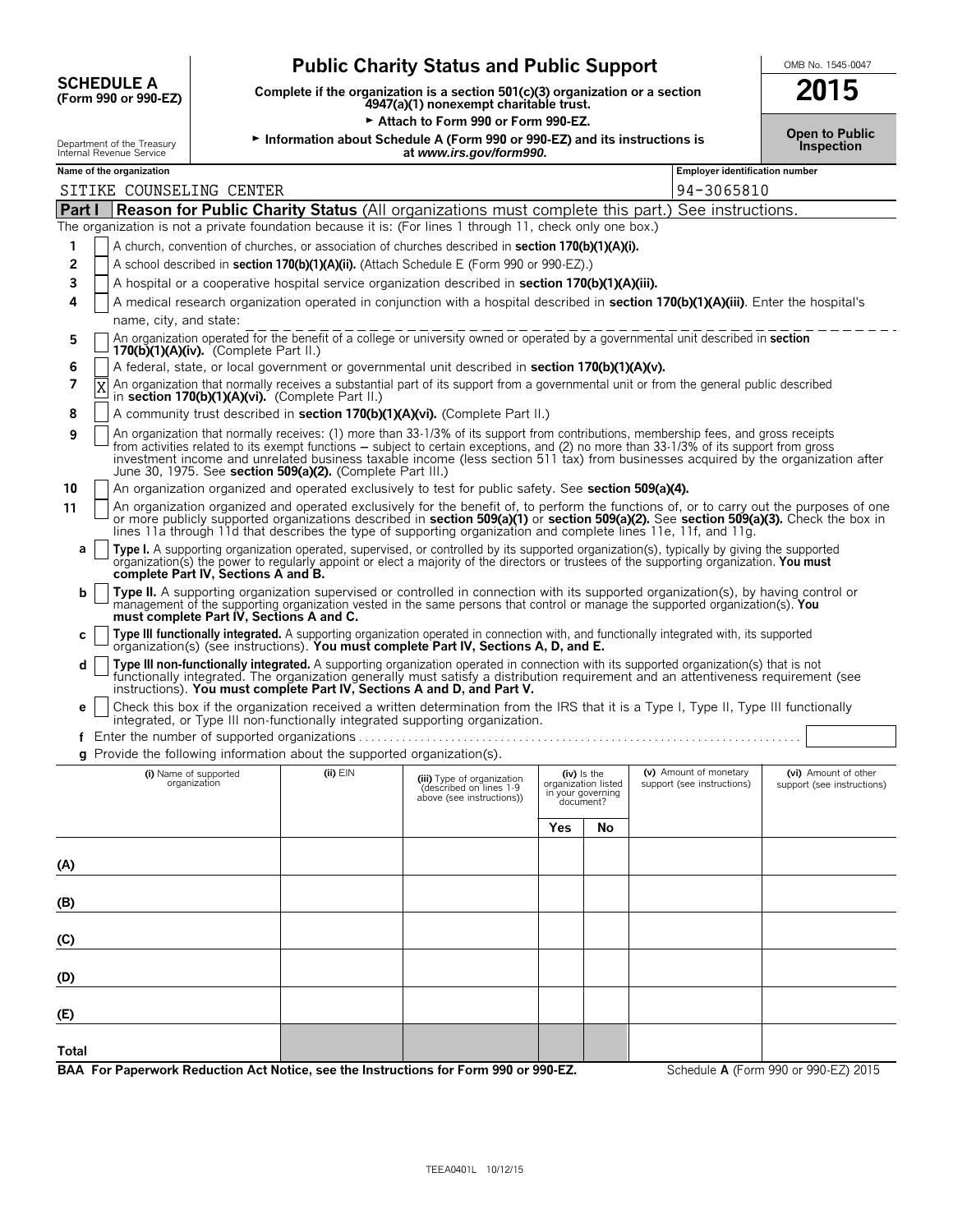**Part II Support Schedule for Organizations Described in Sections 170(b)(1)(A)(iv) and 170(b)(1)(A)(vi)** (Complete only if you checked the box on line 5, 7, or 8 of Part I or if the organization failed to qualify under Part III. If the organization fails to qualify under the tests listed below, please complete Part III.)

|    | <b>Section A. Public Support</b>                                                                                                                                                                                                                                                                                                                                                                  |          |          |            |            |            |            |  |
|----|---------------------------------------------------------------------------------------------------------------------------------------------------------------------------------------------------------------------------------------------------------------------------------------------------------------------------------------------------------------------------------------------------|----------|----------|------------|------------|------------|------------|--|
|    | Calendar year (or fiscal year<br>beginning in) ▶                                                                                                                                                                                                                                                                                                                                                  | (a) 2011 | (b) 2012 | $(c)$ 2013 | $(d)$ 2014 | $(e)$ 2015 | (f) Total  |  |
| 1. | Gifts, grants, contributions, and<br>membership fees received. (Do not<br>include any 'unusual grants.').                                                                                                                                                                                                                                                                                         | 569,187. | 532,633. | 474,512.   | 548,330.   | 524,410.   | 2,649,072. |  |
|    | 2 Tax revenues levied for the<br>organization's benefit and<br>either paid to or expended<br>on its behalf                                                                                                                                                                                                                                                                                        |          |          |            |            |            | $0$ .      |  |
|    | <b>3</b> The value of services or<br>facilities furnished by a<br>governmental unit to the<br>organization without charge                                                                                                                                                                                                                                                                         |          |          |            |            |            | 0.         |  |
|    | 4 Total. Add lines 1 through 3                                                                                                                                                                                                                                                                                                                                                                    | 569,187. | 532,633. | 474,512.   | 548,330.   | 524,410.   | 2,649,072. |  |
| 5  | The portion of total<br>contributions by each person<br>(other than a governmental<br>unit or publicly supported<br>organization) included on line 1<br>that exceeds 2% of the amount<br>shown on line 11, column (f)                                                                                                                                                                             |          |          |            |            |            | $0$ .      |  |
|    | 6 Public support. Subtract line 5<br>from line $4$                                                                                                                                                                                                                                                                                                                                                |          |          |            |            |            | 2,649,072. |  |
|    | <b>Section B. Total Support</b>                                                                                                                                                                                                                                                                                                                                                                   |          |          |            |            |            |            |  |
|    | Calendar year (or fiscal year<br>beginning in) $\rightarrow$                                                                                                                                                                                                                                                                                                                                      | (a) 2011 | (b) 2012 | $(c)$ 2013 | $(d)$ 2014 | (e) $2015$ | (f) Total  |  |
| 7  | Amounts from line 4                                                                                                                                                                                                                                                                                                                                                                               | 569,187. | 532,633. | 474,512.   | 548,330.   | 524,410.   | 2,649,072. |  |
| 8  | Gross income from interest,<br>dividends, payments received<br>on securities loans, rents,<br>royalties and income from<br>similar sources                                                                                                                                                                                                                                                        | 1,455.   | 1,179.   | 1,144.     | 546.       | 1,061.     | 5,385.     |  |
| 9  | Net income from unrelated<br>business activities, whether or<br>not the business is regularly<br>carried on                                                                                                                                                                                                                                                                                       |          |          |            |            |            | $0$ .      |  |
| 10 | Other income. Do not include<br>gain or loss from the sale of<br>capital assets (Explain in                                                                                                                                                                                                                                                                                                       |          |          |            |            |            | $0$ .      |  |
|    | 11 Total support. Add lines 7<br>through $10$                                                                                                                                                                                                                                                                                                                                                     |          |          |            |            |            | 2,654,457. |  |
| 12 |                                                                                                                                                                                                                                                                                                                                                                                                   |          |          |            |            | 12         | 1,504,024. |  |
|    | 13 First five years. If the Form 990 is for the organization's first, second, third, fourth, or fifth tax year as a section 501(c)(3)<br>organization, check this box and stop here                                                                                                                                                                                                               |          |          |            |            |            | ▶ │ │      |  |
|    | Section C. Computation of Public Support Percentage                                                                                                                                                                                                                                                                                                                                               |          |          |            |            |            |            |  |
|    | 14 Public support percentage for 2015 (line 6, column (f) divided by line 11, column (f)).                                                                                                                                                                                                                                                                                                        |          |          |            |            |            | 99.80%     |  |
|    |                                                                                                                                                                                                                                                                                                                                                                                                   |          |          |            |            | 15         | 99.76%     |  |
|    | 16a 33-1/3% support test - 2015. If the organization did not check the box on line 13, and line 14 is 33-1/3% or more, check this box                                                                                                                                                                                                                                                             |          |          |            |            |            | X          |  |
|    | <b>b 33-1/3% support test - 2014.</b> If the organization did not check a box on line 13 or 16a, and line 15 is 33-1/3% or more, check this box                                                                                                                                                                                                                                                   |          |          |            |            |            |            |  |
|    | 17a 10%-facts-and-circumstances test - 2015. If the organization did not check a box on line 13, 16a, or 16b, and line 14 is 10%<br>or more, and if the organization meets the 'facts-and-circumstances' test, check this box and stop here. Explain in Part VI how<br>the organization meets the 'facts-and-circumstances' test. The organization qualifies as a publicly supported organization |          |          |            |            |            |            |  |
|    | <b>b 10%-facts-and-circumstances test – 2014.</b> If the organization did not check a box on line 13, 16a, 16b, or 17a, and line 15 is 10%<br>or more, and if the organization meets the 'facts-and-circumstances' test, check this box and stop here. Explain in Part VI how the organization meets the 'facts-and-circumstances' test. The organization qualifies as a pub                      |          |          |            |            |            |            |  |
|    | 18 Private foundation. If the organization did not check a box on line 13, 16a, 16b, 17a, or 17b, check this box and see instructions                                                                                                                                                                                                                                                             |          |          |            |            |            |            |  |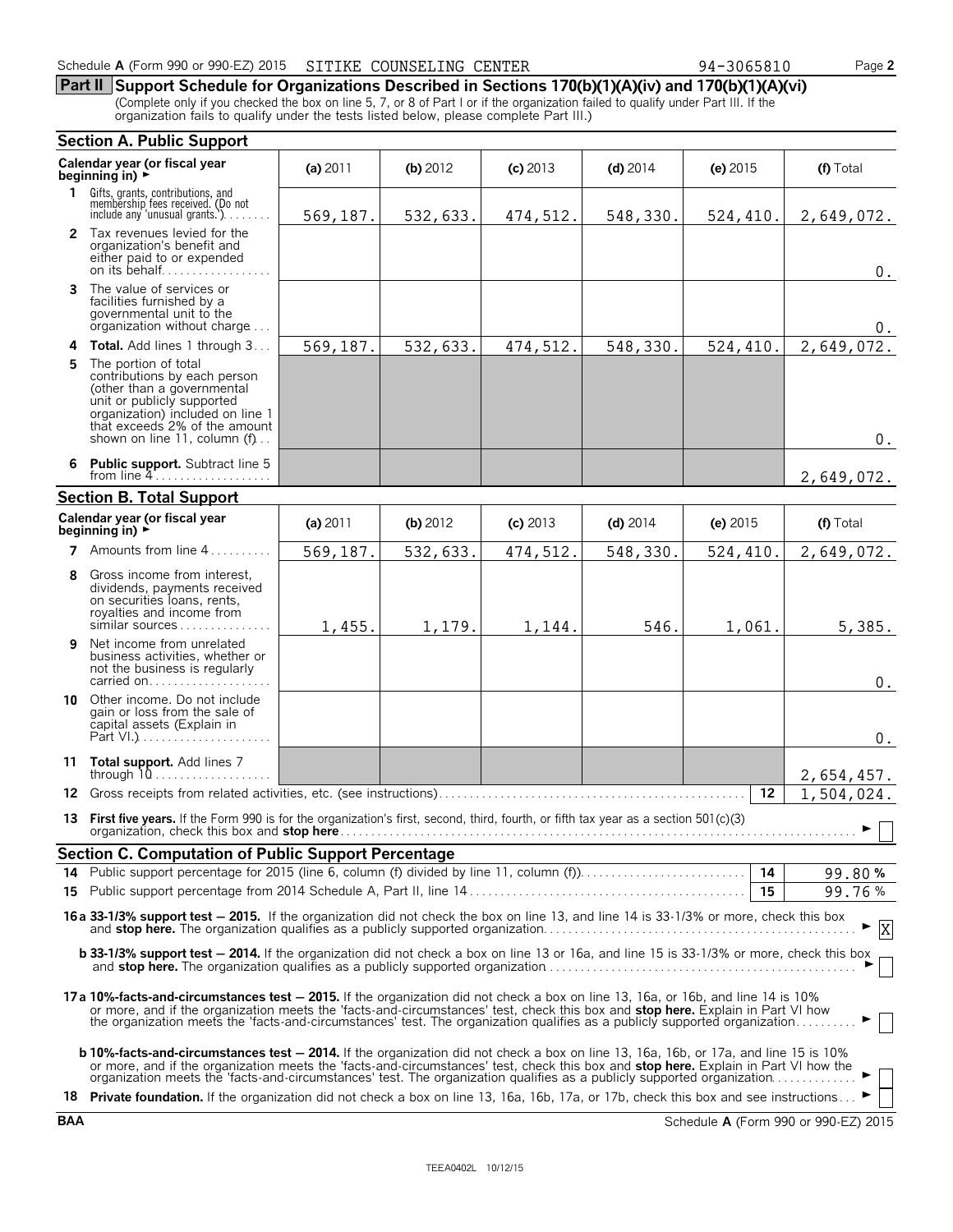#### **Part III Support Schedule for Organizations Described in Section 509(a)(2)**

(Complete only if you checked the box on line 9 of Part I or if the organization failed to qualify under Part II. If the organization fails to qualify under the tests listed below, please complete Part II.)

|     | <b>Section A. Public Support</b>                                                                                                                                                                                                                                                |          |            |            |            |            |                |
|-----|---------------------------------------------------------------------------------------------------------------------------------------------------------------------------------------------------------------------------------------------------------------------------------|----------|------------|------------|------------|------------|----------------|
|     | Calendar year (or fiscal year beginning in) ►                                                                                                                                                                                                                                   | (a) 2011 | (b) $2012$ | $(c)$ 2013 | (d) $2014$ | (e) $2015$ | (f) Total      |
|     | Gifts, grants, contributions<br>and membership fees<br>received. (Do not include                                                                                                                                                                                                |          |            |            |            |            |                |
|     | any 'unusual grants.')                                                                                                                                                                                                                                                          |          |            |            |            |            |                |
| 2   | Gross receipts from admis-                                                                                                                                                                                                                                                      |          |            |            |            |            |                |
|     | sions, merchandise sold or<br>services performed, or facilities                                                                                                                                                                                                                 |          |            |            |            |            |                |
|     | furnished in any activity that is                                                                                                                                                                                                                                               |          |            |            |            |            |                |
|     | related to the organization's                                                                                                                                                                                                                                                   |          |            |            |            |            |                |
| 3.  | tax-exempt purpose<br>Gross receipts from activities                                                                                                                                                                                                                            |          |            |            |            |            |                |
|     | that are not an unrelated trade<br>or business under section 513.                                                                                                                                                                                                               |          |            |            |            |            |                |
| 4   | Tax revenues levied for the                                                                                                                                                                                                                                                     |          |            |            |            |            |                |
|     | organization's benefit and                                                                                                                                                                                                                                                      |          |            |            |            |            |                |
|     | either paid to or expended on<br>its behalf                                                                                                                                                                                                                                     |          |            |            |            |            |                |
| 5   | The value of services or                                                                                                                                                                                                                                                        |          |            |            |            |            |                |
|     | facilities furnished by a                                                                                                                                                                                                                                                       |          |            |            |            |            |                |
|     | governmental unit to the<br>organization without charge                                                                                                                                                                                                                         |          |            |            |            |            |                |
|     | <b>6 Total.</b> Add lines 1 through 5                                                                                                                                                                                                                                           |          |            |            |            |            |                |
|     | <b>7 a</b> Amounts included on lines 1.                                                                                                                                                                                                                                         |          |            |            |            |            |                |
|     | 2, and 3 received from                                                                                                                                                                                                                                                          |          |            |            |            |            |                |
|     | disqualified persons                                                                                                                                                                                                                                                            |          |            |            |            |            |                |
|     | <b>b</b> Amounts included on lines 2                                                                                                                                                                                                                                            |          |            |            |            |            |                |
|     | and 3 received from other than<br>disqualified persons that                                                                                                                                                                                                                     |          |            |            |            |            |                |
|     | exceed the greater of \$5,000 or                                                                                                                                                                                                                                                |          |            |            |            |            |                |
|     | 1% of the amount on line 13                                                                                                                                                                                                                                                     |          |            |            |            |            |                |
|     | c Add lines 7a and 7b                                                                                                                                                                                                                                                           |          |            |            |            |            |                |
| 8   | <b>Public support.</b> (Subtract line                                                                                                                                                                                                                                           |          |            |            |            |            |                |
|     | 7c from line 6.)                                                                                                                                                                                                                                                                |          |            |            |            |            |                |
|     | <b>Section B. Total Support</b>                                                                                                                                                                                                                                                 |          |            |            |            |            |                |
|     | Calendar year (or fiscal year beginning in) $\blacktriangleright$                                                                                                                                                                                                               | (a) 2011 | (b) 2012   | $(c)$ 2013 | $(d)$ 2014 | (e) $2015$ | (f) Total      |
|     | <b>9</b> Amounts from line $6$                                                                                                                                                                                                                                                  |          |            |            |            |            |                |
|     | <b>10 a</b> Gross income from interest, dividends,                                                                                                                                                                                                                              |          |            |            |            |            |                |
|     | payments received on securities loans,                                                                                                                                                                                                                                          |          |            |            |            |            |                |
|     | rents, royalties and income from<br>similar sources                                                                                                                                                                                                                             |          |            |            |            |            |                |
|     | <b>b</b> Unrelated business taxable                                                                                                                                                                                                                                             |          |            |            |            |            |                |
|     | income (less section 511                                                                                                                                                                                                                                                        |          |            |            |            |            |                |
|     | taxes) from businesses<br>acquired after June 30, 1975                                                                                                                                                                                                                          |          |            |            |            |            |                |
|     | c Add lines 10a and 10b $\dots \dots$                                                                                                                                                                                                                                           |          |            |            |            |            |                |
| 11. | Net income from unrelated business                                                                                                                                                                                                                                              |          |            |            |            |            |                |
|     | activities not included in line 10b.                                                                                                                                                                                                                                            |          |            |            |            |            |                |
|     | whether or not the business is<br>regularly carried on $\dots\dots\dots\dots\dots$                                                                                                                                                                                              |          |            |            |            |            |                |
|     | 12 Other income. Do not include                                                                                                                                                                                                                                                 |          |            |            |            |            |                |
|     | gain or loss from the sale of                                                                                                                                                                                                                                                   |          |            |            |            |            |                |
|     | capital assets (Explain in                                                                                                                                                                                                                                                      |          |            |            |            |            |                |
|     | 13 Total support. (Add lines 9,                                                                                                                                                                                                                                                 |          |            |            |            |            |                |
|     | 10c, 11, and $12.$ )                                                                                                                                                                                                                                                            |          |            |            |            |            |                |
| 14. | First five years. If the Form 990 is for the organization's first, second, third, fourth, or fifth tax year as a section 501(c)(3)                                                                                                                                              |          |            |            |            |            |                |
|     |                                                                                                                                                                                                                                                                                 |          |            |            |            |            |                |
|     | <b>Section C. Computation of Public Support Percentage</b>                                                                                                                                                                                                                      |          |            |            |            |            |                |
|     | 15 Public support percentage for 2015 (line 8, column (f) divided by line 13, column (f)                                                                                                                                                                                        |          |            |            |            | 15         | ್ಠಿ            |
| 16  |                                                                                                                                                                                                                                                                                 |          |            |            |            | 16         | ४              |
|     | Section D. Computation of Investment Income Percentage                                                                                                                                                                                                                          |          |            |            |            |            |                |
| 17  | Investment income percentage for 2015 (line 10c, column (f) divided by line 13, column (f)                                                                                                                                                                                      |          |            |            |            | 17         | နွ             |
| 18  |                                                                                                                                                                                                                                                                                 |          |            |            |            | 18         | ४              |
|     | 19 a 33-1/3% support tests - 2015. If the organization did not check the box on line 14, and line 15 is more than 33-1/3%, and line 17                                                                                                                                          |          |            |            |            |            |                |
|     | is not more than 33-1/3%, check this box and stop here. The organization qualifies as a publicly supported organization                                                                                                                                                         |          |            |            |            |            | $\blacksquare$ |
|     | <b>b 33-1/3% support tests - 2014.</b> If the organization did not check a box on line 14 or line 19a, and line 16 is more than 33-1/3%, and<br>line 18 is not more than 33-1/3%, check this box and stop here. The organization qualifies as a publicly supported organization |          |            |            |            |            |                |
|     | 20 Private foundation. If the organization did not check a box on line 14, 19a, or 19b, check this box and see instructions                                                                                                                                                     |          |            |            |            |            |                |
|     |                                                                                                                                                                                                                                                                                 |          |            |            |            |            |                |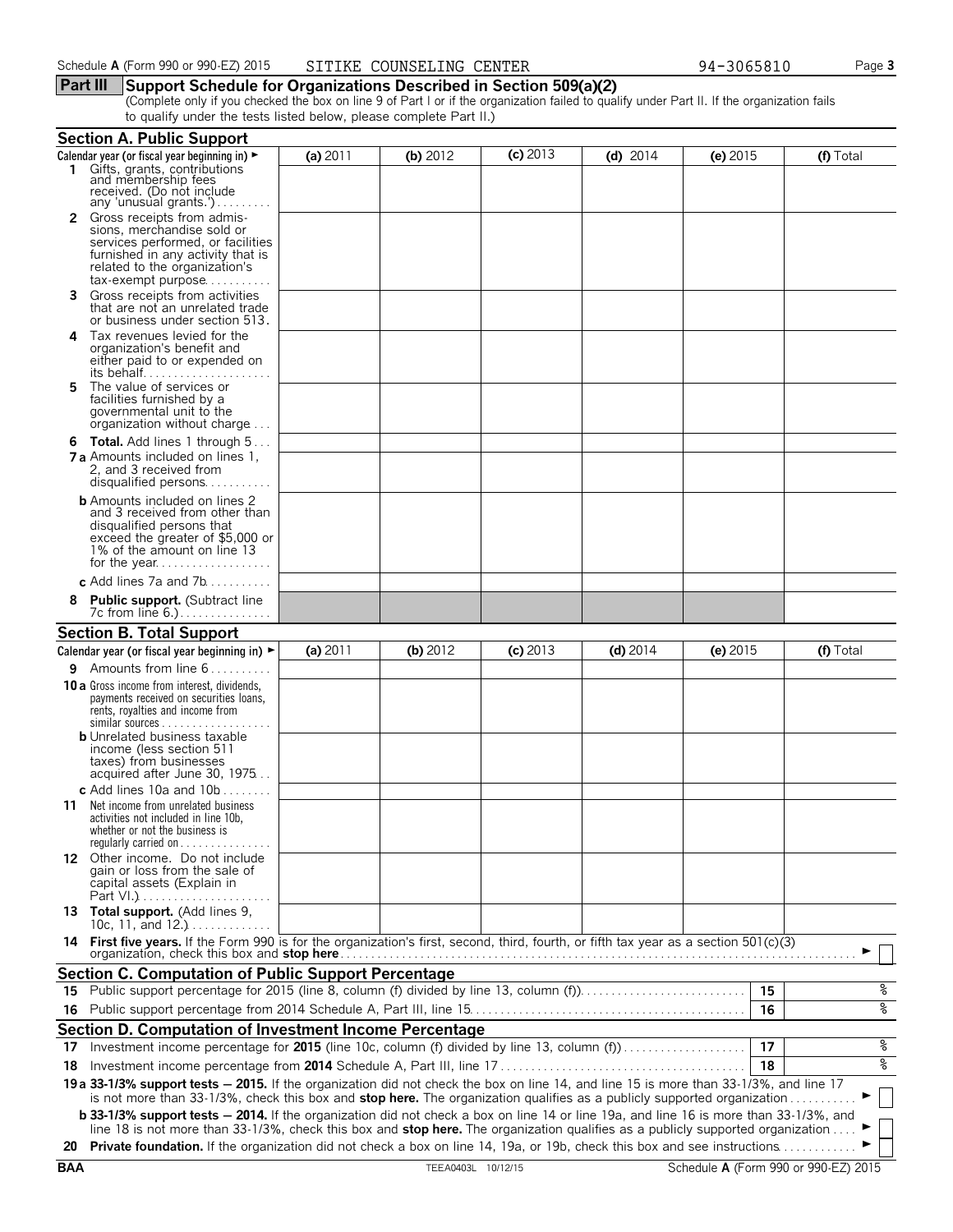# **Part IV Supporting Organizations**

(Complete only if you checked a box in line 11 on Part I. If you checked 11a of Part I, complete Sections A and B. If you checked 11b of Part I, complete Sections A and C. If you checked 11c of Part I, complete Sections A, D, and E. If you checked 11d of Part I, complete Sections A and D, and complete Part V.)

# **Section A. All Supporting Organizations**

|              |                                                                                                                                                                                                                                                                                                                                                                                                                                                                                                |                 | <b>Yes</b> | No. |
|--------------|------------------------------------------------------------------------------------------------------------------------------------------------------------------------------------------------------------------------------------------------------------------------------------------------------------------------------------------------------------------------------------------------------------------------------------------------------------------------------------------------|-----------------|------------|-----|
|              | Are all of the organization's supported organizations listed by name in the organization's governing documents?<br>If 'No,' describe in Part VI how the supported organizations are designated. If designated by class or purpose, describe                                                                                                                                                                                                                                                    |                 |            |     |
|              |                                                                                                                                                                                                                                                                                                                                                                                                                                                                                                | $\mathbf{1}$    |            |     |
| $\mathbf{2}$ | Did the organization have any supported organization that does not have an IRS determination of status under section<br>$509(a)(1)$ or (2)? If 'Yes,' explain in <b>Part VI</b> how the organization determined that the supported organization was                                                                                                                                                                                                                                            | $\overline{2}$  |            |     |
|              | 3a Did the organization have a supported organization described in section 501(c)(4), (5), or (6)? If 'Yes,' answer (b)<br>and (c) below $\ldots$ $\ldots$ $\ldots$ $\ldots$ $\ldots$ $\ldots$ $\ldots$ $\ldots$ $\ldots$ $\ldots$ $\ldots$ $\ldots$ $\ldots$ $\ldots$ $\ldots$                                                                                                                                                                                                                | 3a              |            |     |
|              | <b>b</b> Did the organization confirm that each supported organization qualified under section $501(c)(4)$ , $(5)$ , or $(6)$ and<br>satisfied the public support tests under section 509( $a(2)$ ? If 'Yes,' describe in Part VI when and how the organization                                                                                                                                                                                                                                | 3b              |            |     |
|              | c Did the organization ensure that all support to such organizations was used exclusively for section 170(c)(2)(B)<br>purposes? If 'Yes,' explain in <b>Part VI</b> what controls the organization put in place to ensure such use                                                                                                                                                                                                                                                             | 3 <sub>c</sub>  |            |     |
|              | 4a Was any supported organization not organized in the United States ('foreign supported organization')? If 'Yes' and                                                                                                                                                                                                                                                                                                                                                                          | 4a              |            |     |
|              | <b>b</b> Did the organization have ultimate control and discretion in deciding whether to make grants to the foreign supported<br>organization? If 'Yes,' describe in Part VI how the organization had such control and discretion despite being controlled                                                                                                                                                                                                                                    | 4b              |            |     |
|              | c Did the organization support any foreign supported organization that does not have an IRS determination under<br>sections 501(c)(3) and 509(a)(1) or (2)? If 'Yes,' explain in <b>Part VI</b> what controls the organization used to ensure that<br>all support to the foreign supported organization was used exclusively for section 170(c)(2)(B) purposes                                                                                                                                 | 4c              |            |     |
|              | 5a Did the organization add, substitute, or remove any supported organizations during the tax year? If 'Yes,' answer (b)<br>and (c) below (if applicable). Also, provide detail in Part VI, including (i) the names and EIN numbers of the supported<br>organizations added, substituted, or removed; (ii) the reasons for each such action; (iii) the authority under the<br>organization's organizing document authorizing such action; and (iv) how the action was accomplished (such as by | 5a              |            |     |
|              | <b>b Type I or Type II only.</b> Was any added or substituted supported organization part of a class already designated in the                                                                                                                                                                                                                                                                                                                                                                 |                 |            |     |
|              |                                                                                                                                                                                                                                                                                                                                                                                                                                                                                                | 5b              |            |     |
|              | c Substitutions only. Was the substitution the result of an event beyond the organization's control?                                                                                                                                                                                                                                                                                                                                                                                           | 5c              |            |     |
| 6            | Did the organization provide support (whether in the form of grants or the provision of services or facilities) to<br>anyone other than (i) its supported organizations, (ii) individuals that are part of the charitable class benefited by one<br>or more of its supported organizations, or (iii) other supporting organizations that also support or benefit one or more of                                                                                                                | 6               |            |     |
|              |                                                                                                                                                                                                                                                                                                                                                                                                                                                                                                |                 |            |     |
| 7            | Did the organization provide a grant, loan, compensation, or other similar payment to a substantial contributor<br>(defined in section 4958(c)(3)(C)), a family member of a substantial contributor, or a 35% controlled entity with                                                                                                                                                                                                                                                           | 7               |            |     |
| 8            | Did the organization make a loan to a disqualified person (as defined in section 4958) not described in line 7? If 'Yes,'                                                                                                                                                                                                                                                                                                                                                                      | 8               |            |     |
|              | 9 a Was the organization controlled directly or indirectly at any time during the tax year by one or more disqualified persons<br>as defined in section 4946 (other than foundation managers and organizations described in section 509(a)(1) or (2))?                                                                                                                                                                                                                                         | 9a              |            |     |
|              | <b>b</b> Did one or more disqualified persons (as defined in line 9a) hold a controlling interest in any entity in which the                                                                                                                                                                                                                                                                                                                                                                   | 9 <sub>b</sub>  |            |     |
|              | c Did a disqualified person (as defined in line 9a) have an ownership interest in, or derive any personal benefit from,                                                                                                                                                                                                                                                                                                                                                                        | 9c              |            |     |
|              | 10 a Was the organization subject to the excess business holdings rules of section 4943 because of section 4943(f) (regarding<br>certain Type II supporting organizations, and all Type III non-functionally integrated supporting organizations)? If 'Yes,'                                                                                                                                                                                                                                   | 10a             |            |     |
|              | <b>b</b> Did the organization, have any excess business holdings in the tax year? (Use Schedule C, Form 4720, to determine                                                                                                                                                                                                                                                                                                                                                                     | 10 <sub>b</sub> |            |     |
| <b>BAA</b>   | TEEA0404L 10/12/15<br>Schedule A (Form 990 or 990-EZ) 2015                                                                                                                                                                                                                                                                                                                                                                                                                                     |                 |            |     |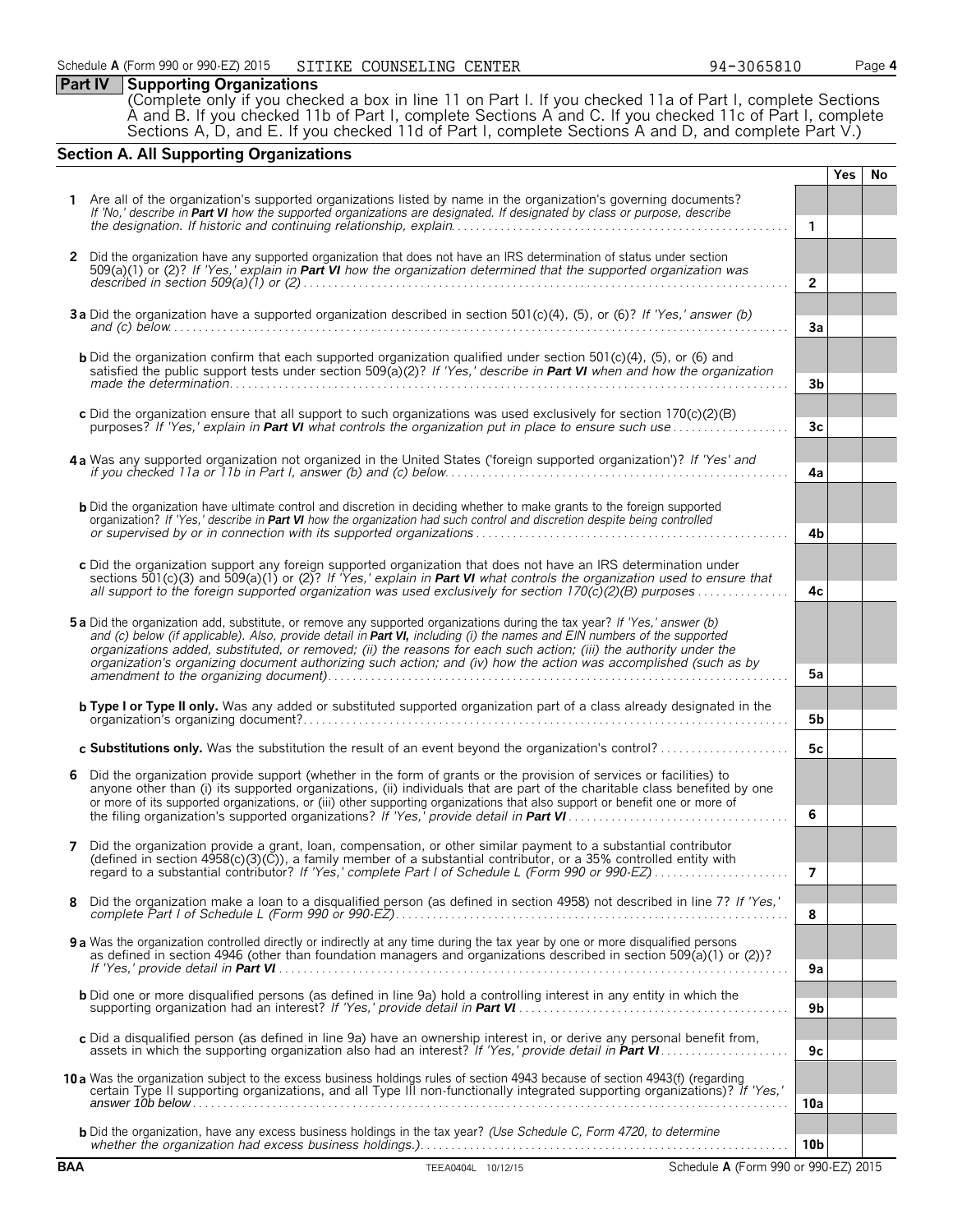| <b>Part IV</b><br><b>Supporting Organizations</b> (continued)                                                          |                 |     |  |
|------------------------------------------------------------------------------------------------------------------------|-----------------|-----|--|
|                                                                                                                        |                 | res |  |
| Has the organization accepted a gift or contribution from any of the following persons?<br>11                          |                 |     |  |
|                                                                                                                        |                 |     |  |
|                                                                                                                        | 11a             |     |  |
|                                                                                                                        | 11 <sub>b</sub> |     |  |
| c A 35% controlled entity of a person described in (a) or (b) above? If 'Yes' to a, b, or c, provide detail in Part VI | 11c             |     |  |

# **Section B. Type I Supporting Organizations**

| Did the directors, trustees, or membership of one or more supported organizations have the power to regularly appoint<br>or elect at least a majority of the organization's directors or trustees at all times during the tax year? If No,' describe in<br>Part VI how the supported organization(s) effectively operated, supervised, or controlled the organization's activities.<br>If the organization had more than one supported organization, describe how the powers to appoint and/or remove<br>directors or trustees were allocated among the supported organizations and what conditions or restrictions, if any, |  |  |  |  |
|------------------------------------------------------------------------------------------------------------------------------------------------------------------------------------------------------------------------------------------------------------------------------------------------------------------------------------------------------------------------------------------------------------------------------------------------------------------------------------------------------------------------------------------------------------------------------------------------------------------------------|--|--|--|--|
|                                                                                                                                                                                                                                                                                                                                                                                                                                                                                                                                                                                                                              |  |  |  |  |
| Did the organization operate for the benefit of any supported organization other than the supported organization(s)<br>that operated, supervised, or controlled the supporting organization? If 'Yes,' explain in Part VI how providing such<br>benefit carried out the purposes of the supported organization(s) that operated, supervised, or controlled the                                                                                                                                                                                                                                                               |  |  |  |  |
| supporting organization                                                                                                                                                                                                                                                                                                                                                                                                                                                                                                                                                                                                      |  |  |  |  |

## **Section C. Type II Supporting Organizations**

|                                                                                                                                                                                                                                                               | Yes | .Nc |
|---------------------------------------------------------------------------------------------------------------------------------------------------------------------------------------------------------------------------------------------------------------|-----|-----|
| Were a majority of the organization's directors or trustees during the tax year also a majority of the directors or trustees<br>of each of the organization's supported organization(s)? If 'No,' describe in <b>Part VI</b> how control or management of the |     |     |
| supporting organization was vested in the same persons that controlled or managed the supported organization(s) $\dots$ .                                                                                                                                     |     |     |

# **Section D. All Type III Supporting Organizations**

| 1 Did the organization provide to each of its supported organizations, by the last day of the fifth month of the<br>organization's tax year, (i) a written notice describing the type and amount of support provided during the prior tax<br>year, (ii) a copy of the Form 990 that was most recently filed as of the date of notification, and (iii) copies of the  |  |  |
|----------------------------------------------------------------------------------------------------------------------------------------------------------------------------------------------------------------------------------------------------------------------------------------------------------------------------------------------------------------------|--|--|
| organization's governing documents in effect on the date of notification, to the extent not previously provided?                                                                                                                                                                                                                                                     |  |  |
|                                                                                                                                                                                                                                                                                                                                                                      |  |  |
| 2 Were any of the organization's officers, directors, or trustees either (i) appointed or elected by the supported<br>organization(s) or (ii) serving on the governing body of a supported organization? If No, explain in <b>Part VI</b> how                                                                                                                        |  |  |
| the organization maintained a close and continuous working relationship with the supported organization(s)                                                                                                                                                                                                                                                           |  |  |
| 3 By reason of the relationship described in (2), did the organization's supported organizations have a significant<br>voice in the organization's investment policies and in directing the use of the organization's income or assets at<br>all times during the tax year? If 'Yes,' describe in Part VI the role the organization's supported organizations played |  |  |
| in this regard.                                                                                                                                                                                                                                                                                                                                                      |  |  |

# **Section E. Type III Functionally-Integrated Supporting Organizations**

| 1 Check the box next to the method that the organization used to satisfy the Integral Part Test during the year (see instructions): |  |  |
|-------------------------------------------------------------------------------------------------------------------------------------|--|--|
|                                                                                                                                     |  |  |

|  | <b>a</b>     The organization satisfied the Activities Test. Complete line 2 below. |  |  |
|--|-------------------------------------------------------------------------------------|--|--|
|  |                                                                                     |  |  |

**b** The organization is the parent of each of its supported organizations. *Complete line 3 below.*

**c** The organization supported a governmental entity. *Describe in Part VI how you supported a government entity (see instructions).*

| 2 Activities Test. Answer (a) and (b) below. | Yes   No |  |
|----------------------------------------------|----------|--|
|----------------------------------------------|----------|--|

| a Did substantially all of the organization's activities during the tax year directly further the exempt purposes of the<br>supported organization(s) to which the organization was responsive? If 'Yes,' then in Part VI identify those supported<br>organizations and explain how these activities directly furthered their exempt purposes, how the organization was<br>responsive to those supported organizations, and how the organization determined that these activities constituted |    |  |  |
|-----------------------------------------------------------------------------------------------------------------------------------------------------------------------------------------------------------------------------------------------------------------------------------------------------------------------------------------------------------------------------------------------------------------------------------------------------------------------------------------------|----|--|--|
|                                                                                                                                                                                                                                                                                                                                                                                                                                                                                               |    |  |  |
| <b>b</b> Did the activities described in (a) constitute activities that, but for the organization's involvement, one or more of<br>the organization's supported organization(s) would have been engaged in? If 'Yes,' explain in Part VI the reasons for<br>the organization's position that its supported organization(s) would have engaged in these activities but for the                                                                                                                 |    |  |  |
|                                                                                                                                                                                                                                                                                                                                                                                                                                                                                               |    |  |  |
| <b>3</b> Parent of Supported Organizations. Answer (a) and (b) below.                                                                                                                                                                                                                                                                                                                                                                                                                         |    |  |  |
| a Did the organization have the power to regularly appoint or elect a majority of the officers, directors, or trustees of                                                                                                                                                                                                                                                                                                                                                                     | 3a |  |  |
|                                                                                                                                                                                                                                                                                                                                                                                                                                                                                               |    |  |  |
| <b>b</b> Did the organization exercise a substantial degree of direction over the policies, programs, and activities of each of its<br>supported organizations? If 'Yes,' describe in Part VI the role played by the organization in this regard                                                                                                                                                                                                                                              |    |  |  |
|                                                                                                                                                                                                                                                                                                                                                                                                                                                                                               | 3b |  |  |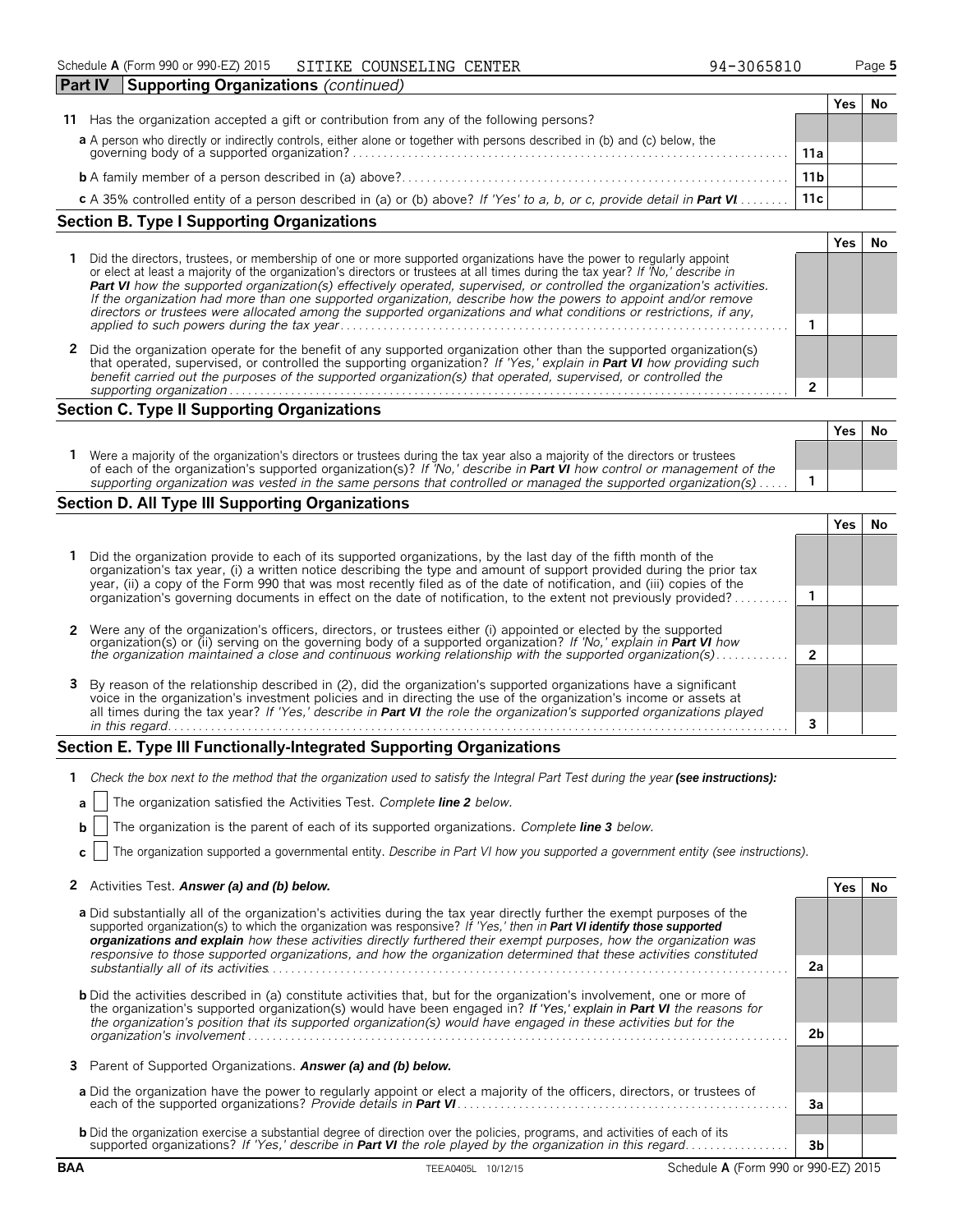**Part V Type III Non-Functionally Integrated 509(a)(3) Supporting Organizations 1** Check here if the organization satisfied the Integral Part Test as a qualifying trust on November 20, 1970. **See instructions.** All other Type III non-functionally integrated supporting organizations must complete Sections A through E. **Section A – Adjusted Net Income** (B) Current Year (B) Current Year (B) Current Year (B) Current Year (Optional) **1** Net short-term capital gain . . . . . . . . . . . . . . . . . . . . . . . . . . . . . . . . . . . . . . . . . . . . . . . . . . . . . . **1 2** Recoveries of prior-year distributions. . . . . . . . . . . . . . . . . . . . . . . . . . . . . . . . . . . . . . . . . . . . . **2 3** Other gross income (see instructions). . . . . . . . . . . . . . . . . . . . . . . . . . . . . . . . . . . . . . . . . . . . **3 4** Add lines 1 through 3 . . . . . . . . . . . . . . . . . . . . . . . . . . . . . . . . . . . . . . . . . . . . . . . . . . . . . . . . . . . **4 5** Depreciation and depletion . . . . . . . . . . . . . . . . . . . . . . . . . . . . . . . . . . . . . . . . . . . . . . . . . . . . . . **5 6** Portion of operating expenses paid or incurred for production or collection of gross income or for management, conservation, or maintenance of property held for production of income (see instructions). . . . . . . . . . . . . . . . . . . . . . . . . . . . . . . . . . . . . . . . . . . **6 7** Other expenses (see instructions). . . . . . . . . . . . . . . . . . . . . . . . . . . . . . . . . . . . . . . . . . . . . . . . **7 8 Adjusted Net Income** (subtract lines 5, 6 and 7 from line 4). . . . . . . . . . . . . . . . . . . . . . . . **8 Section B – Minimum Asset Amount Section B – Minimum Asset Amount** (B) Current Year (B) Current Year (B) Current Year **1** Aggregate fair market value of all non-exempt-use assets (see instructions for short tax year or assets held for part of year): **a** Average monthly value of securities. . . . . . . . . . . . . . . . . . . . . . . . . . . . . . . . . . . . . . . . . . . . . . **1a b** Average monthly cash balances. . . . . . . . . . . . . . . . . . . . . . . . . . . . . . . . . . . . . . . . . . . . . . . . . . **1b c** Fair market value of other non-exempt-use assets . . . . . . . . . . . . . . . . . . . . . . . . . . . . . . . . **c1 d Total** (add lines 1a, 1b, and 1c). . . . . . . . . . . . . . . . . . . . . . . . . . . . . . . . . . . . . . . . . . . . . . . . . . **d1 e Discount** claimed for blockage or other factors (explain in detail in **Part VI**): **2** Acquisition indebtedness applicable to non-exempt-use assets. . . . . . . . . . . . . . . . . . . . . **2 3** Subtract line 2 from line 1d. . . . . . . . . . . . . . . . . . . . . . . . . . . . . . . . . . . . . . . . . . . . . . . . . . . . . . **3 4** Cash deemed held for exempt use. Enter 1-1/2% of line 3 (for greater amount, see instructions). . . . . . . . . . . . . . . . . . . . . . . . . . . . . . . . . . . . . . . . . . . . . . . . . . . . . . . . . . . . . . . . **4 5** Net value of non-exempt-use assets (subtract line 4 from line 3). . . . . . . . . . . . . . . . . . 5 **6** Multiply line 5 by .035. . . . . . . . . . . . . . . . . . . . . . . . . . . . . . . . . . . . . . . . . . . . . . . . . . . . . . . . . . . **6 7** Recoveries of prior-year distributions. . . . . . . . . . . . . . . . . . . . . . . . . . . . . . . . . . . . . . . . . . . . . **7 8 Minimum Asset Amount** (add line 7 to line 6) . . . . . . . . . . . . . . . . . . . . . . . . . . . . . . . . . . . . **8 Section C – Distributable Amount** Current Year **Current Year Amount** Current Year Amount **1** Adjusted net income for prior year (from Section A, line 8, Column A). . . . . . . . . . . . . 1 **2** Enter 85% of line 1 . . . . . . . . . . . . . . . . . . . . . . . . . . . . . . . . . . . . . . . . . . . . . . . . . . . . . . . . . . . . . **2 3** Minimum asset amount for prior year (from Section B, line 8, Column A)............

 Enter greater of line 2 or line 3 . . . . . . . . . . . . . . . . . . . . . . . . . . . . . . . . . . . . . . . . . . . . . . . . . . **4** Income tax imposed in prior year . . . . . . . . . . . . . . . . . . . . . . . . . . . . . . . . . . . . . . . . . . . . . . . . **5 Distributable Amount.** Subtract line 5 from line 4, unless subject to emergency temporary reduction (see instructions). . . . . . . . . . . . . . . . . . . . . . . . . . . . . . . . . . . . . . . . . . . . **6**

**7** | Check here if the current year is the organization's first as a non-functionally-integrated Type III supporting organization (see instructions).

**BAA** Schedule **A** (Form 990 or 990-EZ) 2015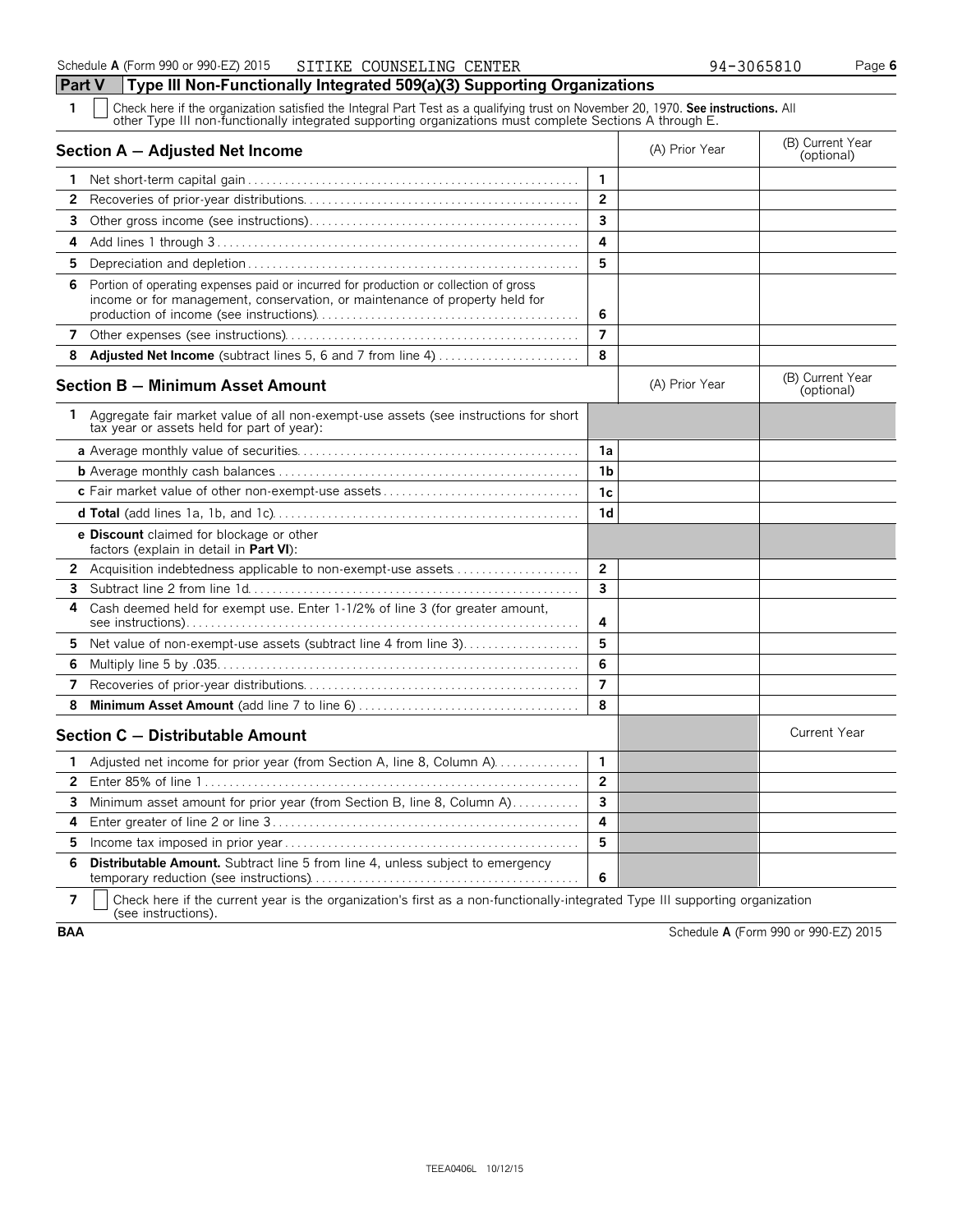| Part V       | Type III Non-Functionally Integrated 509(a)(3) Supporting Organizations (continued)                                              |                                              |                                              |                                                  |
|--------------|----------------------------------------------------------------------------------------------------------------------------------|----------------------------------------------|----------------------------------------------|--------------------------------------------------|
|              | <b>Section D - Distributions</b>                                                                                                 |                                              |                                              | <b>Current Year</b>                              |
| 1            |                                                                                                                                  |                                              |                                              |                                                  |
| $\mathbf{2}$ | Amounts paid to perform activity that directly furthers exempt purposes of supported organizations,                              |                                              |                                              |                                                  |
| 3            |                                                                                                                                  |                                              |                                              |                                                  |
| 4            |                                                                                                                                  |                                              |                                              |                                                  |
| 5.           |                                                                                                                                  |                                              |                                              |                                                  |
| 6            |                                                                                                                                  |                                              |                                              |                                                  |
| 7            |                                                                                                                                  |                                              |                                              |                                                  |
| 8            | Distributions to attentive supported organizations to which the organization is responsive (provide details                      |                                              |                                              |                                                  |
| 9            |                                                                                                                                  |                                              |                                              |                                                  |
|              |                                                                                                                                  |                                              |                                              |                                                  |
|              | Section E - Distribution Allocations (see instructions)                                                                          | (i)<br><b>Excess</b><br><b>Distributions</b> | (i)<br><b>Underdistributions</b><br>Pre-2015 | (iii)<br><b>Distributable</b><br>Amount for 2015 |
| 1            | Distributable amount for 2015 from Section C, line 6                                                                             |                                              |                                              |                                                  |
| $\mathbf{2}$ | Underdistributions, if any, for years prior to 2015 (reasonable                                                                  |                                              |                                              |                                                  |
|              | 3 Excess distributions carryover, if any, to 2015:                                                                               |                                              |                                              |                                                  |
| а            |                                                                                                                                  |                                              |                                              |                                                  |
| b            |                                                                                                                                  |                                              |                                              |                                                  |
| с            |                                                                                                                                  |                                              |                                              |                                                  |
|              | <b>d</b> From 2013                                                                                                               |                                              |                                              |                                                  |
|              | e From 2014                                                                                                                      |                                              |                                              |                                                  |
|              |                                                                                                                                  |                                              |                                              |                                                  |
|              |                                                                                                                                  |                                              |                                              |                                                  |
|              |                                                                                                                                  |                                              |                                              |                                                  |
|              | i Carryover from 2010 not applied (see instructions)                                                                             |                                              |                                              |                                                  |
|              |                                                                                                                                  |                                              |                                              |                                                  |
| 4            | Distributions for 2015 from Section D,                                                                                           |                                              |                                              |                                                  |
|              | \$<br>line 7:                                                                                                                    |                                              |                                              |                                                  |
|              | a Applied to underdistributions of prior years                                                                                   |                                              |                                              |                                                  |
|              |                                                                                                                                  |                                              |                                              |                                                  |
|              |                                                                                                                                  |                                              |                                              |                                                  |
|              | 5 Remaining underdistributions for years prior to 2015, if any.<br>Subtract lines 3g and 4a from line 2 (if amount greater than  |                                              |                                              |                                                  |
|              | 6 Remaining underdistributions for 2015. Subtract lines 3h and 4b<br>from line 1 (if amount greater than zero, see instructions) |                                              |                                              |                                                  |
| 7            | <b>Excess distributions carryover to 2016.</b> Add lines 3j and 4c                                                               |                                              |                                              |                                                  |
| 8            | Breakdown of line 7:                                                                                                             |                                              |                                              |                                                  |
| а            |                                                                                                                                  |                                              |                                              |                                                  |
| b            |                                                                                                                                  |                                              |                                              |                                                  |
|              | <b>c</b> Excess from 2013                                                                                                        |                                              |                                              |                                                  |
|              | d Excess from 2014                                                                                                               |                                              |                                              |                                                  |
|              | e Excess from 2015                                                                                                               |                                              |                                              |                                                  |

**BAA** Schedule **A** (Form 990 or 990-EZ) 2015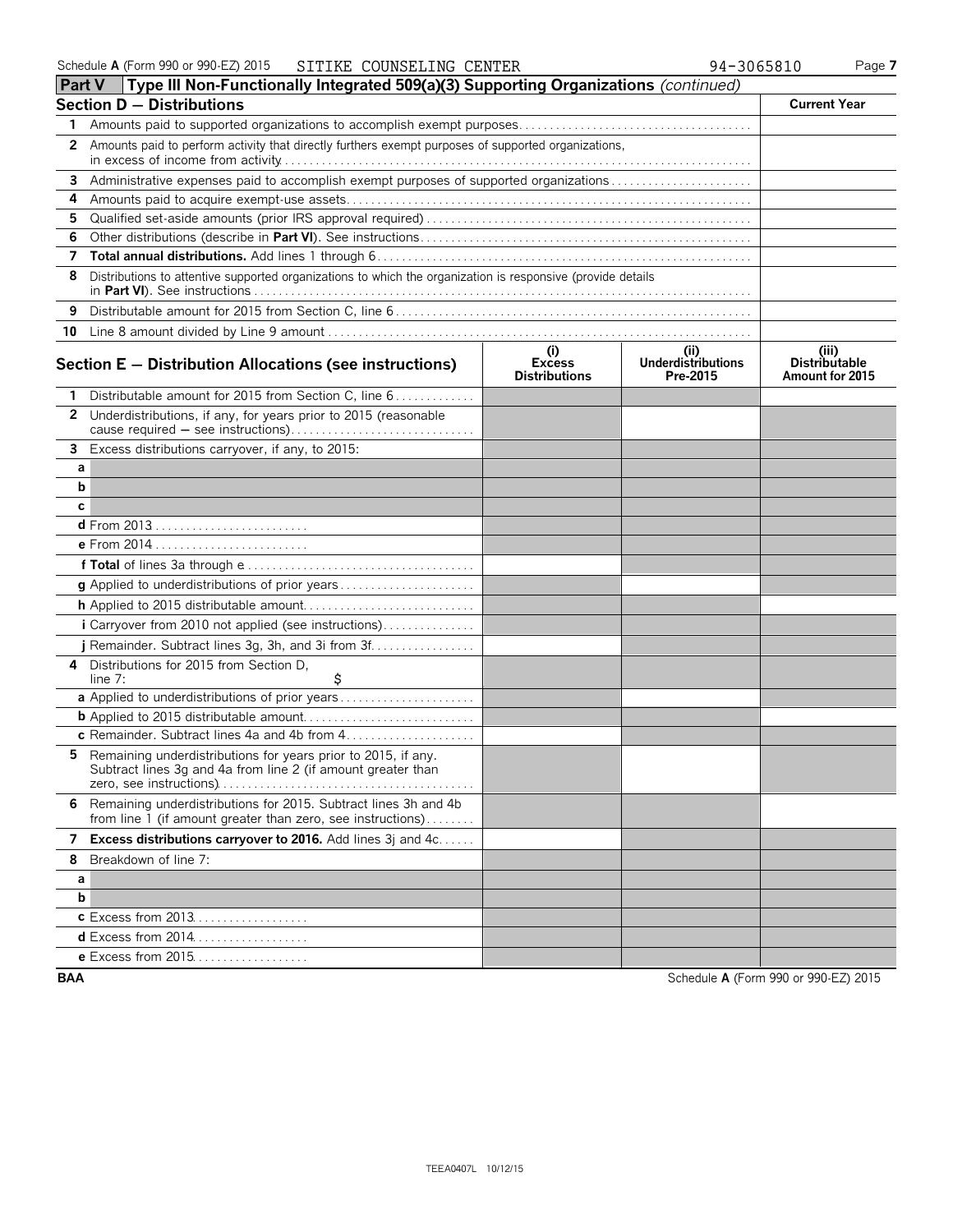**Part VI** Supplemental Information. Provide the explanations required by Part II, line 10; Part II, line 17a or 17b; Part III, line 12; Part IV, Section A, lines 1, 2, 3b, 3c, 4b, 4c, 5a, 6, 9a, 9b, 9c, 11a, 11b, and 11c; Part IV, Section B, lines 1 and 2; Part IV, Section C, line 1; SITIKE COUNSELING CENTER 94-3065810

Part IV, Section D, lines 2 and 3; Part IV, Section E, lines 1c, 2a, 2b, 3a and 3b; Part V, line 1; Part V, Section B, line 1e; Part V, Section D, lines 5, 6, and 8; and Part V, Section E, lines 2, 5, and 6. Also complete this part for any additional information. (See instructions.)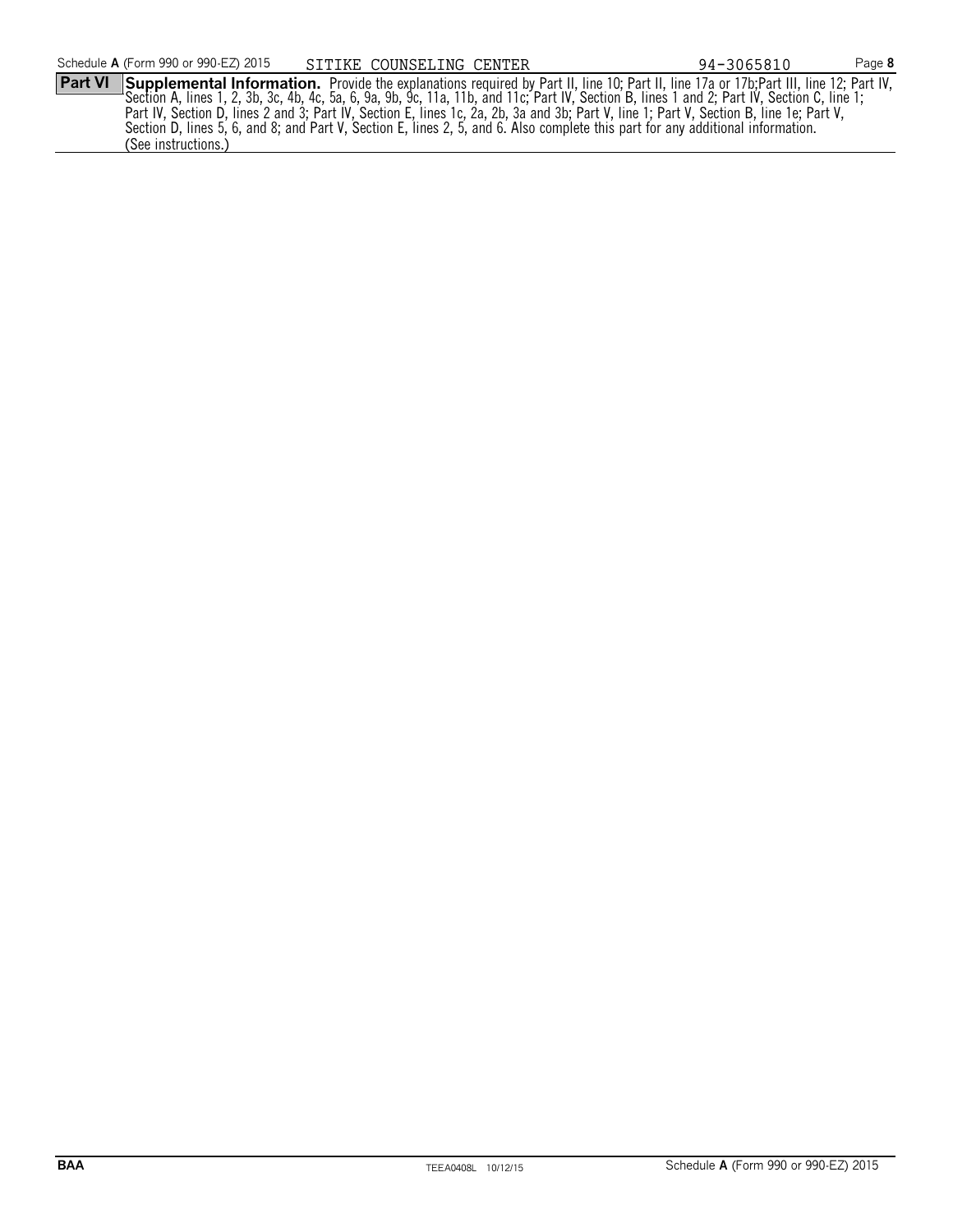Department of the Treasury<br>Internal Revenue Service

# **Schedule B**  $\bigcup_{\text{OMB No. 1545-0047}}$  PUBLIC DISCLOSURE COPY

# **Schedule of Contributors**

# ► **Attach to Form 990, Form 990-EZ, or Form 990-PF.** 2015

► Information about Schedule B (Form 990, 990-EZ, 990-PF) and its instructions is at *www.irs.gov/form990.* 

| Name of the organization       |                                                                                          | <b>Employer identification number</b> |
|--------------------------------|------------------------------------------------------------------------------------------|---------------------------------------|
| SITIKE COUNSELING CENTER       |                                                                                          | 94-3065810                            |
| Organization type (check one): |                                                                                          |                                       |
| Filers of:                     | Section:                                                                                 |                                       |
| Form 990 or 990-EZ             | $ X $ 501(c)( 3) (enter number) organization                                             |                                       |
|                                | $\vert$ 4947(a)(1) nonexempt charitable trust <b>not</b> treated as a private foundation |                                       |
|                                | 527 political organization                                                               |                                       |
| Form 990-PF                    | $501(c)(3)$ exempt private foundation                                                    |                                       |
|                                | $\vert$ 4947(a)(1) nonexempt charitable trust treated as a private foundation            |                                       |
|                                | $501(c)(3)$ taxable private foundation                                                   |                                       |
|                                |                                                                                          |                                       |

Check if your organization is covered by the **General Rule** or a **Special Rule.**

**Note.** Only a section 501(c)(7), (8), or (10) organization can check boxes for both the General Rule and a Special Rule. See instructions.

#### **General Rule**

For an organization filing Form 990, 990-EZ, or 990-PF that received, during the year, contributions totaling \$5,000 or more (in money or property) from any one contributor. Complete Parts I and II. See instructions for determining a contributor's total contributions.

#### **Special Rules**

For an organization described in section 501(c)(3) filing Form 990 or 990-EZ that met the 33-1/3% support test of the regulations<br>under sections 509(a)(1) and 170(b)(1)(A)(vi), that checked Schedule A (Form 990 or 990-EZ), Form 990, Part VIII, line 1h, or (ii) Form 990-EZ, line 1. Complete Parts I and II. X

For an organization described in section 501(c)(7), (8), or (10) filing Form 990 or 990-EZ that received from any one contributor, during the year, total contributions of more than \$1,000 *exclusively* for religious, charitable, scientific, literary, or educational purposes, or for the prevention of cruelty to children or animals. Complete Parts I, II, and III.

For an organization described in section 501(c)(7), (8), or (10) filing Form 990 or 990-EZ that received from any one contributor, during the year, contributions *exclusively* for religious, charitable, etc., purposes, but no such contributions totaled more than \$1,000. If this box is checked, enter here the total contributions that were received during the year for an *exclusively* religious, charitable, etc., purpose. Do not complete any of the parts unless the **General Rule** applies to this organization because it received *nonexclusively* religious, charitable, etc., contributions totaling \$5,000 or more during the year . . . . .  $\blacktriangleright$ 

**Caution.** An organization that is not covered by the General Rule and/or the Special Rules does not file Schedule B (Form 990, 990-EZ, or 990-PF), but it **must** answer 'No' on Part IV, line 2, of its Form 990; or check the box on line H of its Form 990-EZ or on its Form 990-PF, Part I, line 2, to certify that it does not meet the filing requirements of Schedule B (Form 990, 990-EZ, or 990-PF).

**BAA For Paperwork Reduction Act Notice, see the Instructions for Form 990, 990-EZ, or 990-PF. Schedule B (Form 990, 990-EZ, or 990-PF) (2015)**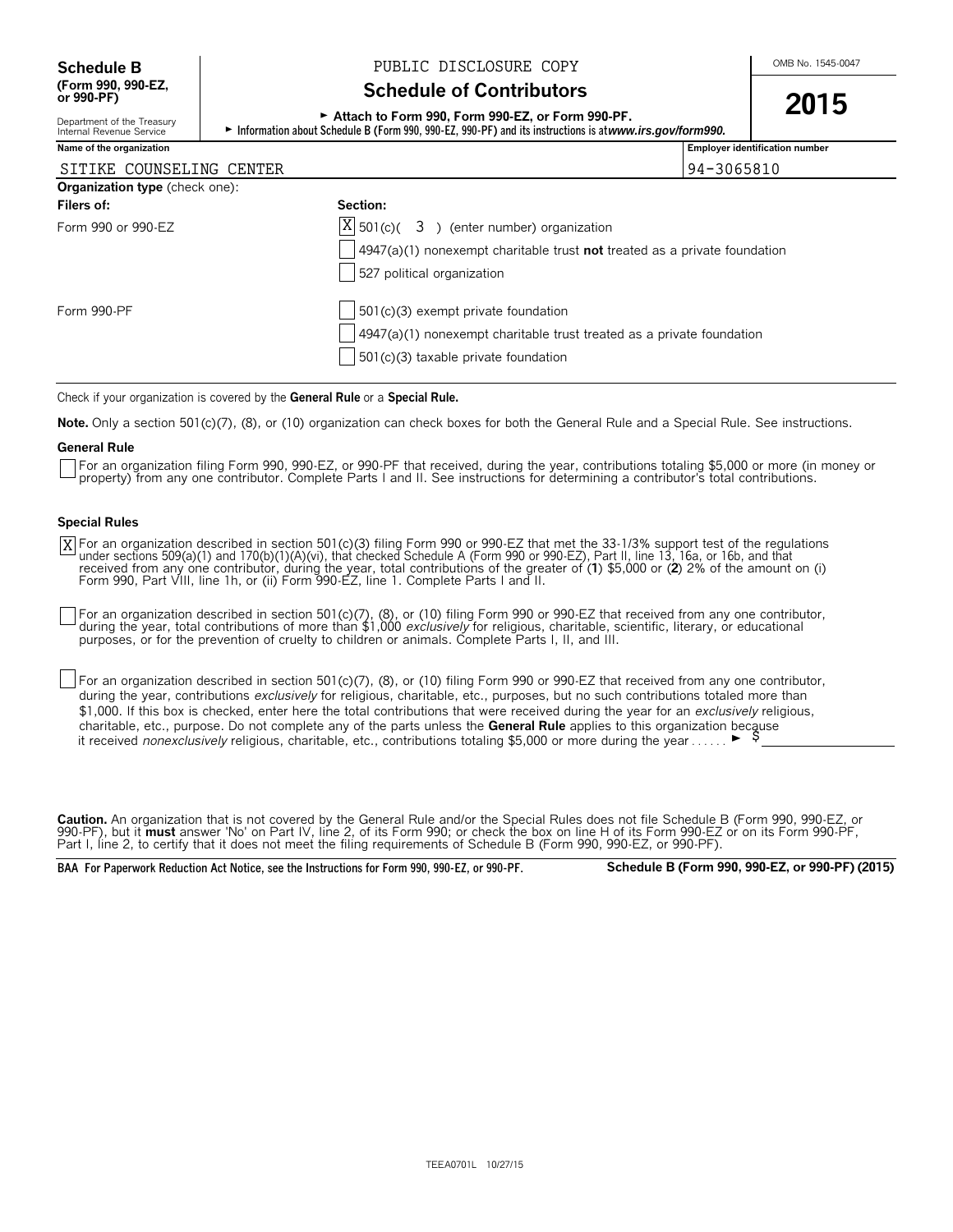| Schedule B (Form 990, 990-EZ, or 990-PF) (2015) | Page       |                                       | 0t |  | of Part I |  |  |
|-------------------------------------------------|------------|---------------------------------------|----|--|-----------|--|--|
| Name of organization                            |            | <b>Employer identification number</b> |    |  |           |  |  |
| COUNSELING CENTER<br><b>SITIKE</b>              | 94-3065810 |                                       |    |  |           |  |  |

| Part I               | Contributors (see instructions). Use duplicate copies of Part I if additional space is needed. |                                 |                                                                                                           |
|----------------------|------------------------------------------------------------------------------------------------|---------------------------------|-----------------------------------------------------------------------------------------------------------|
| (a)<br>Number        | (b)<br>Name, address, and ZIP + 4                                                              | (c)<br>Total<br>contributions   | (d)<br>Type of contribution                                                                               |
| $\mathbf{1}$         |                                                                                                | \$<br>506, 876.                 | $\overline{\text{X}}$<br>Person<br>Payroll<br>Noncash<br>(Complete Part II for<br>noncash contributions.) |
| (a)<br>Number        | (b)<br>Name, address, and ZIP + 4                                                              | (c)<br>Total<br>contributions   | (d)<br>Type of contribution                                                                               |
|                      |                                                                                                |                                 | Person<br>Payroll<br>Noncash<br>(Complete Part II for<br>noncash contributions.)                          |
| (a)<br><b>Number</b> | (b)<br>Name, address, and ZIP + 4                                                              | (c)<br>Total<br>contributions   | (d)<br>Type of contribution                                                                               |
|                      |                                                                                                |                                 | Person<br>Payroll<br>Noncash<br>(Complete Part II for<br>noncash contributions.)                          |
| (a)<br>Number        | (b)<br>Name, address, and ZIP + 4                                                              | $(c)$<br>Total<br>contributions | (d)<br>Type of contribution                                                                               |
|                      |                                                                                                |                                 | Person<br>Payroll<br>Noncash<br>(Complete Part II for<br>noncash contributions.)                          |
| (a)<br>Number        | (b)<br>Name, address, and ZIP + 4                                                              | (c)<br>Total<br>contributions   | (d)<br>Type of contribution                                                                               |
|                      |                                                                                                |                                 | Person<br>Payroll<br>Noncash<br>(Complete Part II for<br>noncash contributions.)                          |
| (a)<br>Number        | (b)<br>Name, address, and ZIP + 4                                                              | (c)<br>Total<br>contributions   | (d)<br>Type of contribution                                                                               |
|                      |                                                                                                |                                 | Person<br>Payroll<br>Noncash<br>(Complete Part II for<br>noncash contributions.)                          |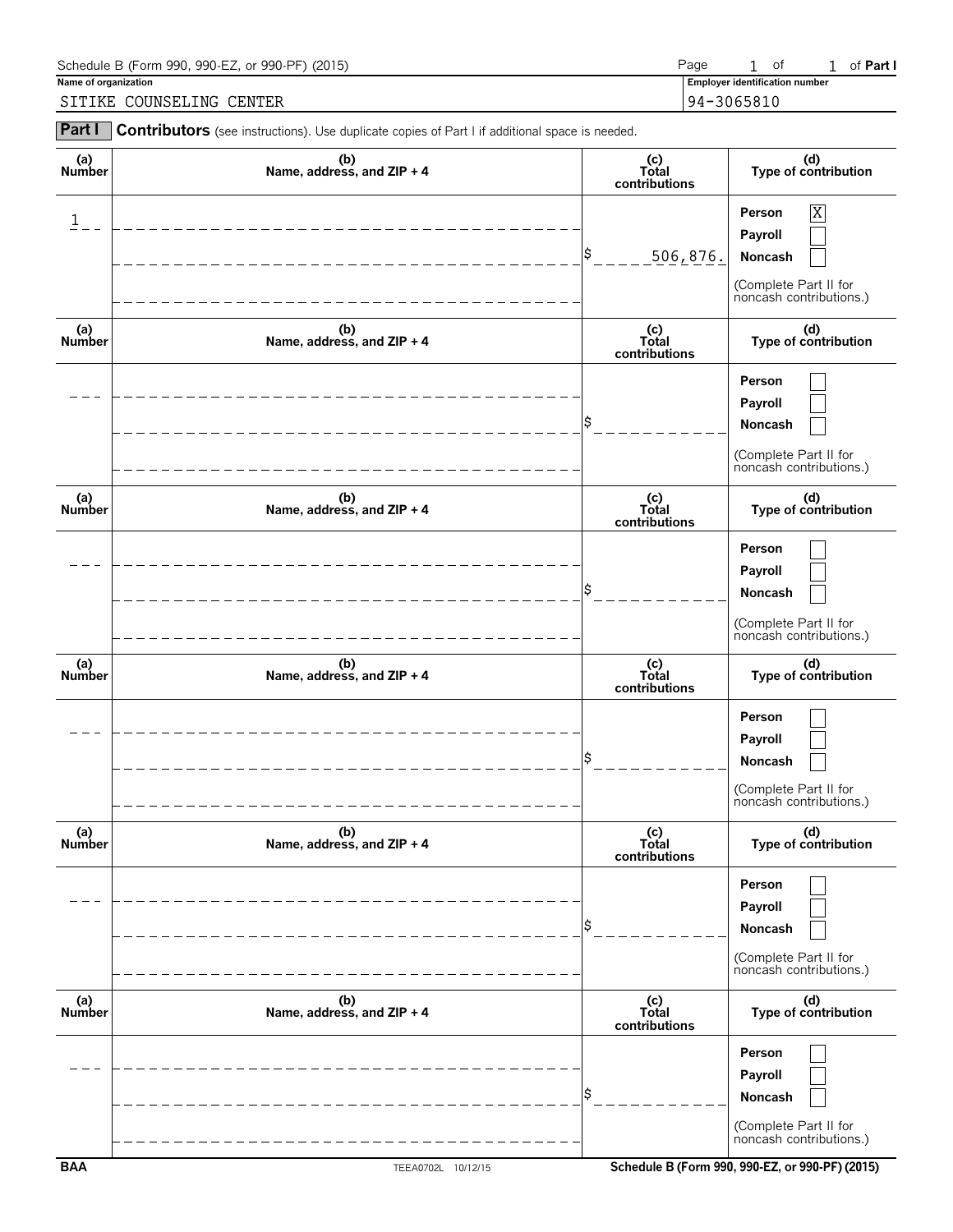| Schedule B (Form 990, 990-EZ, or 990-PF) (2015) | Page |  | to                                    |  | of <b>Part II</b> |
|-------------------------------------------------|------|--|---------------------------------------|--|-------------------|
| Name of organization                            |      |  | <b>Employer identification number</b> |  |                   |
| SITIKE COUNSELING CENTER                        |      |  | 94-3065810                            |  |                   |

**Part II** Noncash Property (see instructions). Use duplicate copies of Part II if additional space is needed.

| (a) No.<br>from<br>Part I | (b)<br>Description of noncash property given | (c)<br>FMV (or estimate)<br>(see instructions)  | (d)<br>Date received |
|---------------------------|----------------------------------------------|-------------------------------------------------|----------------------|
|                           | N/A                                          |                                                 |                      |
|                           |                                              | \$                                              |                      |
| (a) No.<br>from<br>Part I | (b)<br>Description of noncash property given | (c)<br>FMV (or estimate)<br>(see instructions)  | (d)<br>Date received |
|                           |                                              |                                                 |                      |
|                           |                                              | \$                                              |                      |
| (a) No.<br>from<br>Part I | (b)<br>Description of noncash property given | (c)<br>FMV (or estimate)<br>(see instructions)  | (d)<br>Date received |
|                           |                                              |                                                 |                      |
|                           |                                              | Ś                                               |                      |
| (a) No.<br>from<br>Part I | (b)<br>Description of noncash property given | (c)<br>FMV (or estimate)<br>(see instructions)  | (d)<br>Date received |
|                           |                                              |                                                 |                      |
|                           |                                              | Ś                                               |                      |
| (a) No.<br>from<br>Part I | (b)<br>Description of noncash property given | (c)<br>FMV (or estimate)<br>(see instructions)  | (d)<br>Date received |
|                           |                                              |                                                 |                      |
|                           |                                              | \$                                              |                      |
| (a) No.<br>from<br>Part I | (b)<br>Description of noncash property given | (c)<br>FMV (or estimate)<br>(see instructions)  | (d)<br>Date received |
|                           |                                              |                                                 |                      |
|                           |                                              | \$                                              |                      |
| <b>BAA</b>                |                                              | Schedule B (Form 990, 990-EZ, or 990-PF) (2015) |                      |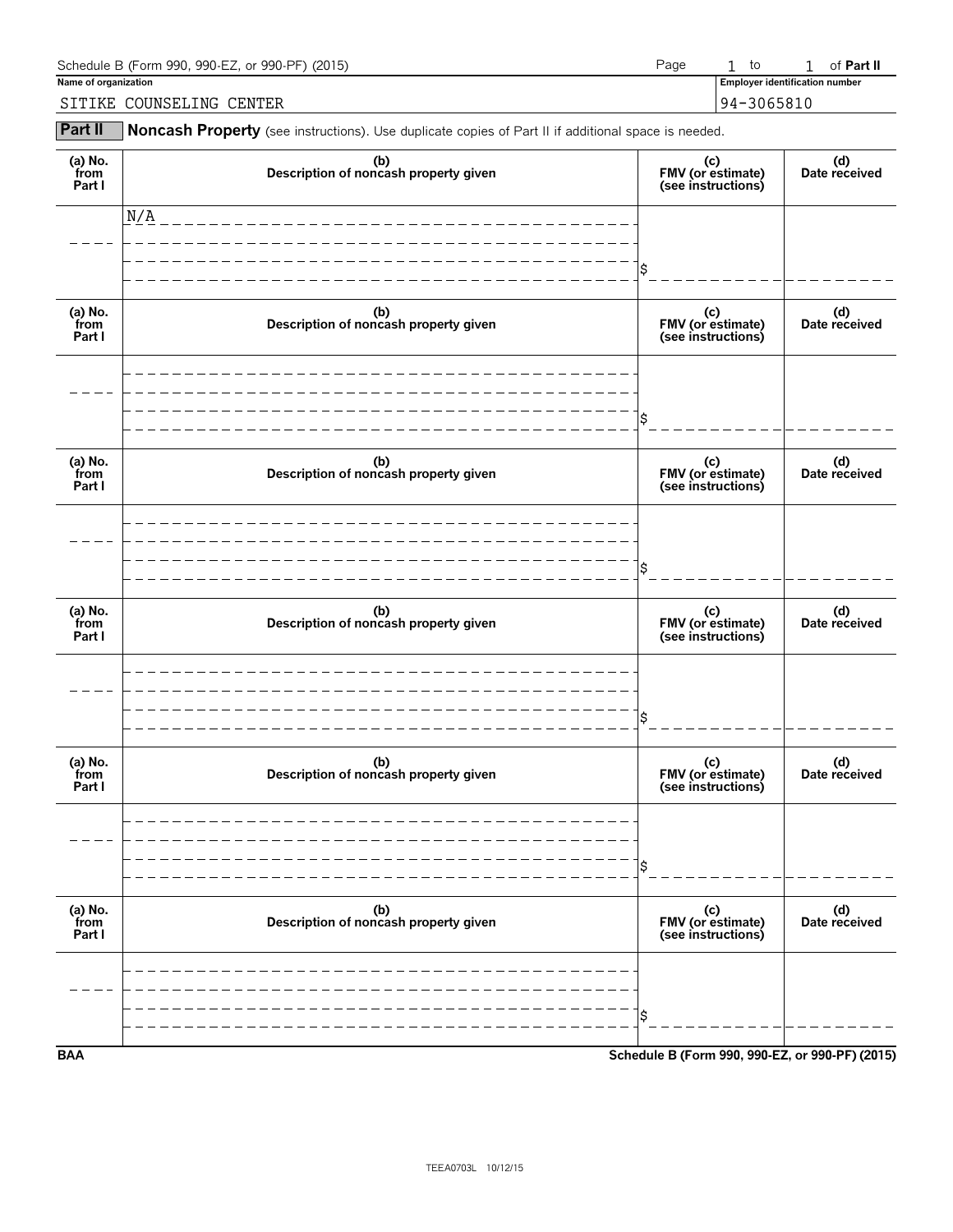|                           | Schedule B (Form 990, 990-EZ, or 990-PF) (2015)                                                                                                                                                                                                                                                                                                                                                                                                                                                                                                            |                         | Page  | $1$ to<br>of Part III<br>$\mathbf{1}$               |  |  |  |
|---------------------------|------------------------------------------------------------------------------------------------------------------------------------------------------------------------------------------------------------------------------------------------------------------------------------------------------------------------------------------------------------------------------------------------------------------------------------------------------------------------------------------------------------------------------------------------------------|-------------------------|-------|-----------------------------------------------------|--|--|--|
| Name of organization      | SITIKE COUNSELING CENTER                                                                                                                                                                                                                                                                                                                                                                                                                                                                                                                                   |                         |       | <b>Employer identification number</b><br>94-3065810 |  |  |  |
| Part III                  | Exclusively religious, charitable, etc., contributions to organizations described in section 501(c)(7), (8),<br>or (10) that total more than \$1,000 for the year from any one contributor. Complete columns (a) through (e) and<br>the following line entry. For organizations completing Part III, enter the total of exclusively religious, charitable, etc.,<br>contributions of \$1,000 or less for the year. (Enter this information once. See instructions.) $\triangleright$ \$<br>Use duplicate copies of Part III if additional space is needed. |                         |       |                                                     |  |  |  |
| (a)<br>No. from<br>Part I | (b)<br>Purpose of gift                                                                                                                                                                                                                                                                                                                                                                                                                                                                                                                                     | (c)<br>Use of gift      |       | (d)<br>Description of how gift is held              |  |  |  |
|                           | N/A                                                                                                                                                                                                                                                                                                                                                                                                                                                                                                                                                        | _____________________   |       |                                                     |  |  |  |
|                           |                                                                                                                                                                                                                                                                                                                                                                                                                                                                                                                                                            |                         |       |                                                     |  |  |  |
|                           |                                                                                                                                                                                                                                                                                                                                                                                                                                                                                                                                                            |                         |       |                                                     |  |  |  |
|                           | Transferee's name, address, and ZIP + 4                                                                                                                                                                                                                                                                                                                                                                                                                                                                                                                    | (e)<br>Transfer of gift |       | Relationship of transferor to transferee            |  |  |  |
|                           |                                                                                                                                                                                                                                                                                                                                                                                                                                                                                                                                                            |                         |       |                                                     |  |  |  |
| (a)<br>No. from<br>Part I | (b)<br>Purpose of gift                                                                                                                                                                                                                                                                                                                                                                                                                                                                                                                                     | (c)<br>Use of gift      |       | (d)<br>Description of how gift is held              |  |  |  |
|                           | Transferee's name, address, and ZIP + 4                                                                                                                                                                                                                                                                                                                                                                                                                                                                                                                    | (e)<br>Transfer of gift | _____ | Relationship of transferor to transferee            |  |  |  |
| (a)<br>No. from<br>Part I | (b)<br>Purpose of gift                                                                                                                                                                                                                                                                                                                                                                                                                                                                                                                                     | (c)<br>Use of gift      |       | (d)<br>Description of how gift is held              |  |  |  |
|                           |                                                                                                                                                                                                                                                                                                                                                                                                                                                                                                                                                            |                         |       |                                                     |  |  |  |
|                           | Transferee's name, address, and ZIP + 4                                                                                                                                                                                                                                                                                                                                                                                                                                                                                                                    | (e)<br>Transfer of gift |       | Relationship of transferor to transferee            |  |  |  |
| (a)<br>No. from<br>Part I | (b)<br>Purpose of gift                                                                                                                                                                                                                                                                                                                                                                                                                                                                                                                                     | (c)<br>Use of gift      |       | (d)<br>Description of how gift is held              |  |  |  |
|                           |                                                                                                                                                                                                                                                                                                                                                                                                                                                                                                                                                            |                         |       |                                                     |  |  |  |
|                           | Transferee's name, address, and ZIP + 4                                                                                                                                                                                                                                                                                                                                                                                                                                                                                                                    | (e)<br>Transfer of gift |       | Relationship of transferor to transferee            |  |  |  |
|                           |                                                                                                                                                                                                                                                                                                                                                                                                                                                                                                                                                            |                         |       |                                                     |  |  |  |
| <b>BAA</b>                |                                                                                                                                                                                                                                                                                                                                                                                                                                                                                                                                                            |                         |       | Schedule B (Form 990, 990-EZ, or 990-PF) (2015)     |  |  |  |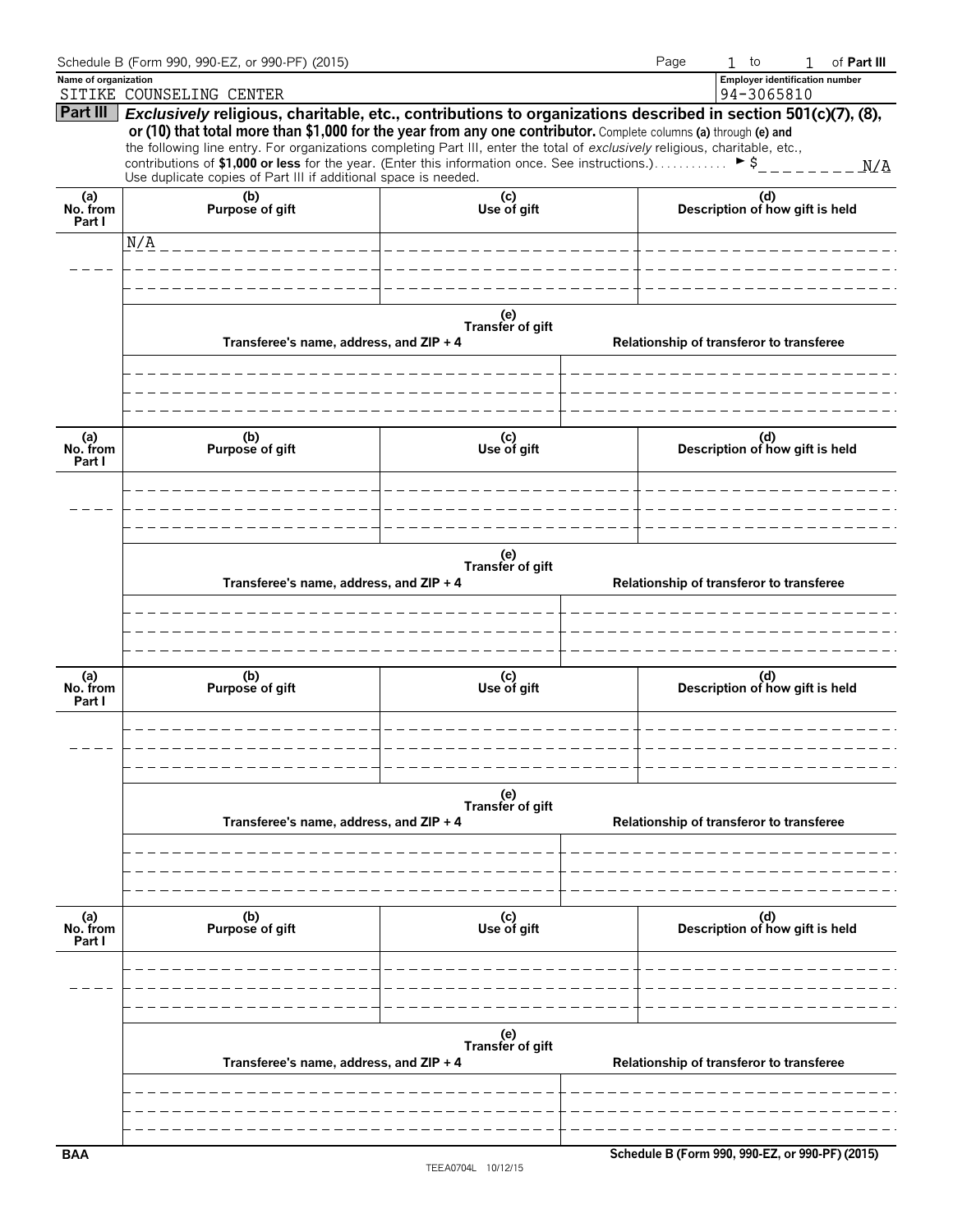# **(Form 990)**

# **SCHEDULE D**  $\begin{bmatrix} 0 \end{bmatrix}$  **Supplemental Financial Statements**  $\begin{bmatrix} 0 \end{bmatrix}$   $\begin{bmatrix} 0 \end{bmatrix}$   $\begin{bmatrix} 0 \end{bmatrix}$

**Part IV, line 6, 7, 8, 9, 10, 11a, 11b, 11c, 11d, 11e, 11f, 12a, or 12b.**<br>
Part IV, line 6, 7, 8, 9, 10, 11a, 11b, 11c, 11d, 11e, 11f, 12a, or 12b.

G **Attach to Form 990.** Department of the Treasury **Open to Public** <sup>G</sup> **Information about Schedule D (Form 990) and its instructions is at** *www.irs.gov/form990.* Internal Revenue Service **Inspection**

|              | Name of the organization                                                                                                                                                                                                                                                                                                                                                                       |                         |                                                    |                |                     | <b>Employer identification number</b> |                            |
|--------------|------------------------------------------------------------------------------------------------------------------------------------------------------------------------------------------------------------------------------------------------------------------------------------------------------------------------------------------------------------------------------------------------|-------------------------|----------------------------------------------------|----------------|---------------------|---------------------------------------|----------------------------|
|              | SITIKE COUNSELING CENTER                                                                                                                                                                                                                                                                                                                                                                       |                         |                                                    |                |                     |                                       |                            |
| Part I       | Organizations Maintaining Donor Advised Funds or Other Similar Funds or Accounts.<br>Complete if the organization answered 'Yes' on Form 990, Part IV, line 6.                                                                                                                                                                                                                                 |                         |                                                    |                | 94-3065810          |                                       |                            |
|              |                                                                                                                                                                                                                                                                                                                                                                                                | (a) Donor advised funds |                                                    |                |                     | (b) Funds and other accounts          |                            |
| 1            | Total number at end of year                                                                                                                                                                                                                                                                                                                                                                    |                         |                                                    |                |                     |                                       |                            |
| 2            | Aggregate value of contributions to (during year).                                                                                                                                                                                                                                                                                                                                             |                         |                                                    |                |                     |                                       |                            |
| 3            | Aggregate value of grants from (during year)                                                                                                                                                                                                                                                                                                                                                   |                         |                                                    |                |                     |                                       |                            |
| 4            | Aggregate value at end of year                                                                                                                                                                                                                                                                                                                                                                 |                         |                                                    |                |                     |                                       |                            |
|              |                                                                                                                                                                                                                                                                                                                                                                                                |                         |                                                    |                |                     |                                       |                            |
| 5            | Did the organization inform all donors and donor advisors in writing that the assets held in donor advised funds<br>are the organization's property, subject to the organization's exclusive legal control?                                                                                                                                                                                    |                         |                                                    |                |                     | Yes                                   | No                         |
| 6            | Did the organization inform all grantees, donors, and donor advisors in writing that grant funds can be used only for charitable purposes and not for the benefit of the donor or donor advisor, or for any other purpose conf                                                                                                                                                                 |                         |                                                    |                |                     | Yes                                   | No                         |
| Part II      | <b>Conservation Easements.</b>                                                                                                                                                                                                                                                                                                                                                                 |                         |                                                    |                |                     |                                       |                            |
|              | Complete if the organization answered 'Yes' on Form 990, Part IV, line 7.                                                                                                                                                                                                                                                                                                                      |                         |                                                    |                |                     |                                       |                            |
|              | Purpose(s) of conservation easements held by the organization (check all that apply).                                                                                                                                                                                                                                                                                                          |                         |                                                    |                |                     |                                       |                            |
|              | Preservation of land for public use (e.g., recreation or education)                                                                                                                                                                                                                                                                                                                            |                         | Preservation of a historically important land area |                |                     |                                       |                            |
|              | Protection of natural habitat                                                                                                                                                                                                                                                                                                                                                                  |                         | Preservation of a certified historic structure     |                |                     |                                       |                            |
|              | Preservation of open space                                                                                                                                                                                                                                                                                                                                                                     |                         |                                                    |                |                     |                                       |                            |
| $\mathbf{2}$ | Complete lines 2a through 2d if the organization held a qualified conservation contribution in the form of a conservation easement on the                                                                                                                                                                                                                                                      |                         |                                                    |                |                     |                                       |                            |
|              | last day of the tax year.                                                                                                                                                                                                                                                                                                                                                                      |                         |                                                    |                |                     |                                       |                            |
|              |                                                                                                                                                                                                                                                                                                                                                                                                |                         |                                                    |                |                     | Held at the End of the Tax Year       |                            |
|              |                                                                                                                                                                                                                                                                                                                                                                                                |                         |                                                    | 2a             |                     |                                       |                            |
|              |                                                                                                                                                                                                                                                                                                                                                                                                |                         |                                                    | 2 <sub>b</sub> |                     |                                       |                            |
|              | c Number of conservation easements on a certified historic structure included in (a)                                                                                                                                                                                                                                                                                                           |                         |                                                    | 2c             |                     |                                       |                            |
|              | d Number of conservation easements included in (c) acquired after 8/17/06, and not on a historic                                                                                                                                                                                                                                                                                               |                         |                                                    |                |                     |                                       |                            |
|              |                                                                                                                                                                                                                                                                                                                                                                                                |                         |                                                    | 2d             |                     |                                       |                            |
|              | 3 Number of conservation easements modified, transferred, released, extinguished, or terminated by the organization during the<br>tax year $\blacktriangleright$                                                                                                                                                                                                                               |                         |                                                    |                |                     |                                       |                            |
| 4            | Number of states where property subject to conservation easement is located $\blacktriangleright$                                                                                                                                                                                                                                                                                              |                         |                                                    |                |                     |                                       |                            |
| 5            | Does the organization have a written policy regarding the periodic monitoring, inspection, handling of violations,                                                                                                                                                                                                                                                                             |                         |                                                    |                |                     |                                       |                            |
|              |                                                                                                                                                                                                                                                                                                                                                                                                |                         |                                                    |                |                     | Yes                                   | No                         |
| 6            | Staff and volunteer hours devoted to monitoring, inspecting, handling of violations, and enforcing conservation easements during the year                                                                                                                                                                                                                                                      |                         |                                                    |                |                     |                                       |                            |
|              |                                                                                                                                                                                                                                                                                                                                                                                                |                         |                                                    |                |                     |                                       |                            |
| 7            | Amount of expenses incurred in monitoring, inspecting, handling of violations, and enforcing conservation easements during the year<br>►S                                                                                                                                                                                                                                                      |                         |                                                    |                |                     |                                       |                            |
| 8            | Does each conservation easement reported on line 2(d) above satisfy the requirements of section 170(h)(4)(B)(i)                                                                                                                                                                                                                                                                                |                         |                                                    |                |                     | Yes                                   | No                         |
| 9            | In Part XIII, describe how the organization reports conservation easements in its revenue and expense statement, and balance sheet, and<br>include, if applicable, the text of the footnote to the organization's financial statements that describes the organization's accounting for<br>conservation easements.                                                                             |                         |                                                    |                |                     |                                       |                            |
| Part III     | Organizations Maintaining Collections of Art, Historical Treasures, or Other Similar Assets.<br>Complete if the organization answered 'Yes' on Form 990, Part IV, line 8.                                                                                                                                                                                                                      |                         |                                                    |                |                     |                                       |                            |
|              | 1a If the organization elected, as permitted under SFAS 116 (ASC 958), not to report in its revenue statement and balance sheet works of<br>art, historical treasures, or other similar assets held for public exhibition, education, or research in furtherance of public service, provide,<br>in Part XIII, the text of the footnote to its financial statements that describes these items. |                         |                                                    |                |                     |                                       |                            |
|              | b If the organization elected, as permitted under SFAS 116 (ASC 958), to report in its revenue statement and balance sheet works of art,<br>historical treasures, or other similar assets held for public exhibition, education, or research in furtherance of public service, provide the<br>following amounts relating to these items:                                                       |                         |                                                    |                |                     |                                       |                            |
|              |                                                                                                                                                                                                                                                                                                                                                                                                |                         |                                                    |                |                     |                                       |                            |
|              |                                                                                                                                                                                                                                                                                                                                                                                                |                         |                                                    |                | $\triangleright$ \$ |                                       |                            |
| 2            | If the organization received or held works of art, historical treasures, or other similar assets for financial gain, provide the following<br>amounts required to be reported under SFAS 116 (ASC 958) relating to these items:                                                                                                                                                                |                         |                                                    |                |                     |                                       |                            |
|              |                                                                                                                                                                                                                                                                                                                                                                                                |                         |                                                    |                |                     |                                       |                            |
|              |                                                                                                                                                                                                                                                                                                                                                                                                |                         |                                                    |                | $\triangleright$ \$ |                                       |                            |
|              | BAA For Paperwork Reduction Act Notice, see the Instructions for Form 990. TEEA3301L 06/03/15                                                                                                                                                                                                                                                                                                  |                         |                                                    |                |                     |                                       | Schedule D (Form 990) 2015 |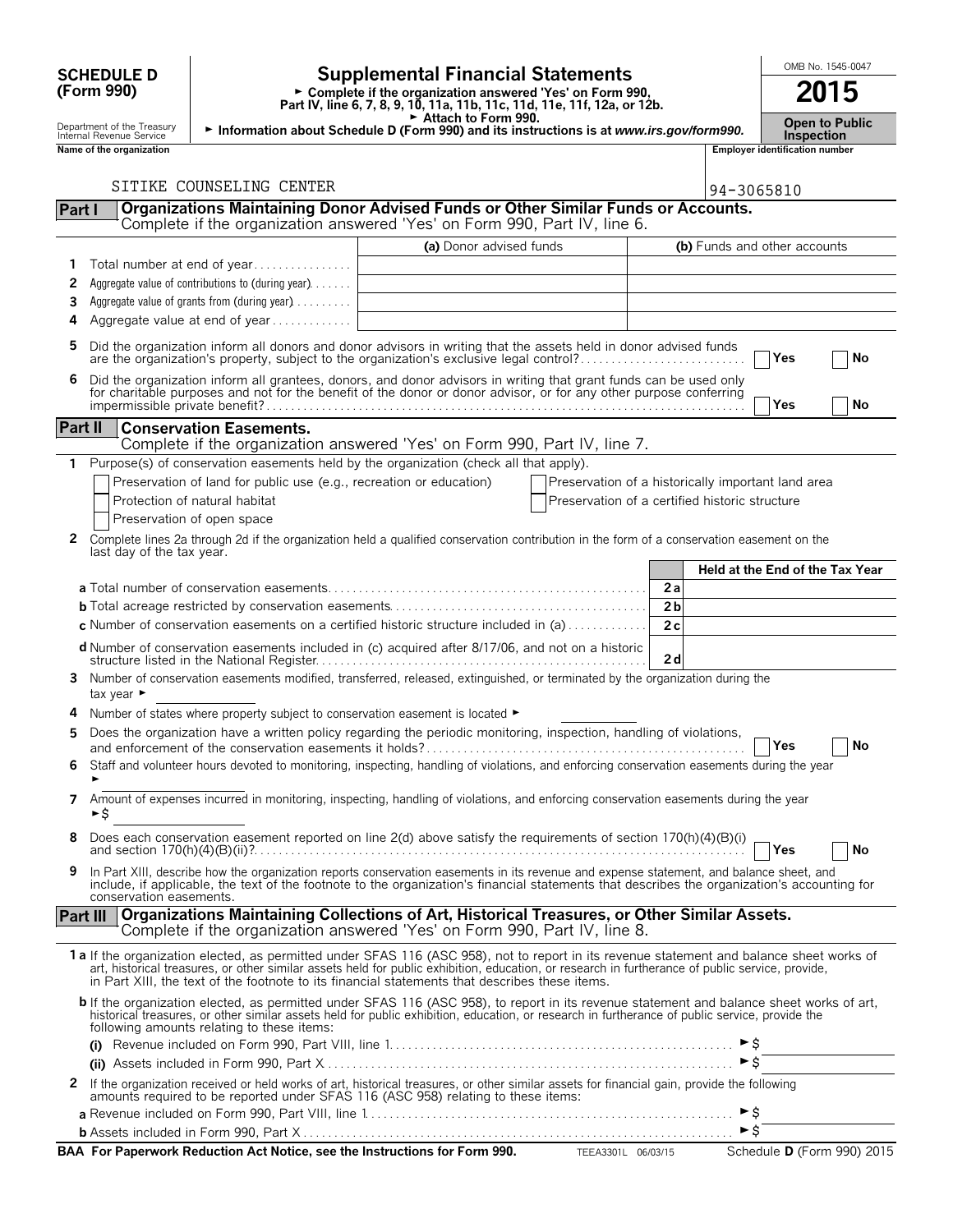| Schedule D (Form 990) 2015 SITIKE COUNSELING CENTER                                                                                                                                                                       |                                |                                         |                                    | 94-3065810                      | Page 2                     |  |  |
|---------------------------------------------------------------------------------------------------------------------------------------------------------------------------------------------------------------------------|--------------------------------|-----------------------------------------|------------------------------------|---------------------------------|----------------------------|--|--|
| Organizations Maintaining Collections of Art, Historical Treasures, or Other Similar Assets (continued)<br><b>Part III</b>                                                                                                |                                |                                         |                                    |                                 |                            |  |  |
| Using the organization's acquisition, accession, and other records, check any of the following that are a significant use of its collection<br>3<br>items (check all that apply):                                         |                                |                                         |                                    |                                 |                            |  |  |
| Public exhibition<br>a                                                                                                                                                                                                    | Loan or exchange programs<br>d |                                         |                                    |                                 |                            |  |  |
| Scholarly research<br>b                                                                                                                                                                                                   |                                | Other<br>е                              |                                    |                                 |                            |  |  |
| Preservation for future generations<br>С                                                                                                                                                                                  |                                |                                         |                                    |                                 |                            |  |  |
| Provide a description of the organization's collections and explain how they further the organization's exempt purpose in<br>4<br>Part XIII.                                                                              |                                |                                         |                                    |                                 |                            |  |  |
| During the year, did the organization solicit or receive donations of art, historical treasures, or other similar assets to be sold to raise funds rather than to be maintained as part of the organization's collection? |                                |                                         |                                    |                                 | No<br>Yes                  |  |  |
| Part IV Escrow and Custodial Arrangements. Complete if the organization answered 'Yes' on Form 990, Part IV,                                                                                                              |                                |                                         |                                    |                                 |                            |  |  |
| line 9, or reported an amount on Form 990, Part X, line 21.                                                                                                                                                               |                                |                                         |                                    |                                 |                            |  |  |
| 1a Is the organization an agent, trustee, custodian or other intermediary for contributions or other assets not included                                                                                                  |                                |                                         |                                    |                                 |                            |  |  |
|                                                                                                                                                                                                                           |                                |                                         |                                    |                                 | Yes<br>No                  |  |  |
| <b>b</b> If 'Yes,' explain the arrangement in Part XIII and complete the following table:                                                                                                                                 |                                |                                         |                                    |                                 |                            |  |  |
|                                                                                                                                                                                                                           |                                |                                         |                                    |                                 | Amount                     |  |  |
|                                                                                                                                                                                                                           |                                |                                         |                                    | 1 с<br>1 d                      |                            |  |  |
|                                                                                                                                                                                                                           |                                |                                         |                                    | 1е                              |                            |  |  |
|                                                                                                                                                                                                                           |                                |                                         |                                    | 1f                              |                            |  |  |
| 2a Did the organization include an amount on Form 990, Part X, line 21, for escrow or custodial account liability?                                                                                                        |                                |                                         |                                    |                                 | Yes<br>No                  |  |  |
|                                                                                                                                                                                                                           |                                |                                         |                                    |                                 |                            |  |  |
|                                                                                                                                                                                                                           |                                |                                         |                                    |                                 |                            |  |  |
| <b>Part V</b><br><b>Endowment Funds.</b> Complete if the organization answered 'Yes' on Form 990, Part IV, line 10.                                                                                                       |                                |                                         |                                    |                                 |                            |  |  |
|                                                                                                                                                                                                                           | (a) Current year               | (b) Prior year                          | (c) Two years back                 | (d) Three years back            | (e) Four years back        |  |  |
| <b>1 a</b> Beginning of year balance                                                                                                                                                                                      |                                |                                         |                                    |                                 |                            |  |  |
| <b>b</b> Contributions                                                                                                                                                                                                    |                                |                                         |                                    |                                 |                            |  |  |
| c Net investment earnings, gains,                                                                                                                                                                                         |                                |                                         |                                    |                                 |                            |  |  |
| and losses<br><b>d</b> Grants or scholarships $\ldots$                                                                                                                                                                    |                                |                                         |                                    |                                 |                            |  |  |
|                                                                                                                                                                                                                           |                                |                                         |                                    |                                 |                            |  |  |
| <b>e</b> Other expenditures for facilities<br>and programs                                                                                                                                                                |                                |                                         |                                    |                                 |                            |  |  |
| f Administrative expenses                                                                                                                                                                                                 |                                |                                         |                                    |                                 |                            |  |  |
| <b>q</b> End of year balance $\ldots \ldots \ldots$                                                                                                                                                                       |                                |                                         |                                    |                                 |                            |  |  |
| 2 Provide the estimated percentage of the current year end balance (line 1g, column (a)) held as:                                                                                                                         |                                |                                         |                                    |                                 |                            |  |  |
| a Board designated or quasi-endowment $\blacktriangleright$                                                                                                                                                               |                                |                                         |                                    |                                 |                            |  |  |
| <b>b</b> Permanent endowment ►                                                                                                                                                                                            | နွ                             |                                         |                                    |                                 |                            |  |  |
| $c$ Temporarily restricted endowment $\blacktriangleright$                                                                                                                                                                |                                | ٥                                       |                                    |                                 |                            |  |  |
| The percentages on lines 2a, 2b, and 2c should equal 100%.                                                                                                                                                                |                                |                                         |                                    |                                 |                            |  |  |
| 3a Are there endowment funds not in the possession of the organization that are held and administered for the                                                                                                             |                                |                                         |                                    |                                 |                            |  |  |
| organization by:                                                                                                                                                                                                          |                                |                                         |                                    |                                 | <b>Yes</b><br>No           |  |  |
|                                                                                                                                                                                                                           |                                |                                         |                                    |                                 | 3a(i)                      |  |  |
|                                                                                                                                                                                                                           |                                |                                         |                                    |                                 | 3a(ii)                     |  |  |
|                                                                                                                                                                                                                           |                                |                                         |                                    |                                 | 3 <sub>b</sub>             |  |  |
| 4 Describe in Part XIII the intended uses of the organization's endowment funds.                                                                                                                                          |                                |                                         |                                    |                                 |                            |  |  |
| Part VI   Land, Buildings, and Equipment.                                                                                                                                                                                 |                                |                                         |                                    |                                 |                            |  |  |
| Complete if the organization answered 'Yes' on Form 990, Part IV, line 11a. See Form 990, Part X, line 10.                                                                                                                |                                |                                         |                                    |                                 |                            |  |  |
| Description of property                                                                                                                                                                                                   |                                | (a) Cost or other basis<br>(investment) | (b) Cost or other<br>basis (other) | (c) Accumulated<br>depreciation | (d) Book value             |  |  |
|                                                                                                                                                                                                                           |                                |                                         |                                    |                                 |                            |  |  |
|                                                                                                                                                                                                                           |                                |                                         |                                    |                                 |                            |  |  |
| c Leasehold improvements                                                                                                                                                                                                  |                                |                                         | 168,244.                           | 168,244.                        | $\boldsymbol{0}$ .         |  |  |
|                                                                                                                                                                                                                           |                                |                                         |                                    |                                 |                            |  |  |
|                                                                                                                                                                                                                           |                                |                                         | 53,529.                            | 52,256.                         | 1,273.                     |  |  |
|                                                                                                                                                                                                                           |                                |                                         |                                    |                                 | 273.<br>1.                 |  |  |
| <b>BAA</b>                                                                                                                                                                                                                |                                |                                         |                                    |                                 | Schedule D (Form 990) 2015 |  |  |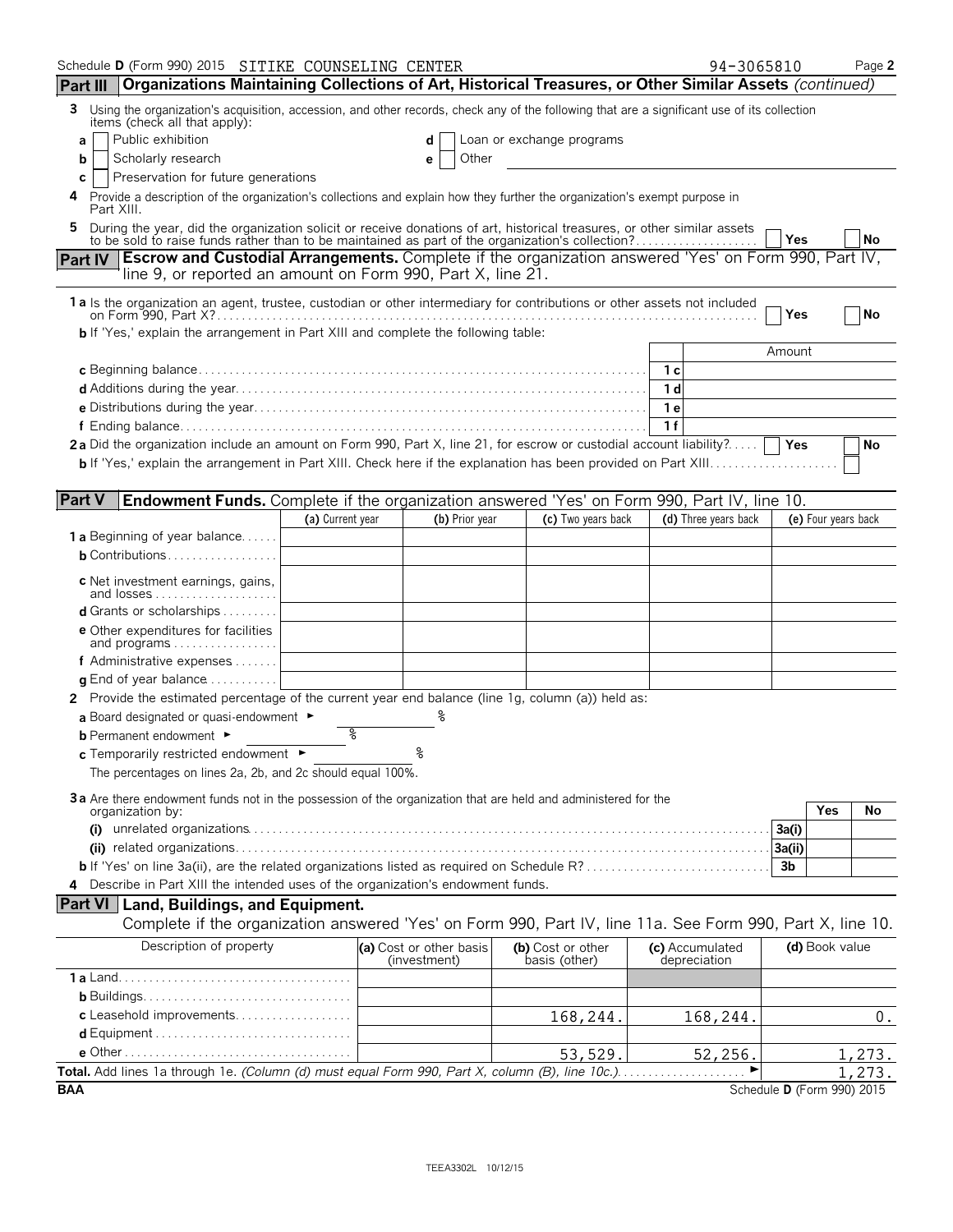|                         | Schedule <b>D</b> (Form 990) 2015<br>SITIKE COUNSELING CENTER                                                                                    |                 | 94-3065810                                                | Page 3         |
|-------------------------|--------------------------------------------------------------------------------------------------------------------------------------------------|-----------------|-----------------------------------------------------------|----------------|
| <b>Part VII</b>         | $ $ Investments $-$ Other Securities.                                                                                                            |                 | N/A                                                       |                |
|                         | Complete if the organization answered 'Yes' on Form 990, Part IV, line 11b. See Form 990, Part X, line 12.                                       |                 |                                                           |                |
|                         | (a) Description of security or category (including name of security)                                                                             | (b) Book value  | (c) Method of valuation: Cost or end-of-year market value |                |
|                         |                                                                                                                                                  |                 |                                                           |                |
|                         |                                                                                                                                                  |                 |                                                           |                |
| (3) Other               |                                                                                                                                                  |                 |                                                           |                |
| (A)<br>(B)              |                                                                                                                                                  |                 |                                                           |                |
| (C)                     |                                                                                                                                                  |                 |                                                           |                |
| (D)                     |                                                                                                                                                  |                 |                                                           |                |
| (E)                     |                                                                                                                                                  |                 |                                                           |                |
| (F)                     |                                                                                                                                                  |                 |                                                           |                |
| (G)                     |                                                                                                                                                  |                 |                                                           |                |
| (H)                     |                                                                                                                                                  |                 |                                                           |                |
| $($ l $)$               |                                                                                                                                                  |                 |                                                           |                |
|                         | Total. (Column (b) must equal Form 990, Part X, column (B) line 12.)                                                                             |                 |                                                           |                |
|                         | Part VIII Investments - Program Related.                                                                                                         |                 | N/A                                                       |                |
|                         | Complete if the organization answered 'Yes' on Form 990, Part IV, line 11c. See Form 990, Part X, line 13.<br>(a) Description of investment      | (b) Book value  | (c) Method of valuation: Cost or end-of-year market value |                |
|                         |                                                                                                                                                  |                 |                                                           |                |
| (1)<br>(2)              |                                                                                                                                                  |                 |                                                           |                |
| (3)                     |                                                                                                                                                  |                 |                                                           |                |
| (4)                     |                                                                                                                                                  |                 |                                                           |                |
| (5)                     |                                                                                                                                                  |                 |                                                           |                |
| (6)                     |                                                                                                                                                  |                 |                                                           |                |
| (7)                     |                                                                                                                                                  |                 |                                                           |                |
| (8)                     |                                                                                                                                                  |                 |                                                           |                |
| (9)                     |                                                                                                                                                  |                 |                                                           |                |
| (10)                    |                                                                                                                                                  |                 |                                                           |                |
|                         | Total. (Column (b) must equal Form 990, Part X, column (B) line 13.).                                                                            |                 |                                                           |                |
| Part IX                 | <b>Other Assets.</b><br>Complete if the organization answered 'Yes' on Form 990, Part IV, line 11d. See Form 990, Part X, line 15.               | N/A             |                                                           |                |
|                         |                                                                                                                                                  | (a) Description |                                                           | (b) Book value |
| (1)                     |                                                                                                                                                  |                 |                                                           |                |
| (2)                     |                                                                                                                                                  |                 |                                                           |                |
| (3)                     |                                                                                                                                                  |                 |                                                           |                |
| (4)                     |                                                                                                                                                  |                 |                                                           |                |
| $\overline{(5)}$<br>(6) |                                                                                                                                                  |                 |                                                           |                |
| (7)                     |                                                                                                                                                  |                 |                                                           |                |
| (8)                     |                                                                                                                                                  |                 |                                                           |                |
| (9)                     |                                                                                                                                                  |                 |                                                           |                |
| (10)                    |                                                                                                                                                  |                 |                                                           |                |
|                         |                                                                                                                                                  |                 | ▶                                                         |                |
| Part X                  | <b>Other Liabilities.</b>                                                                                                                        |                 |                                                           |                |
|                         | Complete if the organization answered 'Yes' on Form 990, Part IV, line 11e or 11f. See Form 990, Part X, line 25<br>(a) Description of liability | (b) Book value  |                                                           |                |
|                         | (1) Federal income taxes                                                                                                                         |                 |                                                           |                |
| (2)                     |                                                                                                                                                  |                 |                                                           |                |
| $\overline{3)}$         |                                                                                                                                                  |                 |                                                           |                |
| $\overline{(4)}$        |                                                                                                                                                  |                 |                                                           |                |
| $\overline{(5)}$        |                                                                                                                                                  |                 |                                                           |                |
| $\overline{(6)}$        |                                                                                                                                                  |                 |                                                           |                |
| (7)<br>(8)              |                                                                                                                                                  |                 |                                                           |                |
| (9)                     |                                                                                                                                                  |                 |                                                           |                |
| (10)                    |                                                                                                                                                  |                 |                                                           |                |
| (11)                    |                                                                                                                                                  |                 |                                                           |                |

**Total.** *(Column (b) must equal Form 990, Part X, column (B) line 25.)*. . . . . . G

**2.** Liability for uncertain tax positions. In Part XIII, provide the text of the footnote to the organization's financial statements that reports the organization's liability for uncertain tax positions under FIN 48 (ASC 740). Check here if the text of the footnote has been provided in Part XIII. . . . . . . . . . . . . . . . . . . . . . . . . . . . . . . . . . . . . . . . . . . . . . . . . . . . . .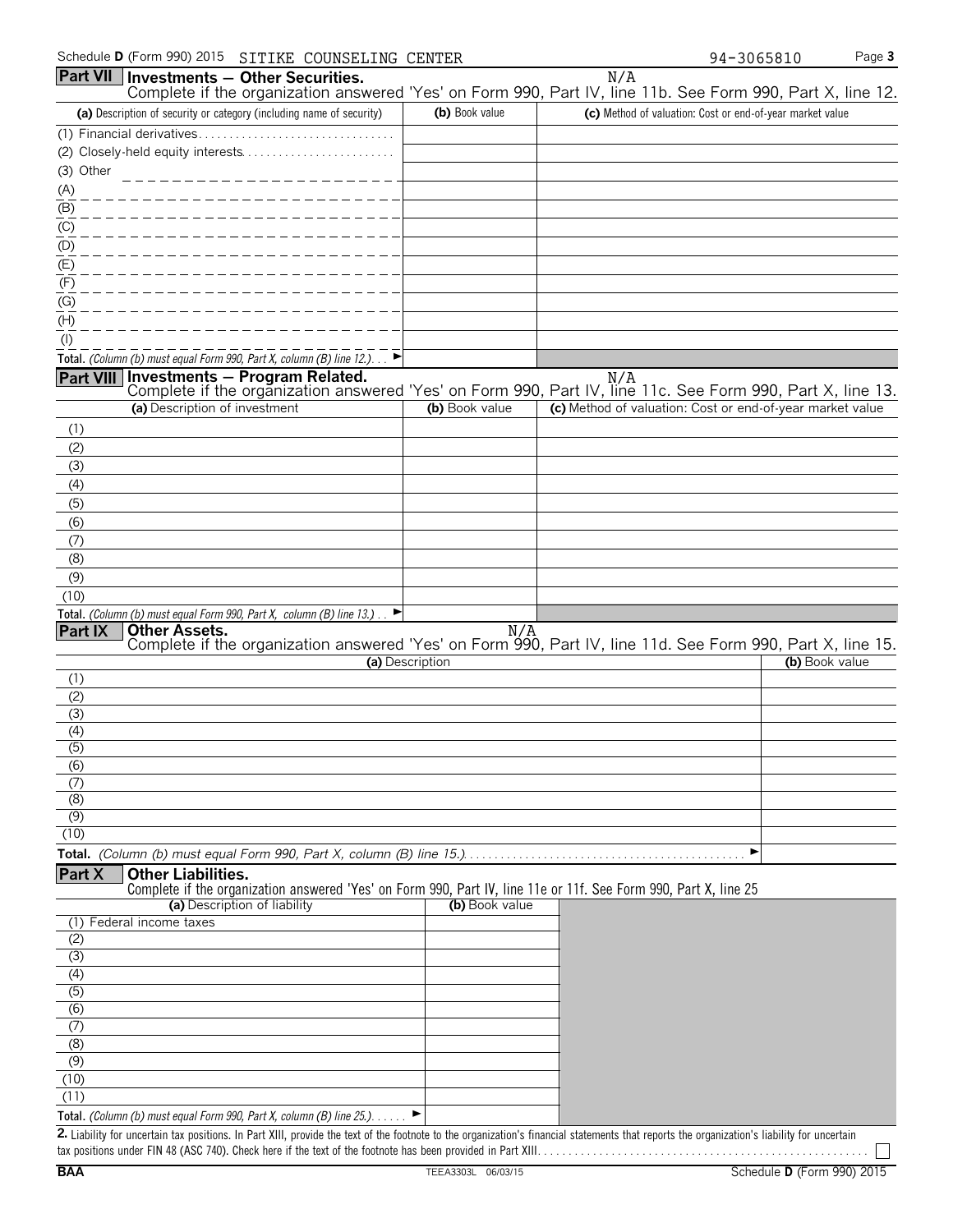| Schedule D (Form 990) 2015 SITIKE COUNSELING CENTER                                                  | 94-3065810   | Page 4   |
|------------------------------------------------------------------------------------------------------|--------------|----------|
| <b>Part XI</b>   Reconciliation of Revenue per Audited Financial Statements With Revenue per Return. |              |          |
| Complete if the organization answered 'Yes' on Form 990, Part IV, line 12a.                          |              |          |
| 1 Total revenue, gains, and other support per audited financial statements                           | $\mathbf{1}$ | 854,584. |
| Amounts included on line 1 but not on Form 990, Part VIII, line 12:<br>$\mathbf{2}$                  |              |          |
| 2al                                                                                                  |              |          |
| 2 <sub>b</sub>                                                                                       |              |          |
|                                                                                                      |              |          |
|                                                                                                      |              |          |
|                                                                                                      | 2e           |          |
| 3                                                                                                    | $\mathbf{3}$ | 854,584. |
| Amounts included on Form 990, Part VIII, line 12, but not on line 1:                                 |              |          |
| a Investment expenses not included on Form 990, Part VIII, line 7b. 4a                               |              |          |
| 4 <sub>h</sub>                                                                                       |              |          |
|                                                                                                      | 4с           |          |
| 5 Total revenue. Add lines 3 and 4c. (This must equal Form 990, Part I, line 12.)                    | 5            | 854,584. |
| Part XII   Reconciliation of Expenses per Audited Financial Statements With Expenses per Return.     |              |          |
| Complete if the organization answered 'Yes' on Form 990, Part IV, line 12a.                          |              |          |
|                                                                                                      | $\mathbf{1}$ | 845,734. |
| Amounts included on line 1 but not on Form 990, Part IX, line 25:<br>2                               |              |          |
| 2a                                                                                                   |              |          |
| 2 <sub>b</sub>                                                                                       |              |          |
| 2c                                                                                                   |              |          |
| 2d                                                                                                   |              |          |
|                                                                                                      | 2e           |          |
| 3                                                                                                    | 3            | 845,734. |
| Amounts included on Form 990, Part IX, line 25, but not on line 1:<br>Δ                              |              |          |
| <b>a</b> Investment expenses not included on Form 990, Part VIII, line 7b. 4a                        |              |          |
| $\overline{4h}$                                                                                      |              |          |
|                                                                                                      | 4с           |          |
|                                                                                                      | 5            | 845,734. |
| Part XIII Supplemental Information.                                                                  |              |          |

Provide the descriptions required for Part II, lines 3, 5, and 9; Part III, lines 1a and 4; Part IV, lines 1b and 2b; Part V,

line 4; Part X, line 2; Part XI, lines 2d and 4b; and Part XII, lines 2d and 4b. Also complete this part to provide any additional information.